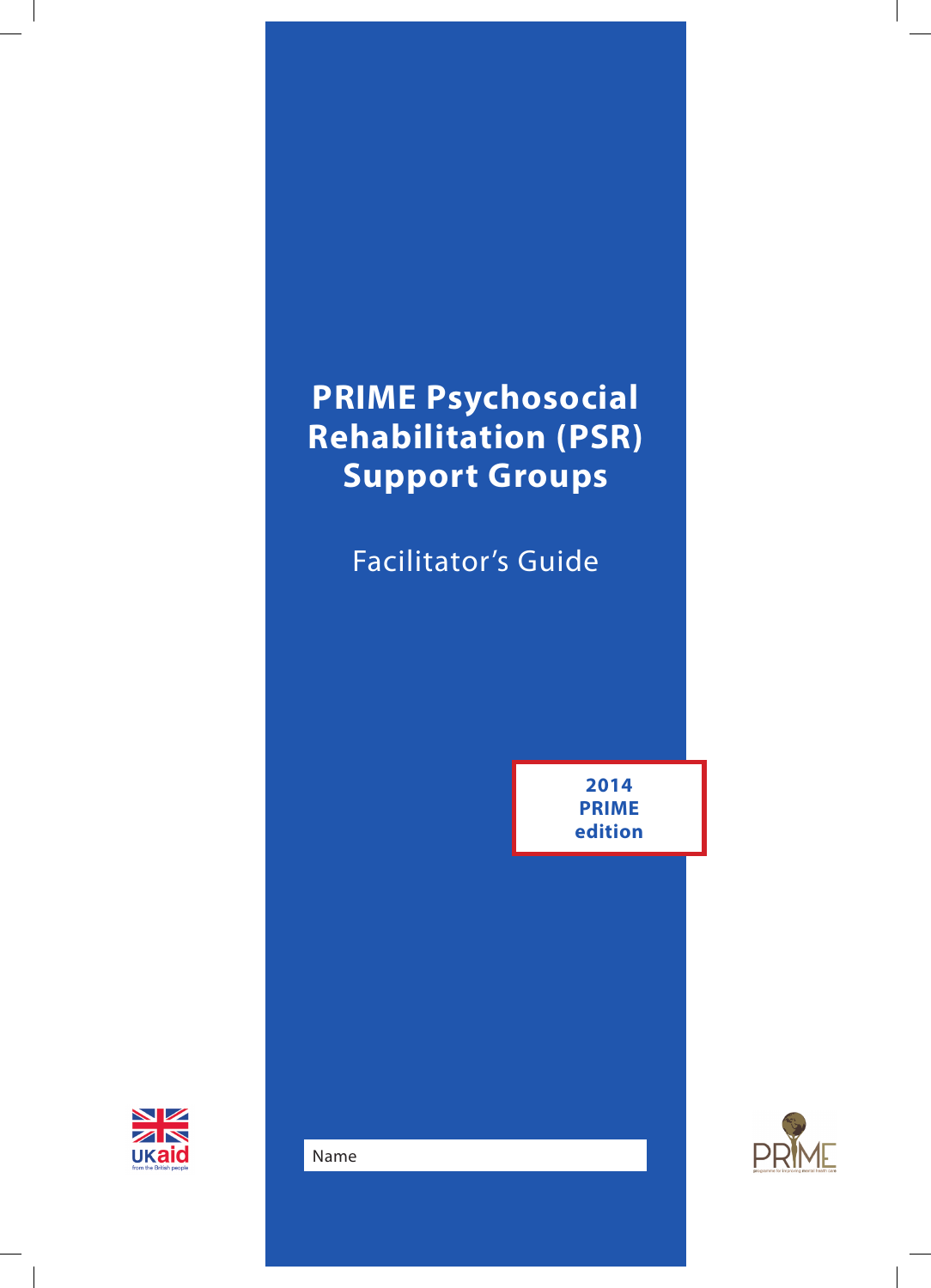*The authors thank Basic Needs for adaptations from their 'Mental Health Manual for Training Community Health Workers' and the University of KwaZuluNatal for adaptations from their 'Psychosocial Rehabilitation Programme Manual for Community Rehabilitation Centres'.*

#### *Copyright PRIME South Africa (2014)*

*This project is an output from a project funded by UK Aid from the Department for International Development (DFID) for the benefit of developing countries. However, the views expressed and information contained in it are not necessarily those of, or endorsed by DFID, which can accept no responsibility for such views or information or for any reliance placed on them.*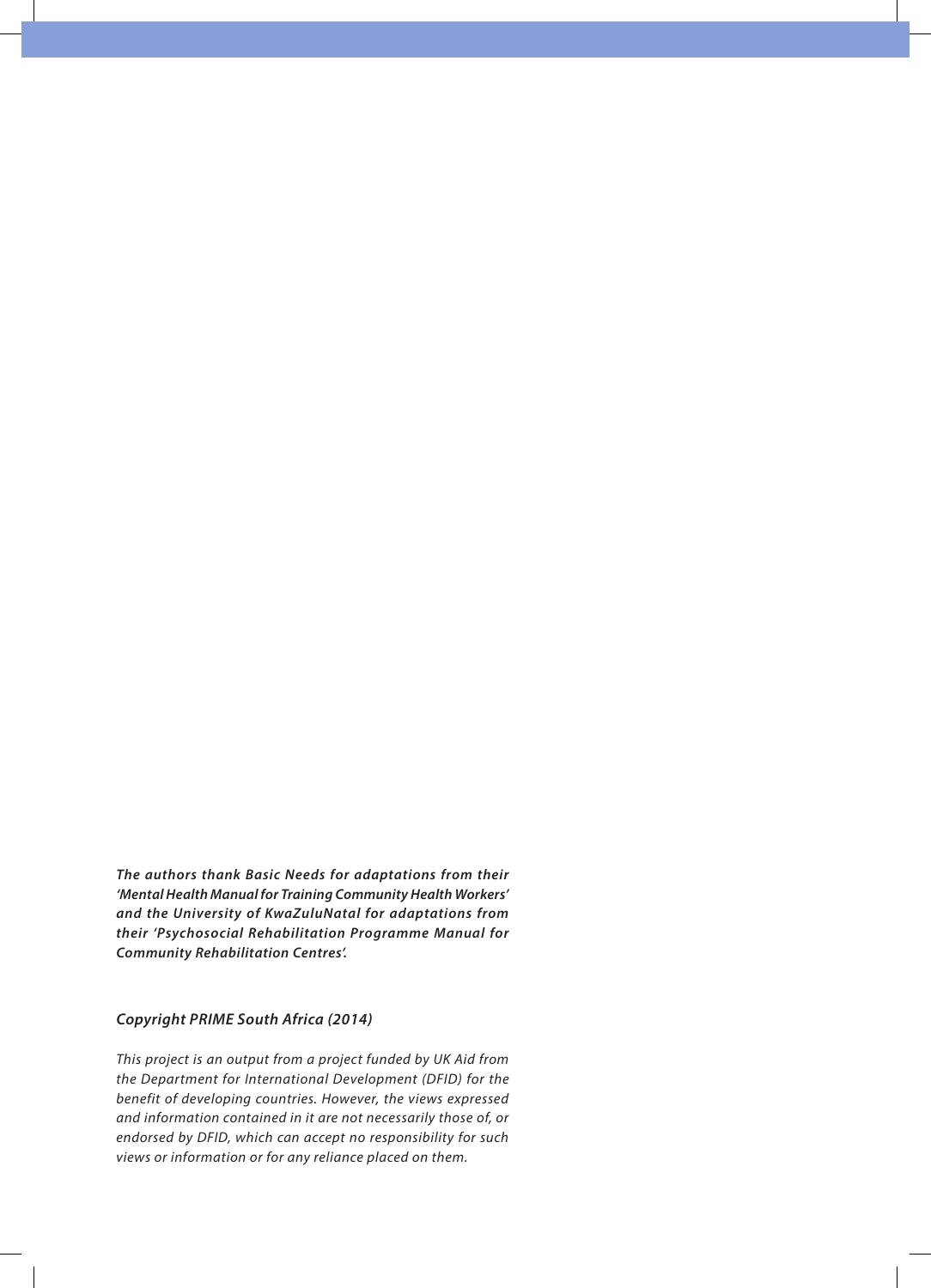#### **CONTENTS**

| Introduction                                                  | $\overline{2}$    |
|---------------------------------------------------------------|-------------------|
| <b>Background information</b>                                 | 3                 |
| Service user session outlines                                 | 8                 |
| Session 1: Introduction to the PSR programme & goal setting   | 8                 |
| Session 2: Understanding our schizophrenia diagnosis          | 10                |
| Session 3: Understanding medication                           | $12 \overline{ }$ |
| Session 4: Income generating activities                       | 14                |
| Session 5: Coping with schizophrenia                          | 16                |
| Session 6: Substance abuse                                    | 18                |
| Session 7: Knowing ourselves                                  | 20                |
| Session 8: Managing anger, stress & conflict                  | 22                |
| Session 9: Dealing with stigma & discrimination               | 24                |
| Session 10: Contributing to the household                     | 26                |
| Session 11: Money management                                  | 28                |
| Session 12: Closure session                                   | 30                |
| Top Tips For Facilitating PSR Support Groups                  | 31                |
| Caregiver session outlines                                    | 32                |
| Session 1: Understanding our relative's illness               | 32                |
| Session 2: Coping with caring for a person with schizophrenia | 34                |
| Session 3: Family conflict                                    | 36                |
| Session 4: Dealing with stigma & discrimination               | 38                |
| Session 5: Caring for the caregiver                           | 40                |
| <b>Community Resource List</b>                                | 42                |
| Handouts                                                      | 44                |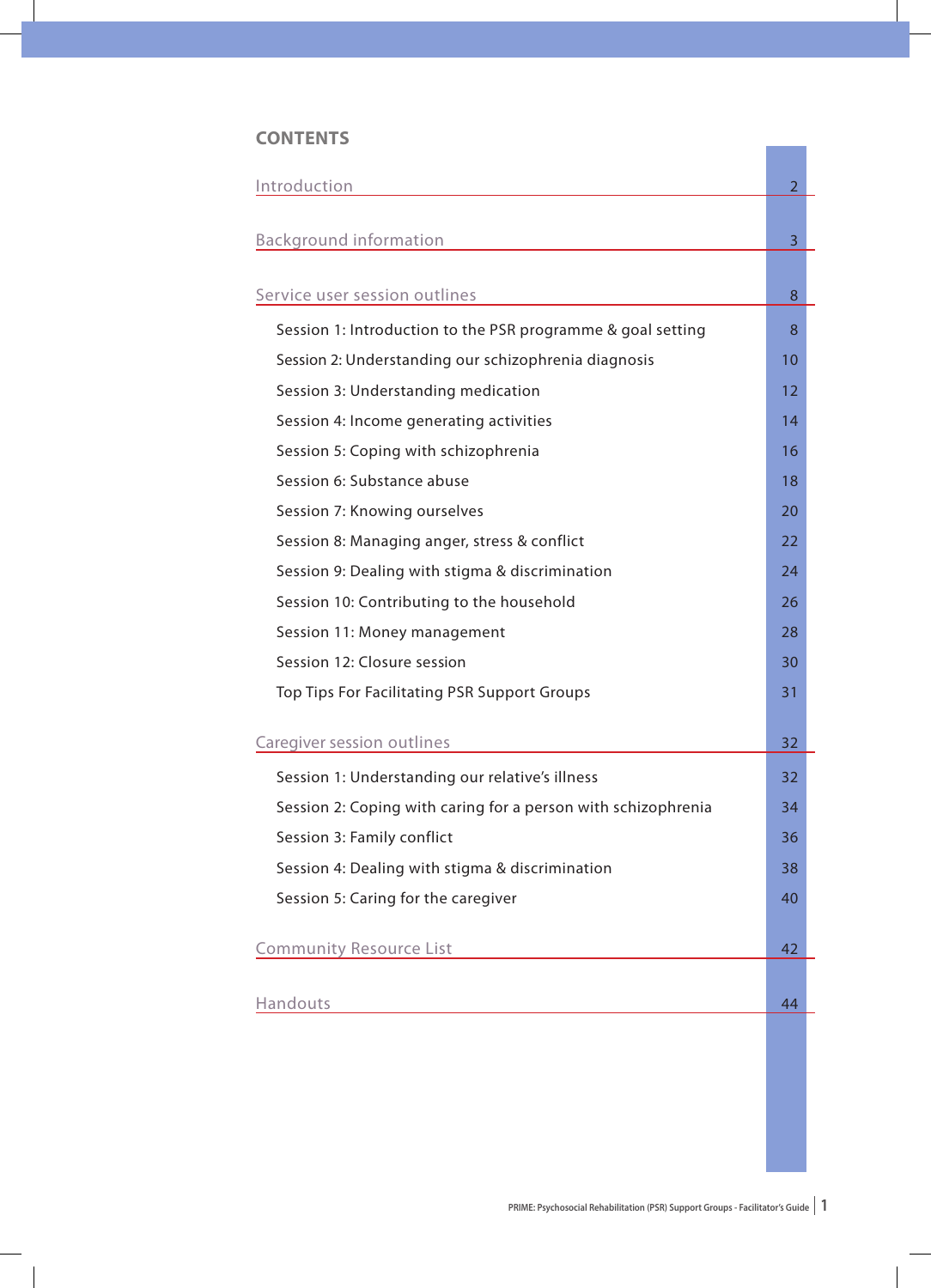# » **Introduction**

#### **This document gives you a step by step guide on running group sessions for people with schizophrenia and their caregivers in your community.**

- The first section has background information that you have covered in your facilitator training. This information can be useful to refer to as a reminder when you are preparing for the sessions
- There are 12 sessions for schizophrenia service users (patients), and 5 for caregivers
- Before each session, go through the step by step guide. You do not need to present the information word for word, use your own way of speaking and the language that comes naturally to you
- **•**  At the end of this guide are 5 Handouts. You can copy these to be used in the sessions. See the step by step guides for which Handout to use in which session
- **•**  Make sure you are clear on the steps, and the questions and discussions you will have. The document gives you an idea of time needed for each step. It's very important to give enough time for members to share their experiences
- Remember that each session needs to be facilitated in a caring and supportive way. People with schizophrenia can be sensitive to stress and conflict
- **•**  Remember to refer any member with specific needs to the right person the nurse, doctor, psychologist, psychiatrist, social worker or another service provider in your community. If you have questions or concerns, contact your supervisor.

Working as a facilitator can be emotionally difficult. After each session, sit with another facilitator and debrief together using these questions.

#### After this session I feel ...... because I ......

I am worried about ……

Anything we need to do differently next time ……

Anyone we need to refer to or discuss with the sister or doctor ……

Thank you for supporting me when ……

Next time ……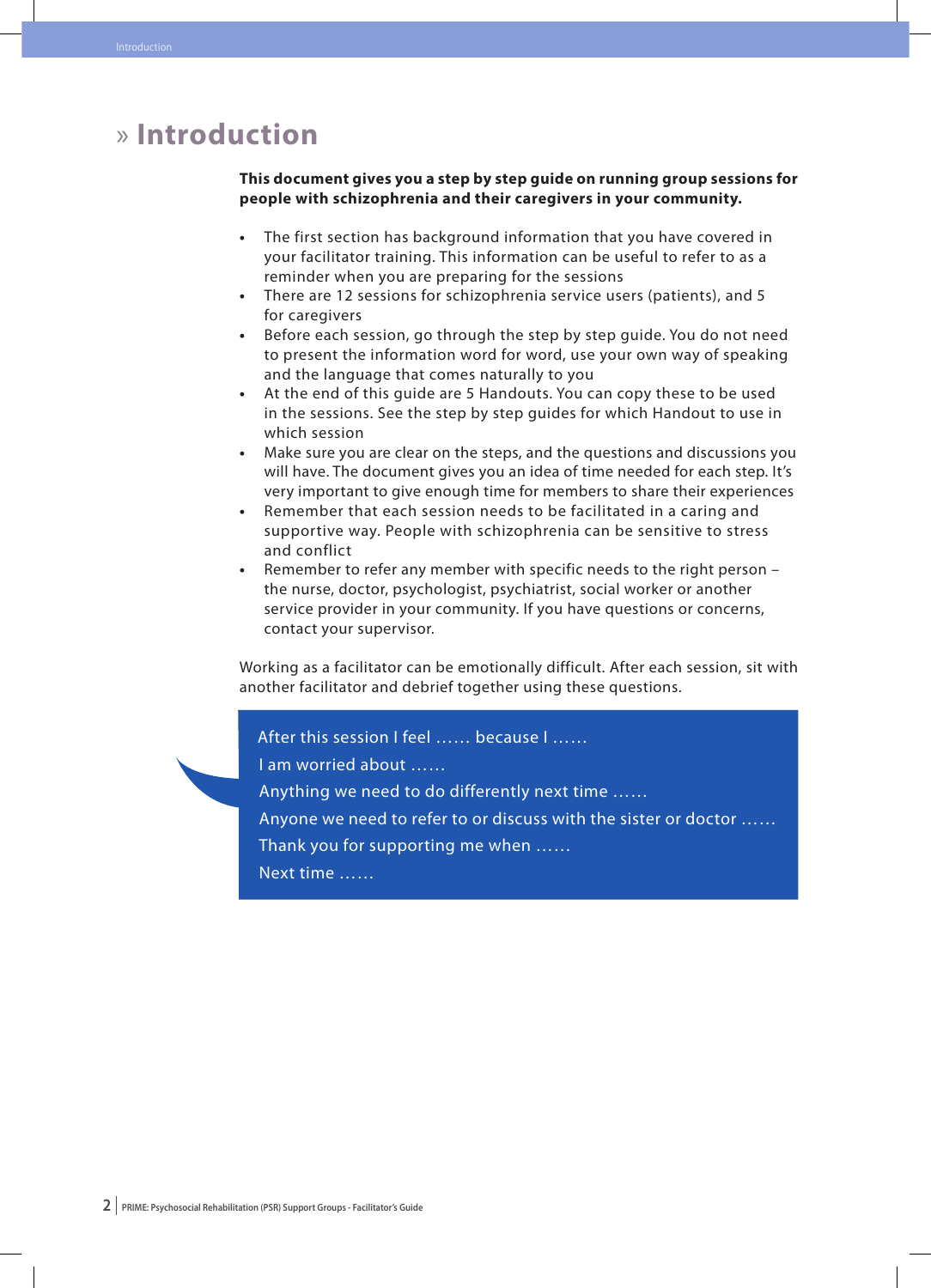# » **Background information**

#### What is mental Illness?

- **•**  A mental illness is any illness that affects people's emotions, thoughts or behaviour
- Common mental illnesses are problems such as excessive fear and worry (anxiety) or unusually sad mood (depression)
- **•**  More severe mental illness can involve suspiciousness, violence, agitation and other unusual behaviours or experiences.

#### What is schizophrenia?

- Schizophrenia is a serious and lifelong mental illness. Both men and women can be affected
- Schizophrenia generally has its onset before the age of 30 years
- Someone with schizophrenia may behave in an unusual way, hear or see things that are not there, and have difficulty concentrating. This can cause difficulties in relationships with family and friends and keeping a job. People with schizophrenia may also abuse alcohol or drugs as a way of coping
- Someone with schizophrenia may have times when they are well and times when their illness becomes more severe (relapse)
- Treatment for schizophrenia is with antipsychotic medications (tablets or injections). These do not cure the illness but help to reduce the symptoms and to prevent relapses. These treatments may have side effects such as dry mouth, sleepiness, weight gain, dizziness, sadness/ nervousness, shaking, amongst others
- People with schizophrenia may also commonly suffer from depression due to the way the illness impacts on their life.

#### What causes schizophrenia?

It is not known exactly what causes schizophrenia. It is most likely a combination of factors including:

- The illness running in families (genetic factors)
- Brain chemistry or an injury to the brain
- Environment and personal life experiences
- If a person is vulnerable to the illness there are factors that make it more likely that the illness will develop. Examples of these risk factors could be loss of a job, divorce, poverty, difficult relationships, problems at work, home or school, drug/alcohol abuse.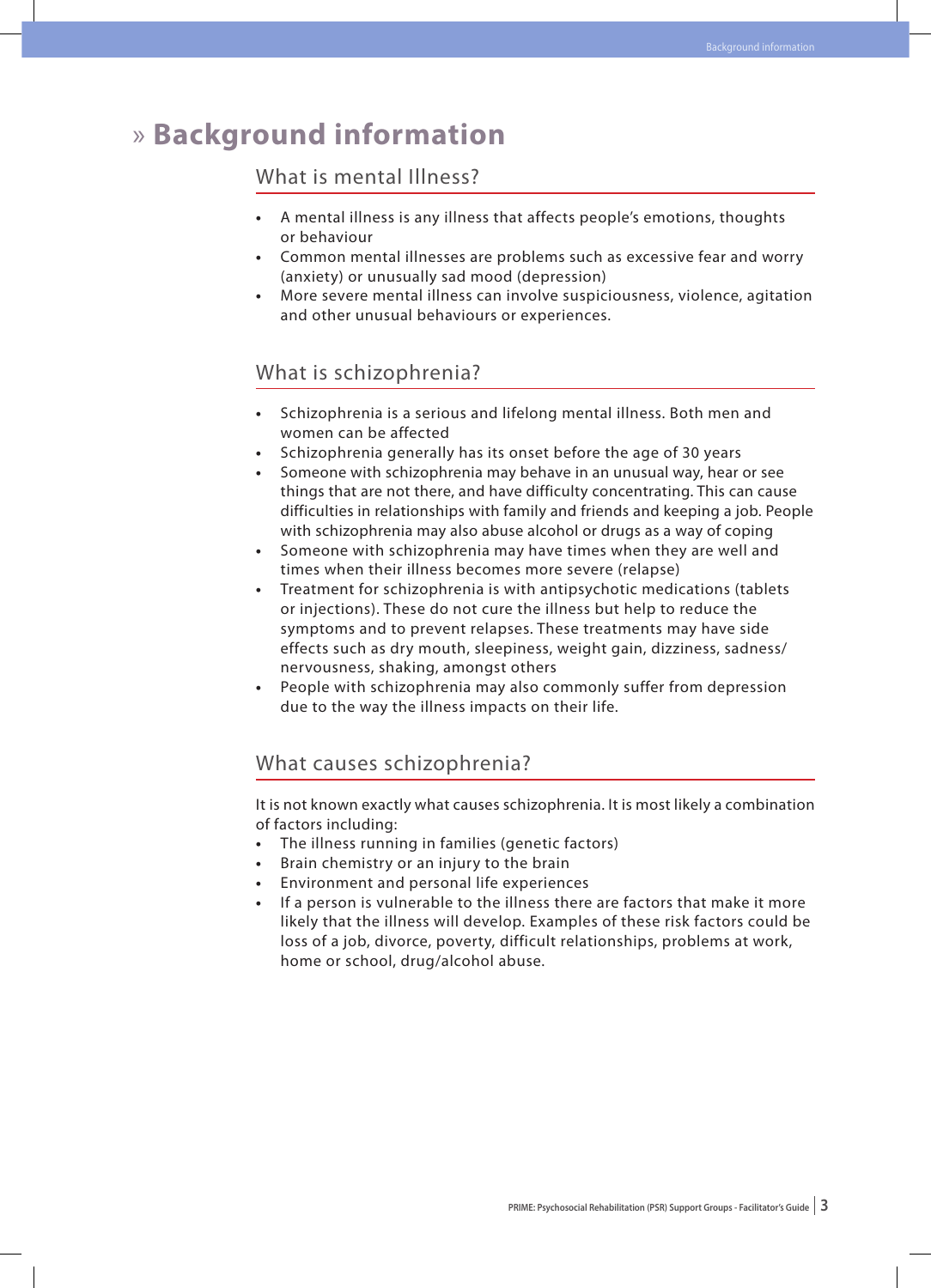#### What are schizophrenia signs and symptoms?

- **•**  False beliefs e.g. thinking others are trying to harm them (delusions)
- **•**  Hearing voices that are not there (hallucinations)
- **•**  People with schizophrenia are said to have psychosis, which is a combination of hallucinations and delusions
- Strange behaviours e.g. talking to him/herself
- **•**  Social withdrawal e.g. avoiding contact with others, staying in their bedroom for long periods of time
- **•**  Inappropriate emotions e.g. laughing at something sad
- **•**  Loss of social skills
- Restlessness, walking up and down
- **•**  Aggression.

Despite what society says, people with schizophrenia are rarely dangerous. BUT if anyone you work with threatens to harm themselves or someone else, take them to a nurse or doctor immediately.

#### What do people with schizophrenia find difficult?

- **•**  Concentrating and thinking logically
- **•**  Interacting socially
- **•**  Forming and keeping relationships
- **•**  Working towards goals
- **•**  Taking care of themselves
- **•**  Dealing with stressful situations.

#### What is a relapse?

- **•**  If a person doesn't take their medication correctly or if they are stressed, the symptoms can get worse again - this is a relapse
- **•**  Even if someone takes their medication correctly they can still have a relapse, but this is less likely if they take their medication correctly.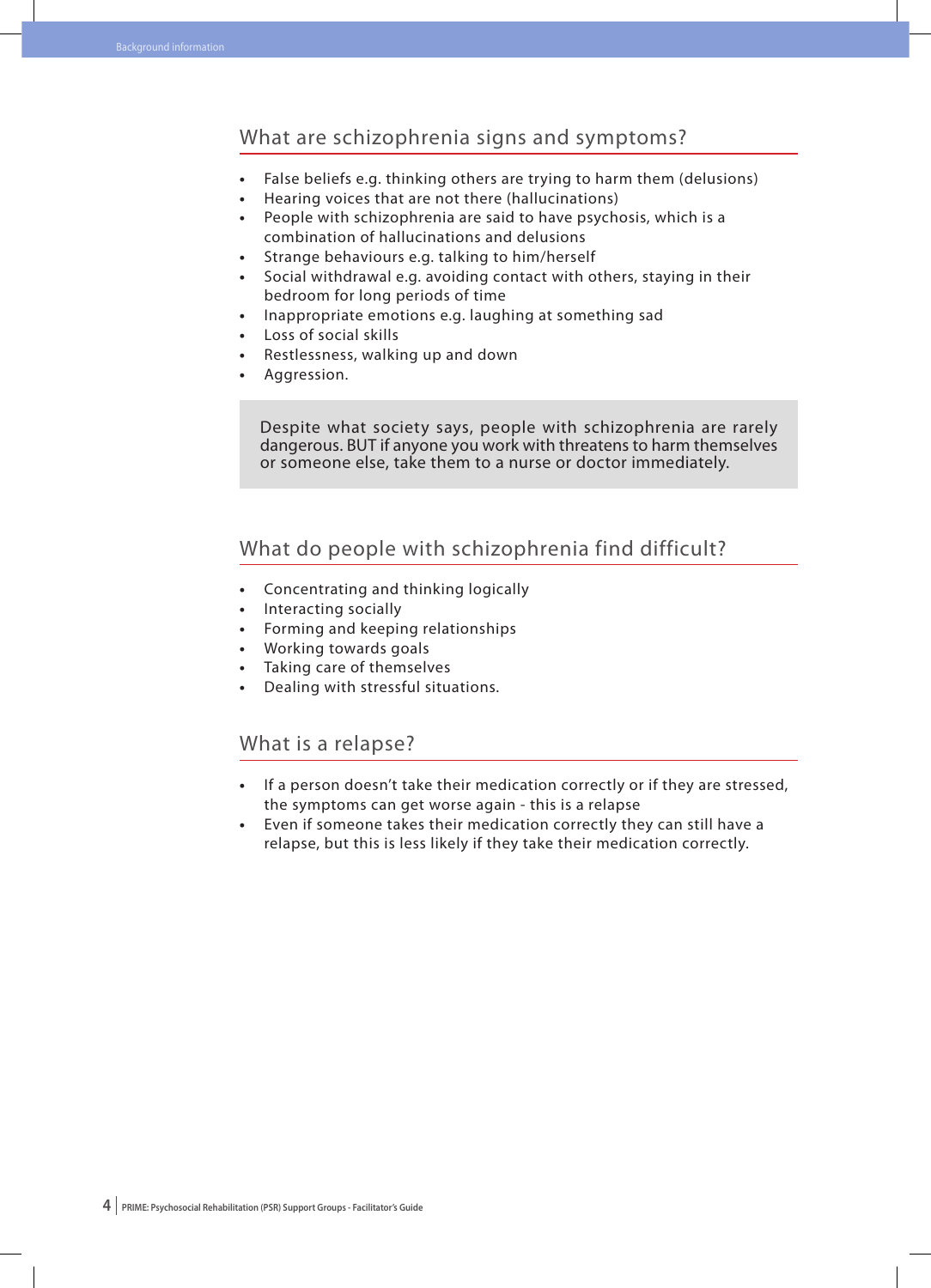#### What is recovery from schizophrenia?

- **•**  Schizophrenia is a lifelong illness so recovery does not mean cure. It means a person learning skills and gaining support to live a meaningful life in their community
- People with schizophrenia can work, be married, have families and be active in their community
- Often working and earning an income may be the most important part of recovery
- Even though every person's recovery journey is different, there are some factors that many people experience:
	- **○** Hope People need hope for the future to give them the strength to face challenges. Spirituality or religion is often a basis for hope
	- **○** Social Functioning and Social Roles People may take on or resume important social roles (e.g. partner/spouse, employee, caregiver)
	- **○** Meaning and Purpose Each individual will find their own meaning and purpose in life, often by being involved in productive activities (e.g. education, employment, hobbies, family life, parenting, relationships, community involvement, activism, spirituality).

#### What is Psychosocial Rehabilitation (PSR)?



» Psychosocial rehabilitation enables people with mental illness to recover and to reach their optimal level of functioning in their own communities….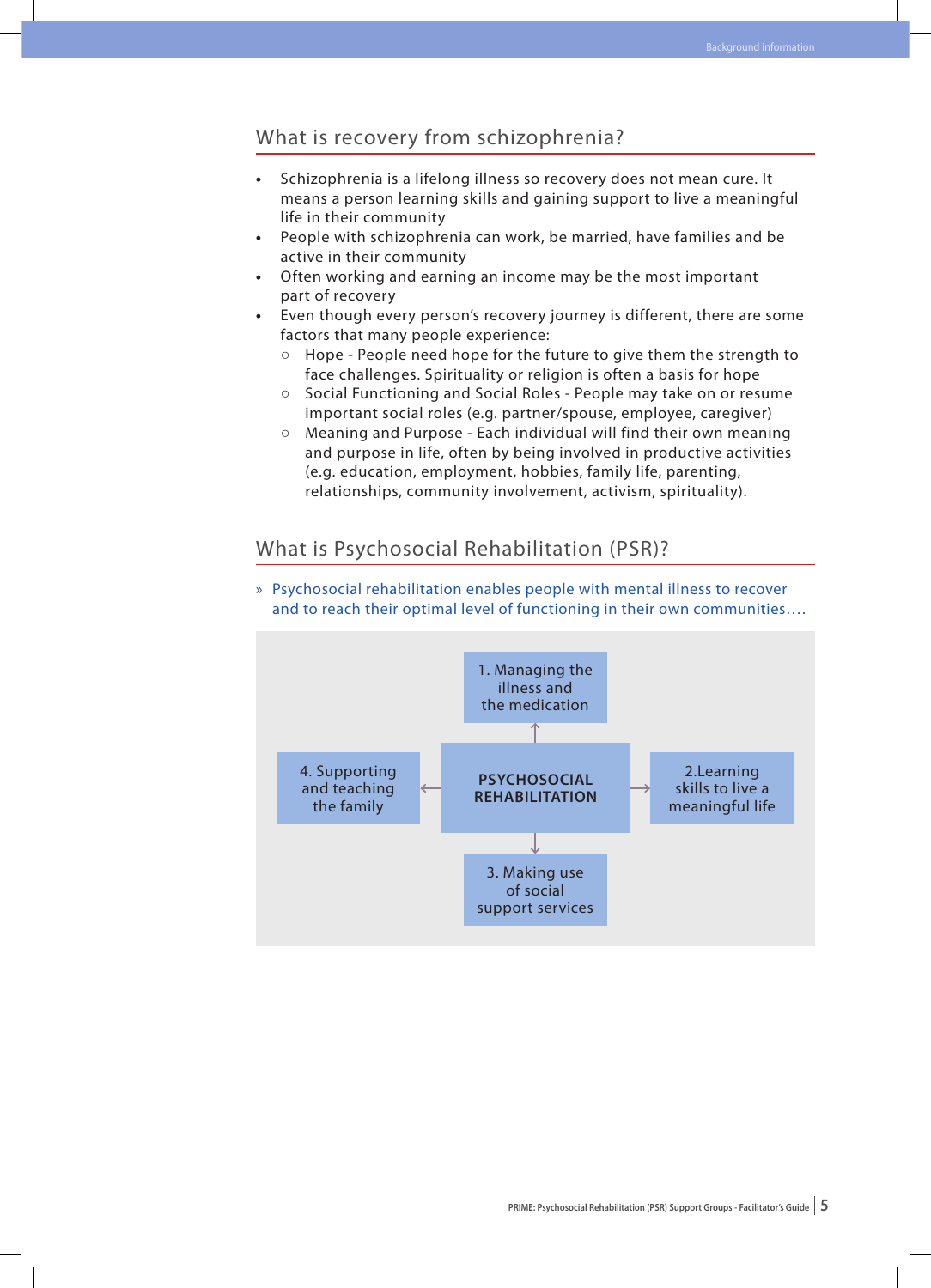#### PSR Facilitators' and Supervisors' Roles

The diagram below outlines your role as a facilitator, and the role of your supervisor, as well as others involved in the programme like community health workers, nurses and facility managers. Use this diagram to help you in the process of setting up and running groups.

#### **1 Psychosocial Rehab Programme Initiation**

Health Promoter arranges initial meeting with facility manager, nurses, community health workers, auxiliary social workers. **Outputs:**

- • Agree on date for start of programme (allowing time for initial meeting and tracing of users)
- • Agree with facility manager on specified day for all schizophrenia patients to come to collect their medication and meet with Health Promoter.
- • Health Promoter allocates date, time for each group session. Books clinic space as needed, creates programme with dates and times.

#### **2 Service User Referral**

Nurse informs patients about group at scheduled appointments, schedules following month's appointment for all on same day, introduces the support group, refers to Health Promoter and reminds about following months medication collection. Health Promoter collects contact details, first language information, gives date for first meeting.

#### **Output:**

- • Appointments for service users arranged for agreed day in following month
- • Nurse keeps list of service users informed and communicates with Health Promoter

#### **3 Initial Meeting with Group Members & Identification of Non-Attenders**

Health Promoter and auxiliary social worker conduct initial meeting, introducing programme, aims and benefits, collecting service user names, addresses and contact number or contact for a caregiver. Checks list of attendees at initial meeting with clinic records of patients with diagnosis of schizophrenia, compiles list of those needing to be traced.

#### **Outputs:**

- • List of service users who did attend initial meeting for CHWs to follow up with caregivers and invite to attend caregiver group
- • List of service users who did not attend initial meeting for CHWs to trace (and contact caregivers at the same time)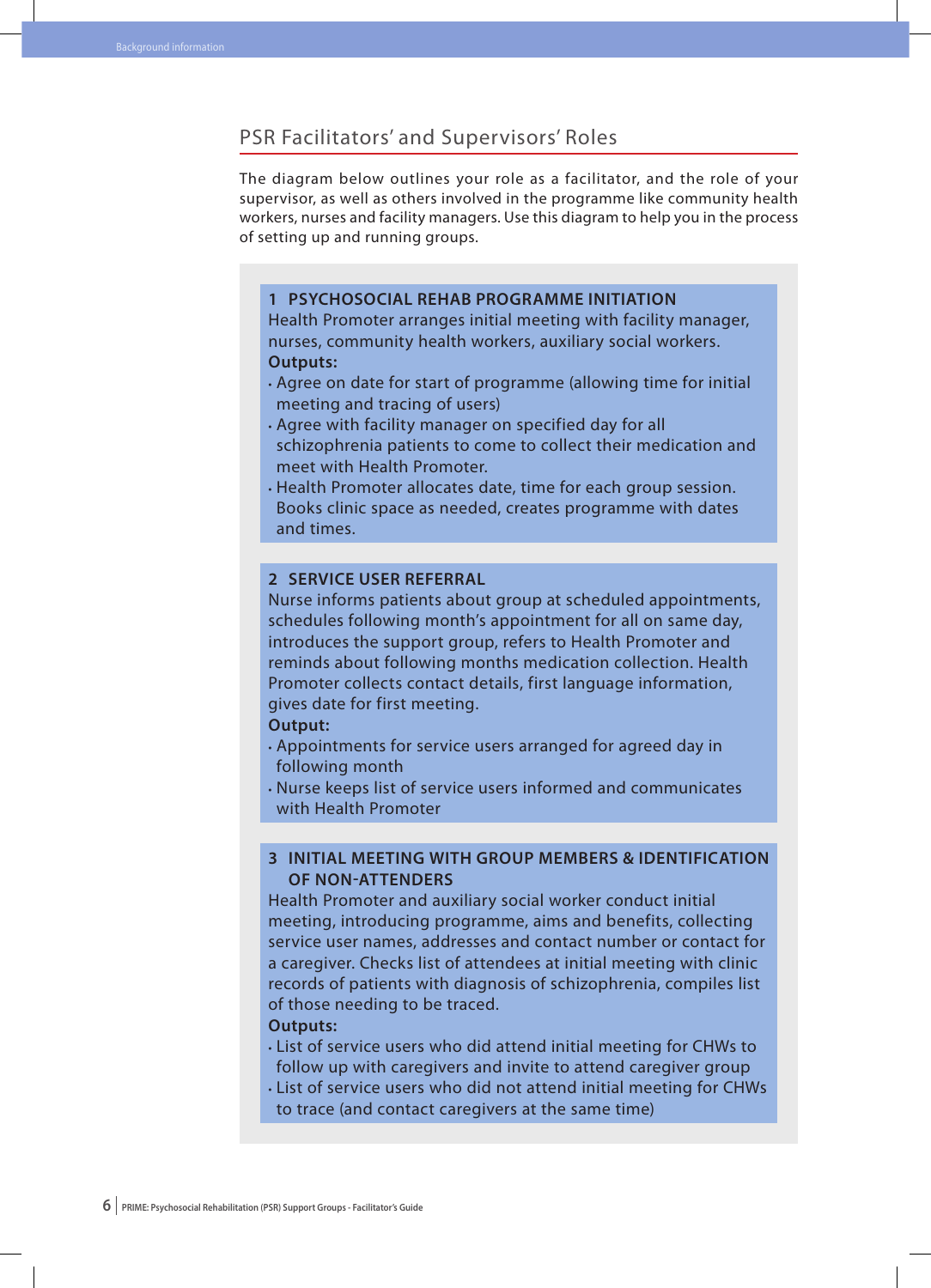#### **4 Service user and caregiver tracing & mobilization**

Health Promoter informs CHWs of service users and caregivers to be traced and invited to attend group.

**Output:**

• CHWs inform service users and caregivers of the programme, give information on the programme and written invitation as well as programme with dates and times for sessions.

#### **5 Allocation to service user & caregiver groups Output:**

• Health Promoter develops attendance list based on those who have committed, and first languages of service users, allocates to groups if more than 10 participants, finalises programme/s accordingly.

#### **6 Group commencement & implementation**

Health promoter/Auxiliary social worker conduct group sessions as per programme. CHW follows up non-attenders (home visits). **Outputs:**

- • Attendance registers for each session
- • Confidentiality agreements signed at beginning of first session • Copies of any referral forms retained

#### **7 Supervision**

Supervisor attends first two sessions in programme, providing support and feedback. Supervisor and PSR Facilitator meet once a week for the first month and then twice a month for remainder of programme (face to face supervision meetings). PSR Facilitator 'buddies' provide feedback and support to each other following each session

#### **Outputs:**

• Peer to Peer supportive supervision form for each session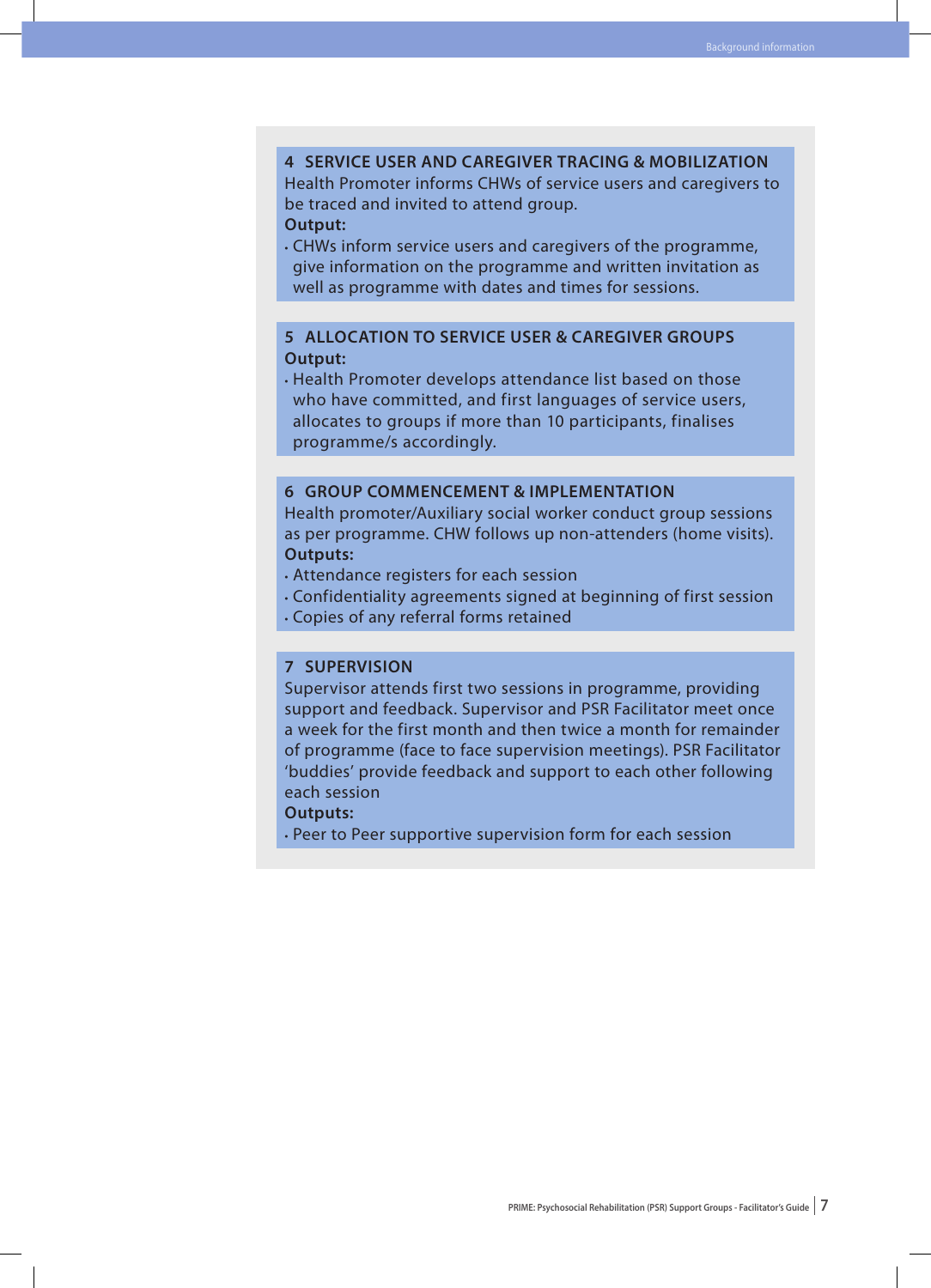# » **Service user session outlines**

Session 1: Introduction to the PSR programme & goal setting



- Introduce yourself and explain a bit about your background
- Ask members to introduce themselves and share one interesting fact about themselves
- Thank members for being present and explain that this programme is about walking with them in a journey to improve aspects of their lives.



- **•**  Explain that all the group members have schizophrenia
- This is a programme to help them learn more about their illness and how to cope with it
- **•**  Emphasize confidentiality and ask members to sign the confidentiality agreement
- **•**  They will not be provided with a job through the support group but they may decide to join together to do something that earns an income
- **•**  Explain that there will be 12 sessions of approximately 45 minutes each week. Check that everyone has been given a programme of the sessions
- **•**  Everyone will be encouraged to share their experiences and learn from each other
- **•**  Ask if anyone has any questions and answer those that come up
- **•**  Explain that each group member needs to set goals for what they will achieve in the programme
- **•**  Give some examples of what goals could be.



Ask the group:

- **•**  What made them decide to join the group?
- **•**  What do they hope to gain from the group?
- **•**  What goals could they set for themselves?
- Thank each member and encourage them to work towards these goals.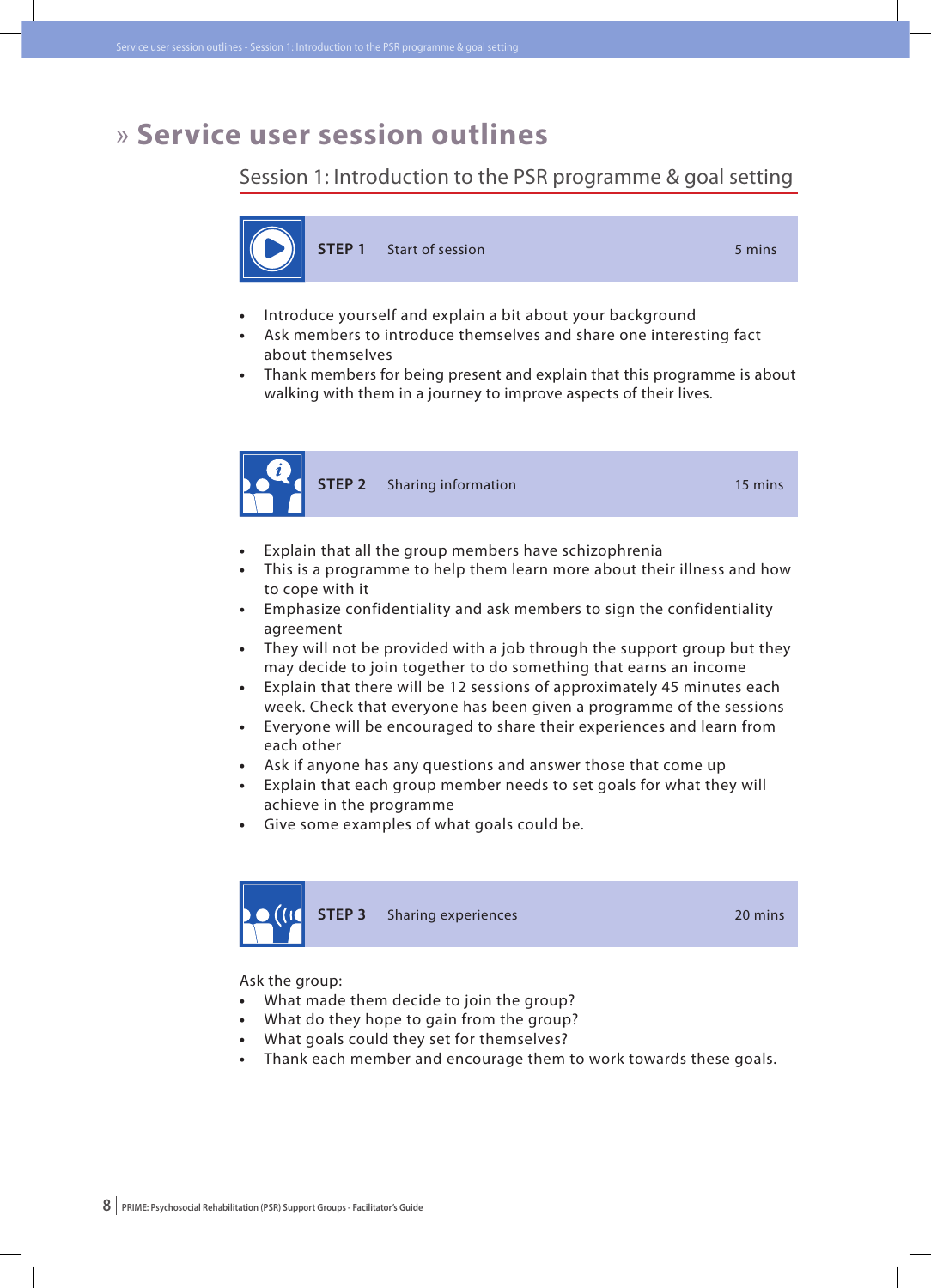

**STEP 4** Activity **5 mins** 

- **•**  Ask members to turn to the person next to them and talk about their goals or what they would like to get out of the programme
- Explain that it is important to go back to these goals over time to see how they are progressing
- **•**  Emphasize that this is not about judging their progress, but about seeing if there are additional ways that they can be supported
- **•**  Ask members to share their goals
- Anyone who does not want to share at this time does not have to
- **•**  Encourage those who are comfortable with writing to write down their goals on Handout 1.



- Ask the group how they would like to close their sessions every week **○** Would they like a prayer, or a song, or something else?
- **Close the session appropriately**
- Remind the members of the time for next week's session.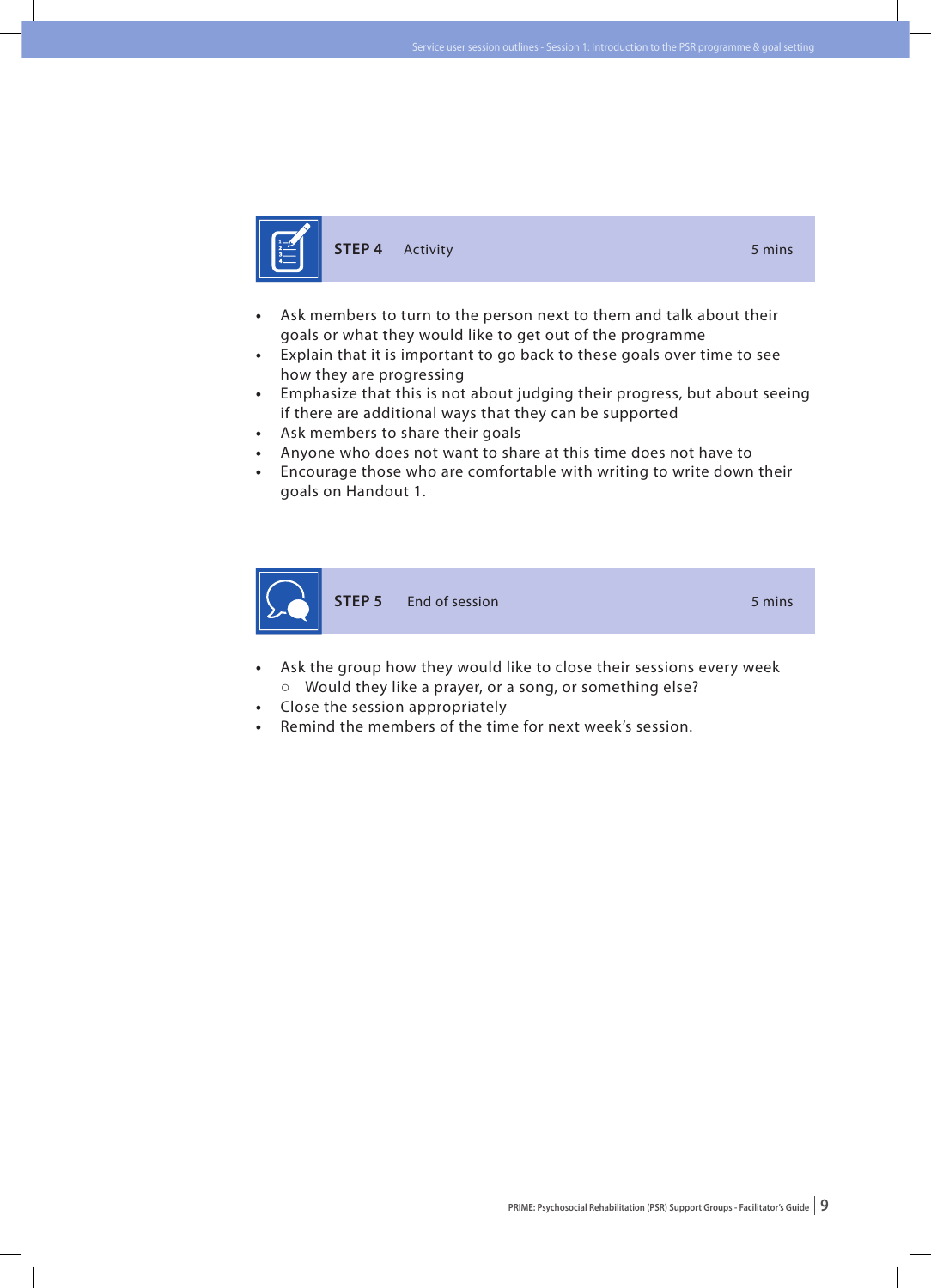## Session 2: Understanding our schizophrenia diagnosis



- Open the group in an appropriate way (e.g. song, prayer)
- Remind them this is a safe space for them to learn and share
- Encourage everyone to be involved and participate
- Are there any pressing issues people want to bring up?



#### Ask the group:

- **•**  How did they come to know that they had schizophrenia?
- What were their experiences in hospital?
- **•**  What do they understand to be the causes of their illness?
- **•**  What symptoms do they experience?
- How do they could cope with these symptoms? (Add to their discussion of how they could cope by sharing the coping strategies given in Handout 2)
- **•**  Do they have any other chronic (long term) illnesses like diabetes or high blood pressure? How do they cope with these?



**STEP 3** Sharing information 10 mins

- **•**  Thank members for what they have shared
- **•**  Explain that you are going to share some information on schizophrenia
- **•**  Hand out the schizophrenia patient information leaflet. Encourage members to give these leaflets to their family members
- **•**  Share the information points below:
	- **○** Schizophrenia is a lifelong mental illness
	- **○** It could happen to anyone, some people are more vulnerable
	- **○** It is not known exactly what causes it, genetics and stress are factors
	- **○** It is a disease of the brain. Conflict in the family and drug abuse make the illness worse.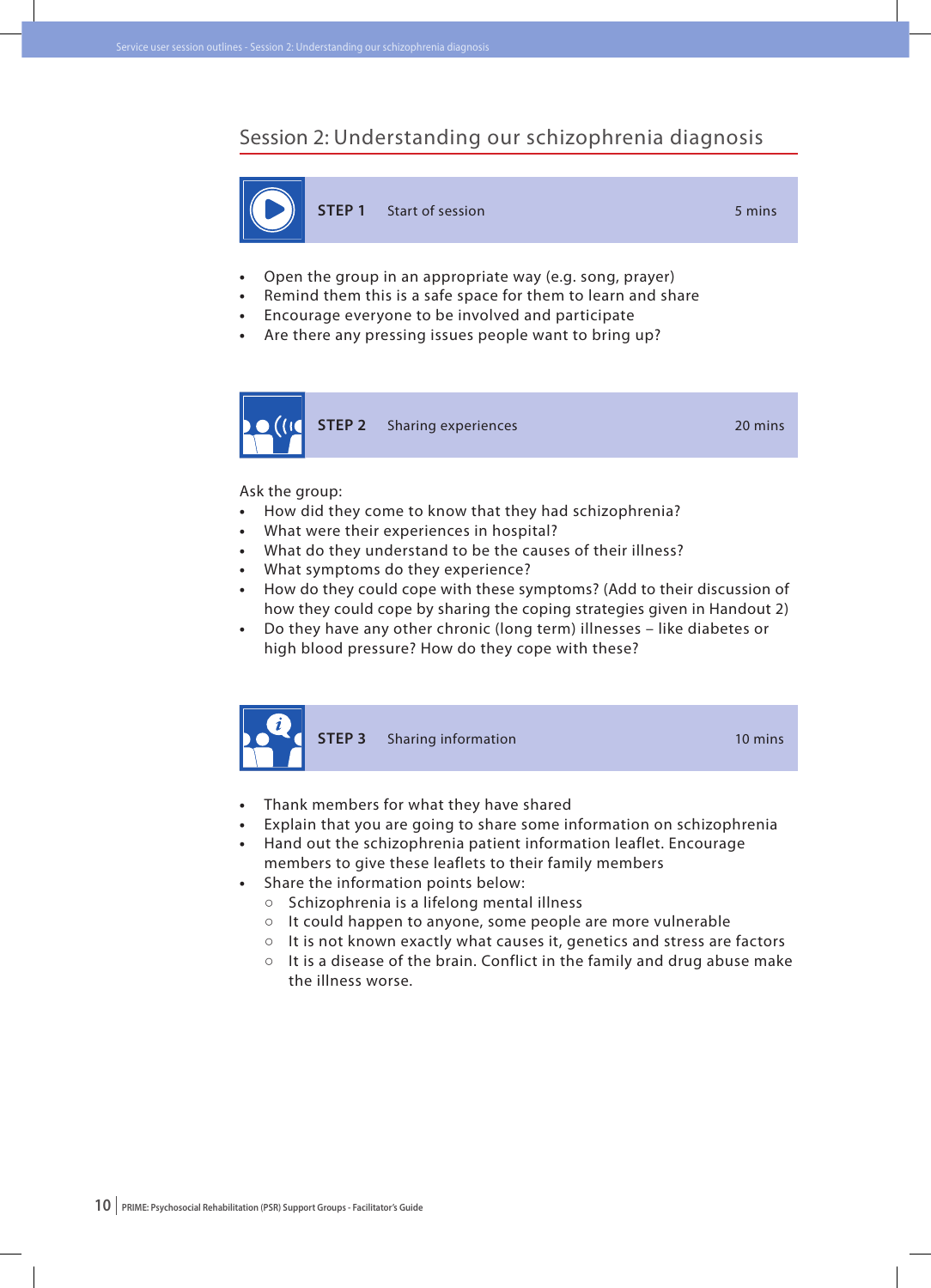- Symptoms can include:
	- **○** Hallucinations (hearing or seeing things that aren't there)
	- **○** Delusions (false beliefs)
	- **○** Strange behaviours
	- **○** Inappropriate emotions
	- **○** Loss of social skills
	- **○** Social withdrawal
	- **○** Restlessness
	- **○** Aggression
- Antipsychotic medications can help to reduce these symptoms
- A relapse is when symptoms reoccur or get worse
- Recovery from schizophrenia doesn't mean the illness is cured. It means a person learning skills and gaining support to live a meaningful life in their community.



- **•**  Give each member a piece of paper and ask them to draw something that shows how they cope with their symptoms. When everyone is done, ask for volunteers to share their drawings and what they mean. Add to their discussions with the information on Handout 2
- Now that members have had a chance to get to know each other better they can share cell phone numbers if they are comfortable doing this. This way they can support each other outside of group sessions.



- Thank members for sharing their experiences and supporting each other
- Encourage members by highlighting positive progress they are making
- Close the session in the agreed way
- Remind the members of the time for next week's session.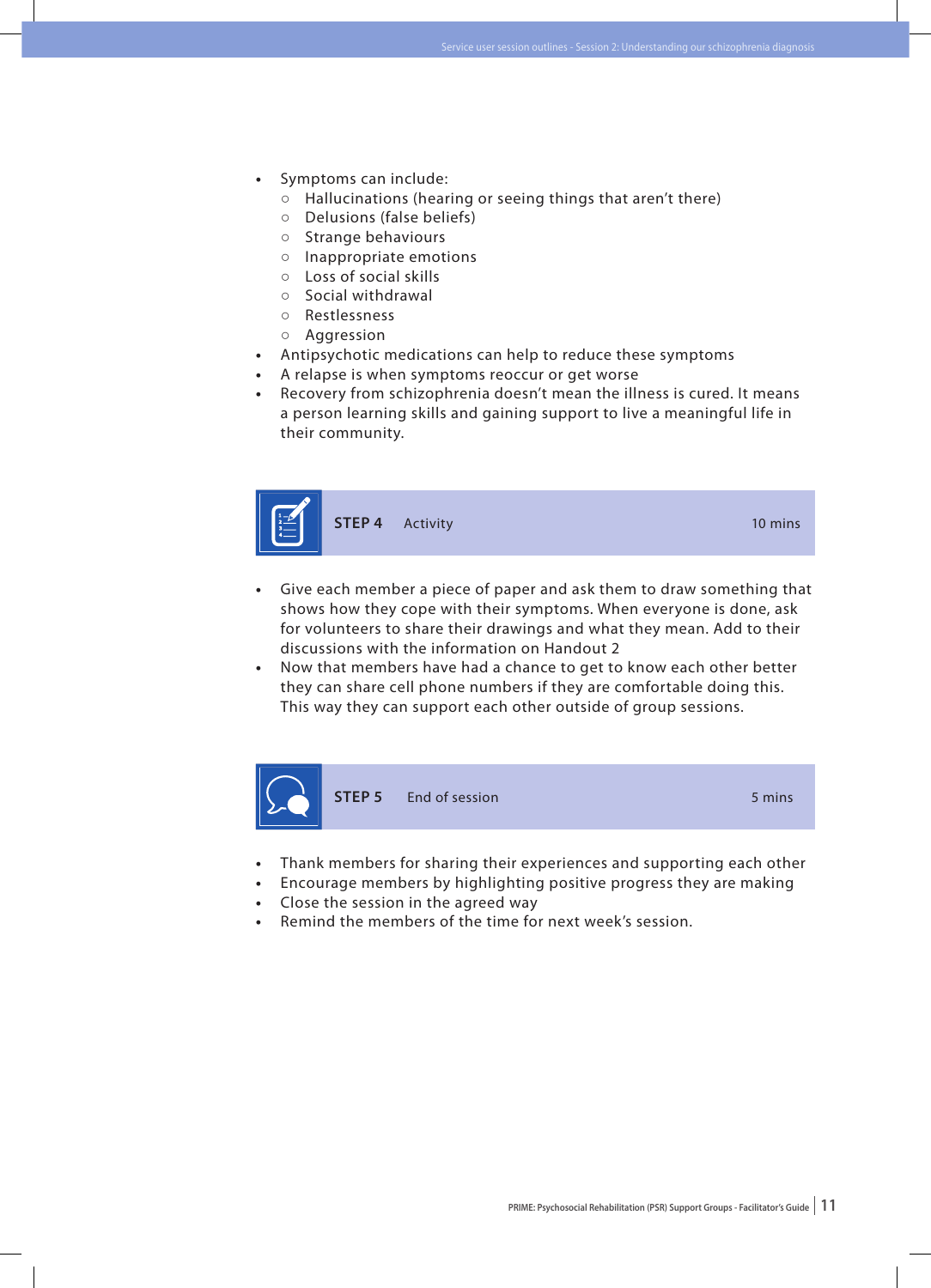# Session 3: Understanding medication



**STEP 1** Start of session **10 mins** 

- **Open the group in an appropriate way (e.g. song, prayer)**
- Remind them this is a safe space for them to learn and share
- **•**  Encourage everyone to be involved and participate
- **•**  Are there any pressing issues people want to bring up?
- **•**  Explain that today they will have a doctor/nurse who will give them information on their medication and answer questions. They should feel comfortable talking to this person as they are experienced in working with people with schizophrenia and they want to help them understand their medication better. Introduce the doctor/nurse to the group. Allow them as much time as needed to give information and answer questions
- If you do not have a doctor or nurse present, use the session guideline below.



Ask the group:

- **•**  What medication do they take? Tablet or injection?
- **•**  How has medication helped?
- **•**  Have they used traditional medicine?
- **•**  What does it feel like to know you have to take medication for the rest of your life?
- What side effects do they have?
- How do they cope with side effects?

Ensure that each member gets a chance to speak if they want to.



**STEP 3** Sharing information 10 mins

- **•**  Thank members for what they have shared
- **•**  Explain that you are going to share some information on schizophrenia medication
- **•**  Medications for schizophrenia are called antipsychotics. They can be tablets or injections. The doctor decides on which to prescribe
- **•**  Some of the side effects that are known to go with antipsychotics are dry mouth, shaking, sleepiness, weight gain, dizziness, sadness/nervousness, decreased sexual ability, muscle spasms, changes in menstrual periods. Different people can have different side effects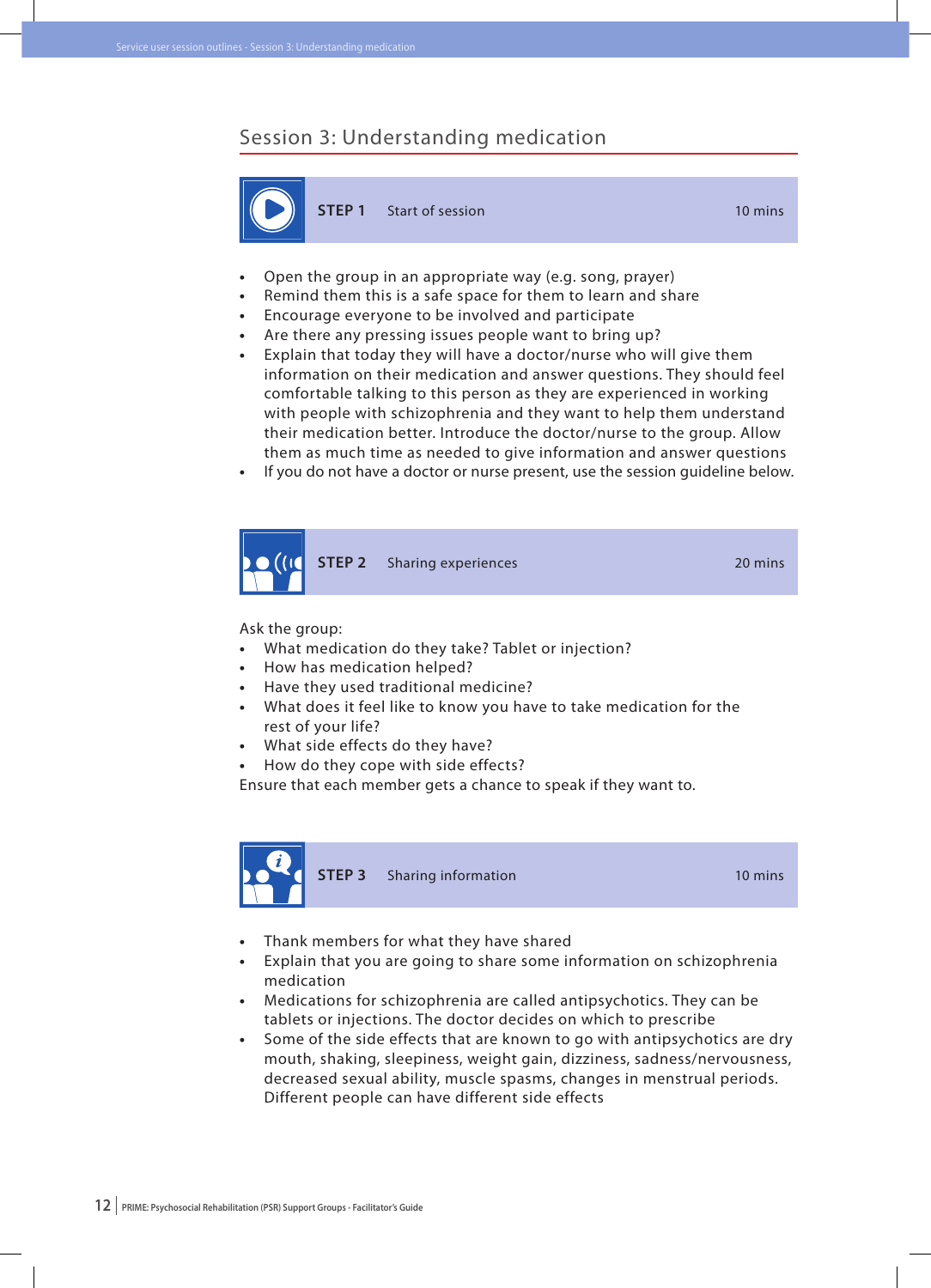- **•**  For serious side effects they should always see the doctor, and should never stop taking medication suddenly
- **•**  The doctor may change the medication to a different one to avoid side effects. Or he/she may prescribe another medication to deal with the side effects. It can take time for the doctor to get the medication right
- Medication should not be taken with alcohol or other drugs
- Some other medications (prescribed, traditional or over the counter) can affect the antipsychotic medication so they should always let the doctor know what medication they are on
- **•**  If they find it difficult to remember to take their medication, they can ask a family member to help them
- People who take antipsychotics can be at risk for diabetes and heart disease if they put on weight so they should consult their doctor if they notice weight gain or an increase in stomach fat
- **•**  Traditional medicine cannot reduce the symptoms of schizophrenia, but traditional healers can help those who choose to see them understand how to live with their illness.



- Give members Handout 3 on 'My Medication'. Let them discuss with eachother and fill this in. Many may not be sure of the name of the medication. They can take this handout and check with the nurse or doctor at their next appointment. Encourage those who are not comfortable with writing to work together with someone who is, or to work with a facilitator
- Encourage group members to keep this paper with them as a reminder to take their medication.



**STEP 5** End of session 5 mins

- Thank members for sharing their experiences and supporting each other
- Encourage members by highlighting positive progress they are making
- Close the session in the agreed way
- Remind the members of the time for next week's session.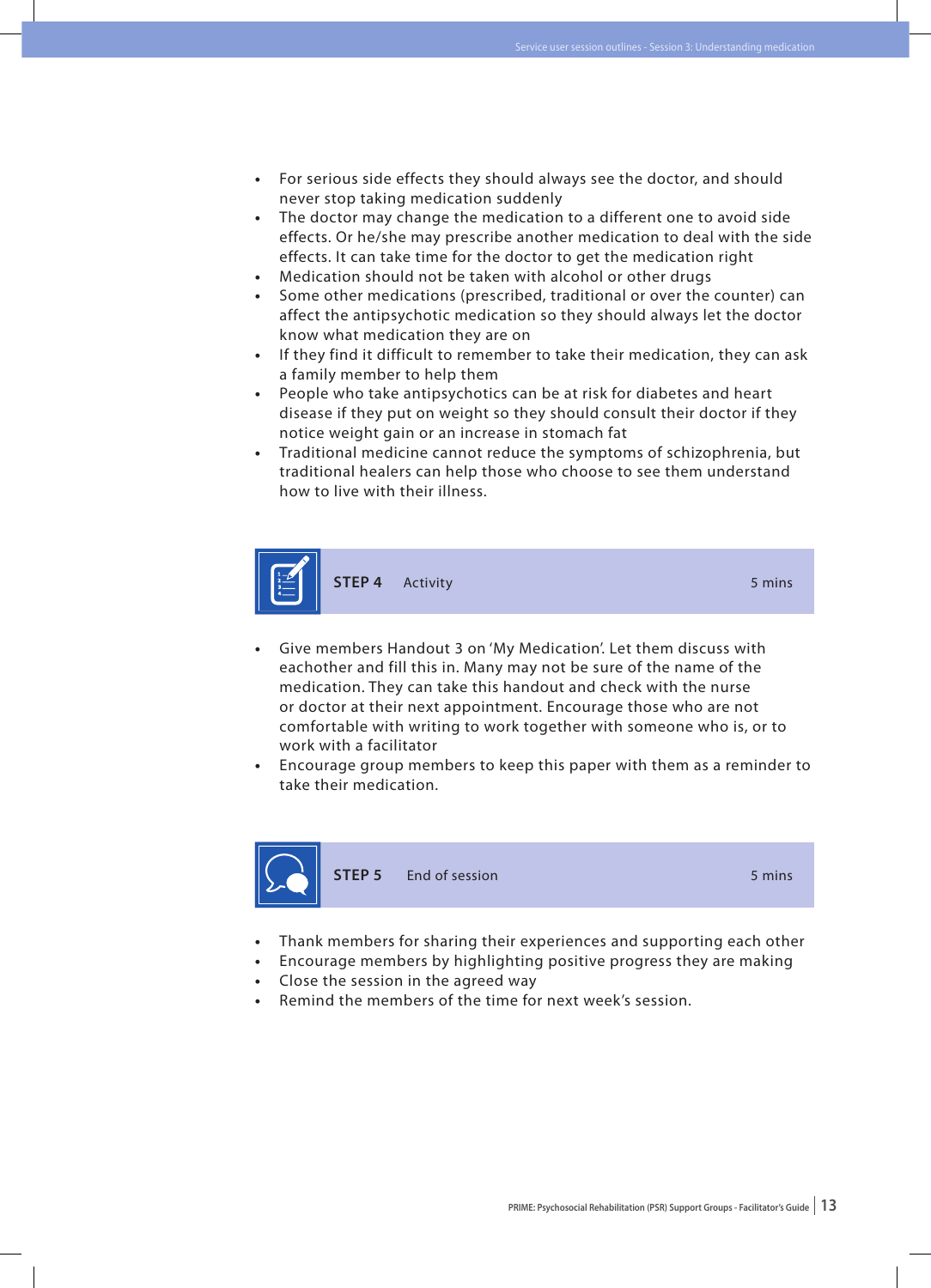#### Session 4: Income generating activities



**STEP 1** Start of session 5 mins

- **Open the group in an appropriate way (e.g. song, prayer)**
- Remind them this is a safe space for them to learn and share
- Encourage everyone to be involved and participate
- **•**  Are there any pressing issues people want to bring up?
- **•**  Explain that one of the aims of this programme is to help them come together to work on an income generating project
- **•**  If you have a partner/organisation who will help group members do this introduce them to the group now and give them a chance to explain their project. Then go to Step 3 in the session guide
- **•**  If you do not have a partner organisation start from Step 2 below.



Ask the group to share:

- **•**  What income generating projects do they know in their community?
- Share some examples food gardens, chicken rearing projects, second hand clothes sales, plastic/glass recycling projects, handcraft sales
- What is needed in their community?
- **What skills or experience do they have?**
- What work would they enjoy?

Ensure that each member gets a chance to speak if they want to.



**STEP 3** Sharing information **10** mins

- **•**  Being productive can help people with schizophrenia in their recovery
- **•**  Even if they are not working with a partner organization, they may be able to apply to for government funding to start an income generating project. Explain that you as facilitator can support them in doing this
- **•**  The group needs to decide on a project that they are interested in and motivated to work on together.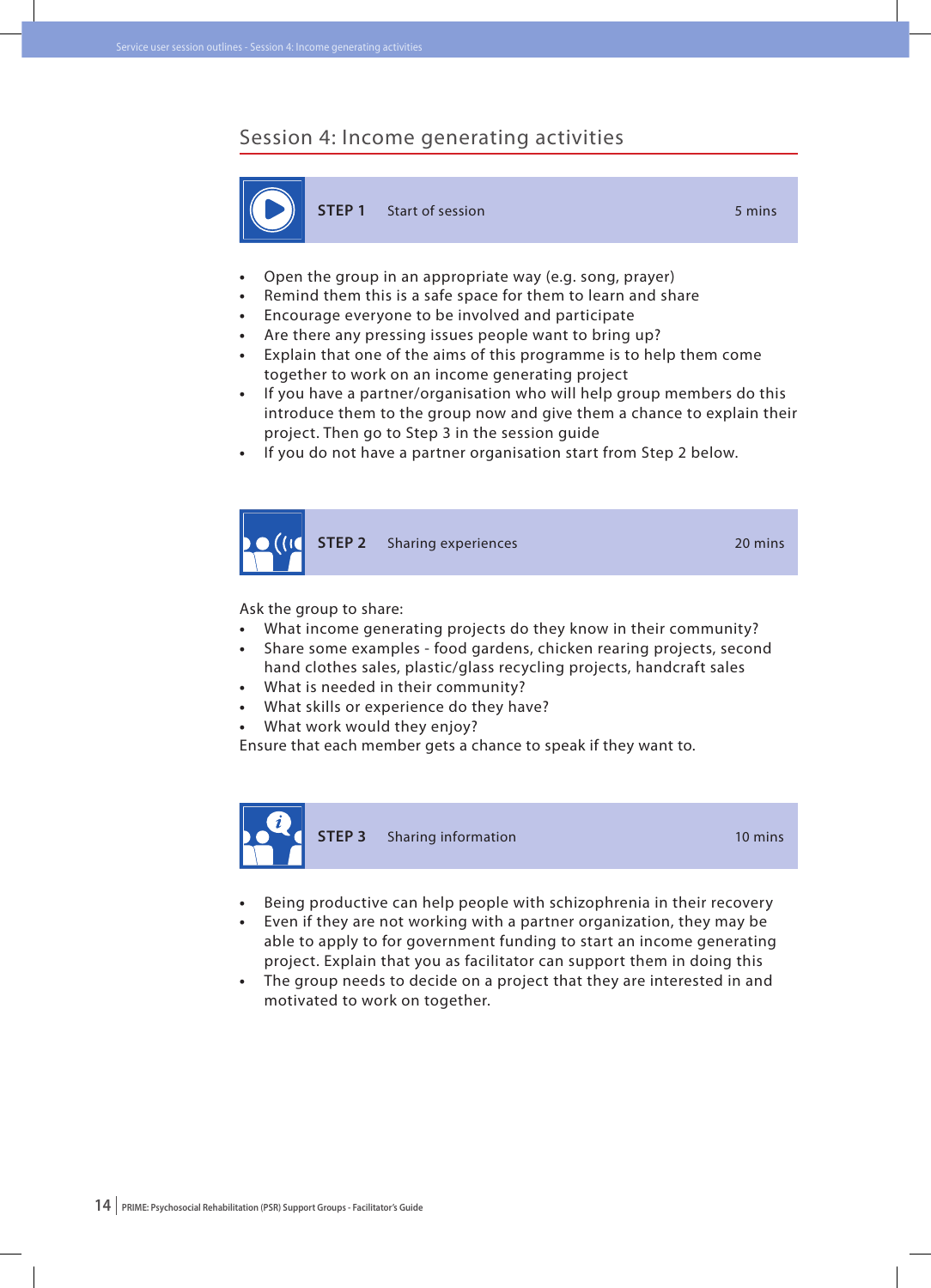

- Explain that any project they work on is for their ownership, and you as the facilitator will not direct them in what to do. They should spend some time after the session talking about opportunities and ideas for a project, and if possible, agreeing on a project to work on. They will have a chance to check their progress at the beginning of each session from now
- **•**  Some group members may also like to talk about possible work opportunities and how they can go about finding these. Finding a job can be difficult. When they feel discouraged they can talk to other support group members who may be facing the same challenges.



- **•**  Explain that you will set aside time at the end of each session that follows for the group to discuss their project
- Close the session in the agreed way
- Remind the members of the time for next week's session.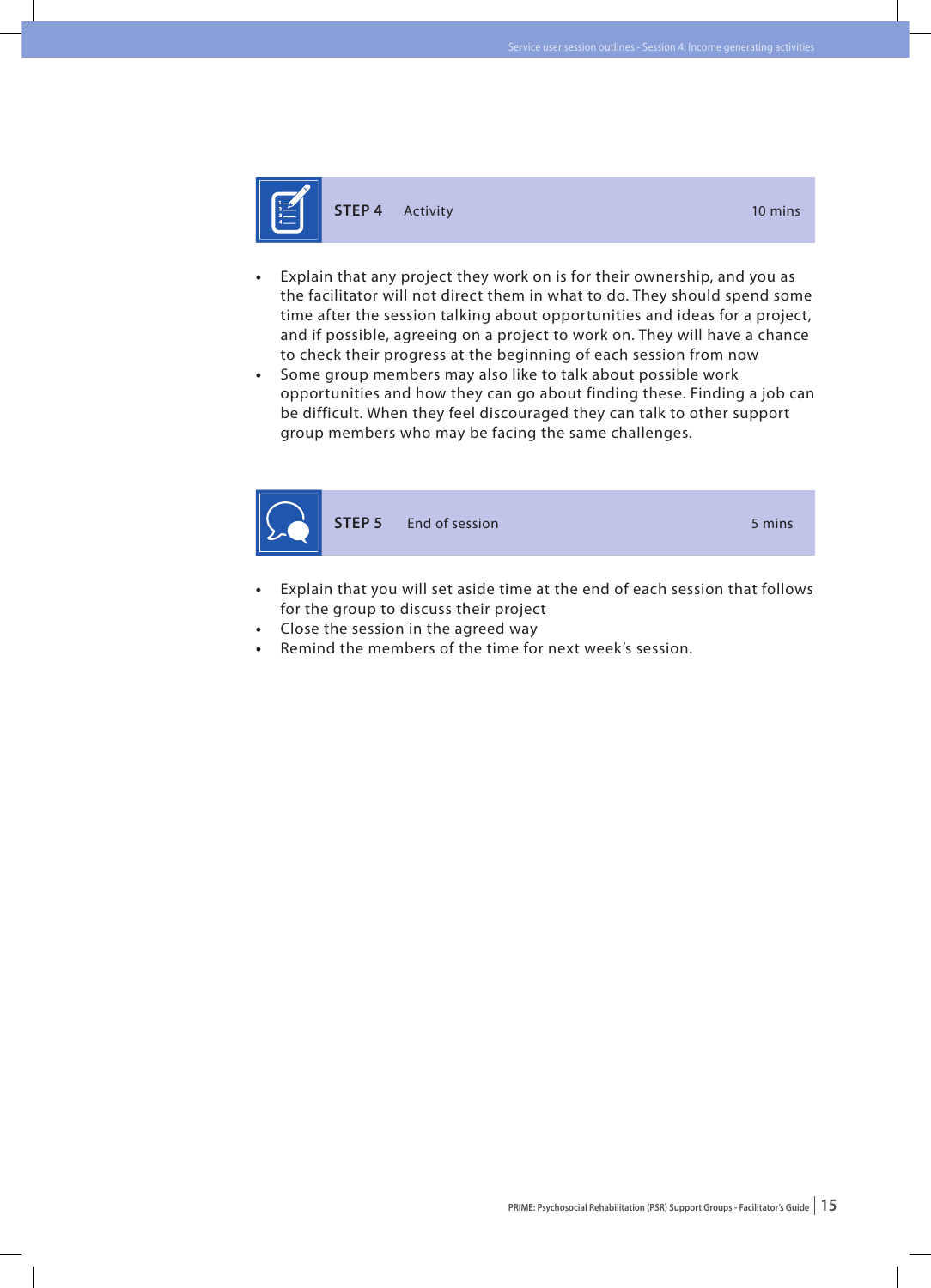# Session 5: Coping with schizophrenia



- **Open the group in an appropriate way (e.g. song, prayer)**
- Remind them this is a safe space for them to learn and share
- Encourage everyone to be involved and participate
- **•**  Are there any pressing issues people want to bring up?
- **•**  Dedicate the first 15 minutes of the session to discussing the group's income generating project. Then introduce today's topic – learning to cope better with their illness.



Ask the group to think about a time when they had a relapse:

- **•**  What made them realise they were not doing well?
- What made their family realise they were not well?
- **•**  What caused them stress?
- **•**  What were other triggers of the relapse? (Add to their discussion using the information in Handout 4. Ask if group members can identify with any of these)

How do they cope when they feel they are going to relapse? Ensure that each member gets a chance to speak if they want to.



- **Finank the group for what they have shared** 
	- Explain that there are 3 ways to help them cope:
	- **○** Knowing their early warning signs and triggers
	- **○** Living a healthy lifestyle
	- **○** Using coping skills
- **•**  Each person has a set of early warning signs that usually occur before a relapse. These are called the "signature signs". People who learn their signature signs and what triggers them are much less likely to relapse
- **•**  Living a healthy lifestyle means taking their medication as directed, avoiding stress and misuse of alcohol or drugs and eating well, exercising and doing things that make them happy (e.g. seeing friends/family)
- **•**  Coping skills can be built by thinking about what has worked in the past and learning from others, as they have begun to do in this session
- **•**  Group members should always get help from a doctor or nurse if they feel they are not able to cope with the symptoms or if they are getting worse.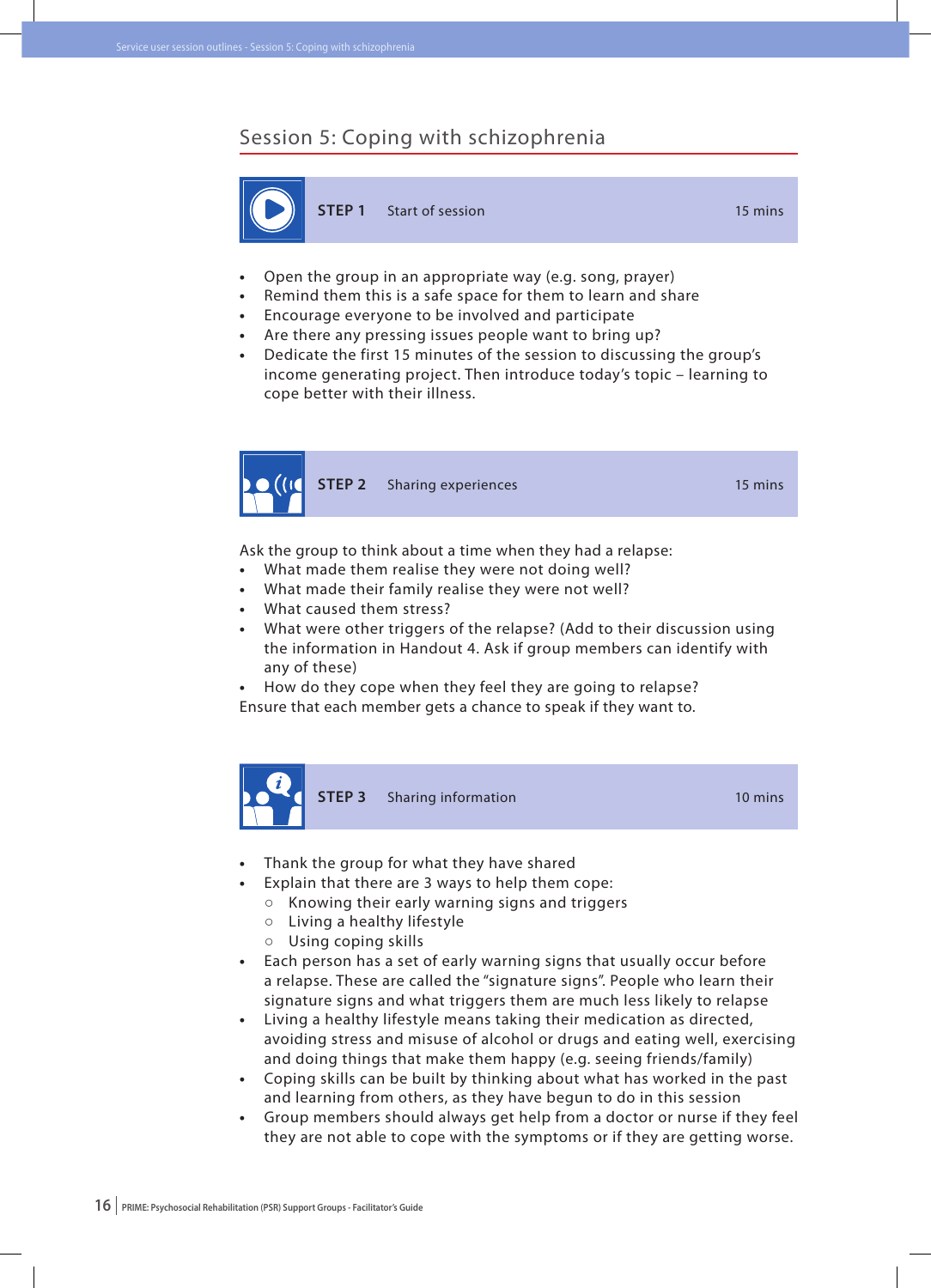

- **•**  Ask members to turn to the person next to them and talk about their own 'signature signs' and how they cope with these. Ask the pairs to talk about ways they could help each other cope
- **•**  Ask group members to commit to trying some of the ways of coping that have been shared in the group today and seeing how they work for them.



**STEP 5** End of session 5 mins

- Thank members for sharing their experiences and supporting each other
- Encourage members by highlighting positive progress they are making
- Close the session in the agreed way
- Remind the members of the time for next week's session.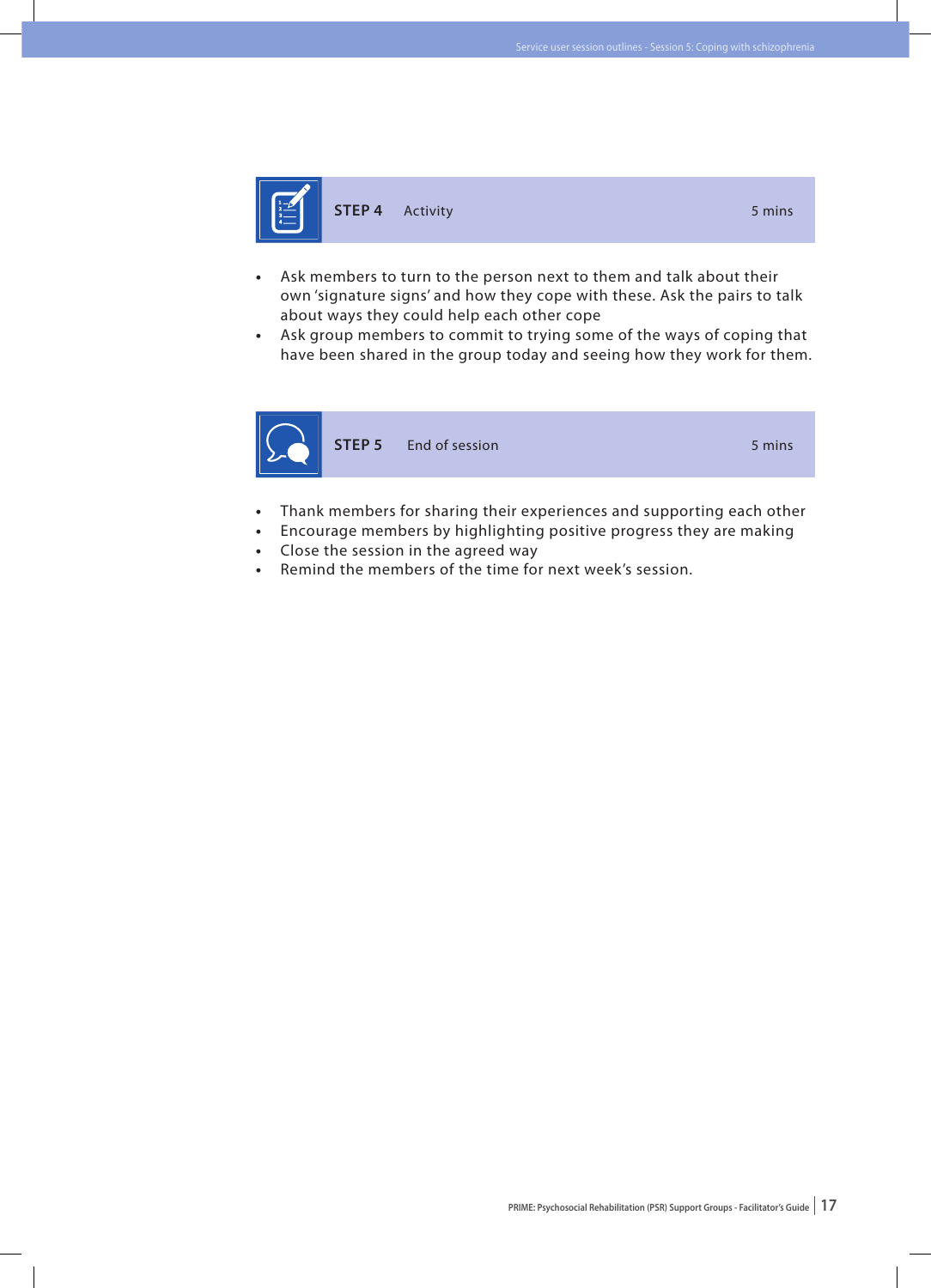#### Session 6: Substance abuse



**STEP 1** Start of session 5 mins

- **Open the group in an appropriate way (e.g. song, prayer)**
- **•**  Remind them this is a safe space for them to learn and share
- **•**  Encourage everyone to be involved and participate.
- **•**  Are there any pressing issues people want to bring up?
- **•**  Dedicate the first 15 minutes of the session to discussing the group's income generating project
- **•**  Introduce today's topic saying that you will be talking about substance abuse and addiction, an issue that many people face. You are not here to judge anyone but rather to give support.



Ask the group:

- **•**  Have they used alcohol and/or drugs in the past?
- **What led them to do this?**
- **•**  How did the alcohol/drug use affect them? Did it affect their medication?
- Did it cause problems for them?

**Remember: Addiction is a serious illness. Talking about experiences of addiction may be difficult. No one should share anything they are not comfortable with. Refer anyone who has a problem with drugs or alcohol to the appropriate support in your community.**



**STEP 3** Sharing information 10 mins

- Drug addiction is a disease of the brain, not a lack of will power
- **•**  People take drugs for many reasons, often because they want to forget the difficulties in their life (e.g. poverty, unemployment)
- **•**  People also take drugs to avoid boredom, to deal with stress, to escape from reality, to avoid family problems
- **•**  They may feel that drugs or alcohol help to relieve their symptoms (e.g. help them to forget about the voices)
- **•**  Any person who becomes addicted to a drug/alcohol needs professional help. It can be a life long struggle and should not be underestimated.
- Not every person who uses alcohol or drugs will become addicted, but they affect antipsychotic medications, so people with schizophrenia should avoid using these substances.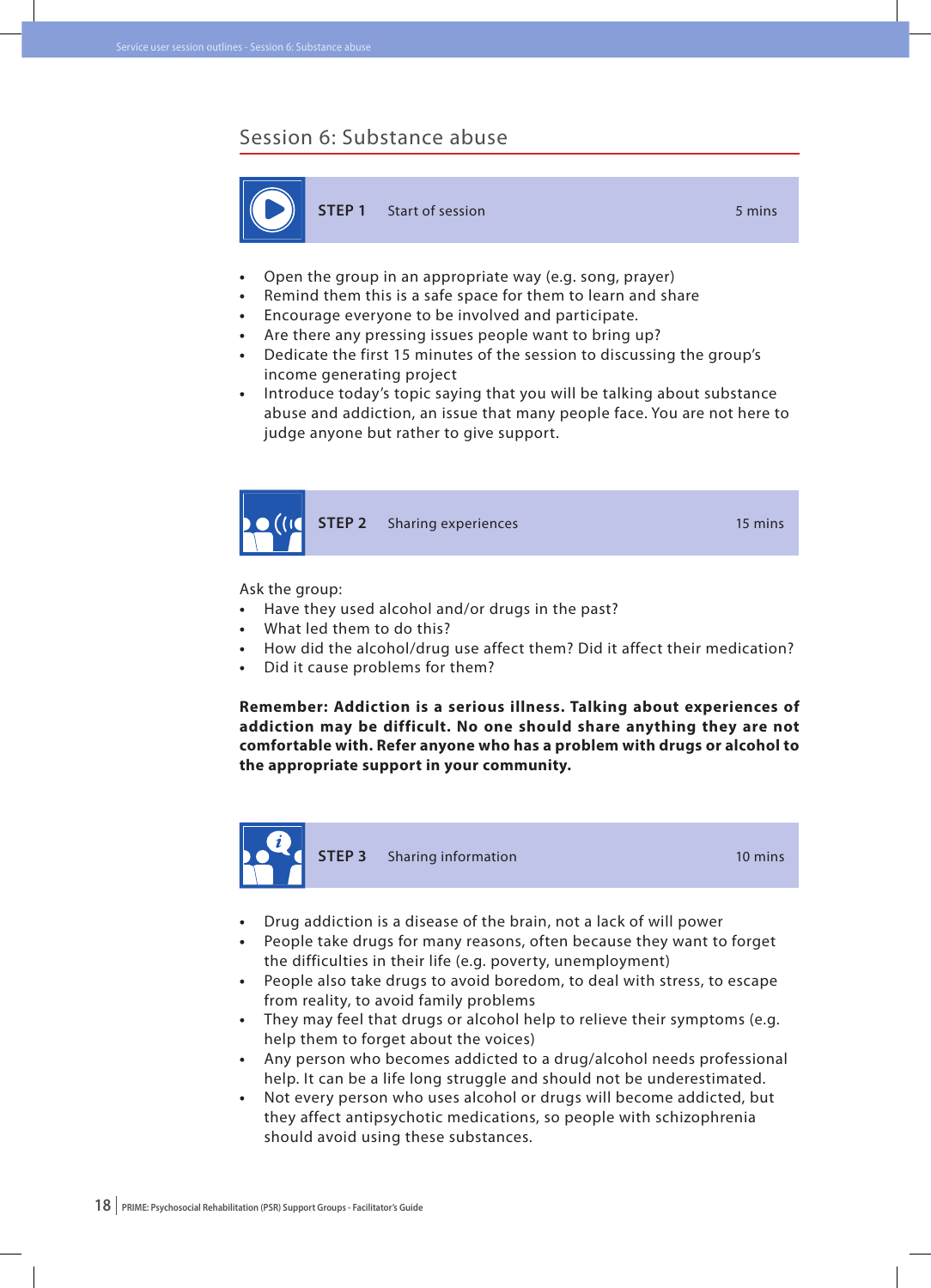

**STEP 4** Activity **5 mins** 

- 
- This week, ask members to talk with another member of the group about how often they use alcohol or other substances and if they could stop completely. If they do not use substances themselves, do people around them? How does this affect them? Ask members if they can commit to get help if they are abusing drugs or alcohol.



- Thank members for sharing their experiences and supporting each other
- Encourage members by highlighting positive progress they are making
- Close the session in the agreed way
- **•**  Remind the members of the time for next week's session.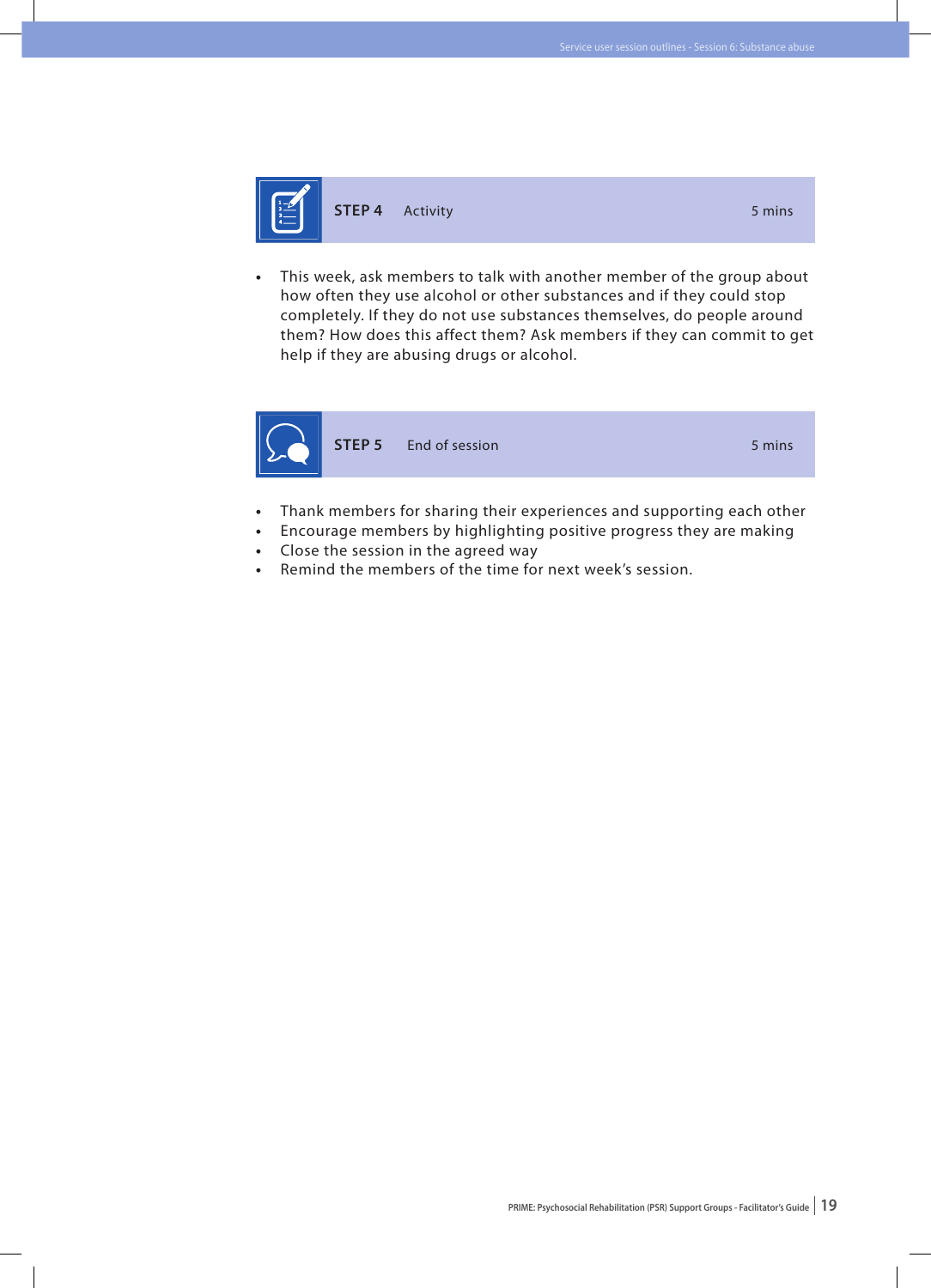#### Session 7: Knowing ourselves



- **Open the group in an appropriate way (e.g. song, prayer)**
- **•**  Remind them this is a safe space for them to learn and share
- **•**  Encourage everyone to be involved and participate
- **•**  Are there any pressing issues people want to bring up?
- **•**  Dedicate the first 15 minutes of the session to discussing the group's income generating project. Then introduce today's topic.



**STEP 2** Sharing experiences 15 mins

Introduce the discussion saying that over the last few weeks the group has talked a lot about the illness, symptoms and medication. But we as people we are not just our illnesses. We have many other parts to ourselves (e.g. our relationships and friendships, our interests). So today we would like to talk about some of these things.

Ask the group to share:

- **•**  What do they like to do?
- What makes them feel good about themselves?
- What are their personal strengths and skills?
- What are their hopes/dreams for the future?

Ensure that each member gets a chance to speak if they want to. No one should feel they have to share anything they are uncomfortable with.



**STEP 3** Sharing information 10 mins

- Thank the group for what they have shared
- **•**  Emphasize that everyone, INCLUDING those with mental illnesses, has strengths
- **•**  Strengths could be practical skills, knowledge, and motivation that can be used in some way to help them meet their goals
- **•**  Self esteem is what we believe about ourselves. We can build our self esteem by appreciating and building on our strengths
- **•**  Knowing your strengths and building your self esteem gives you hope and optimism to help face life's challenges.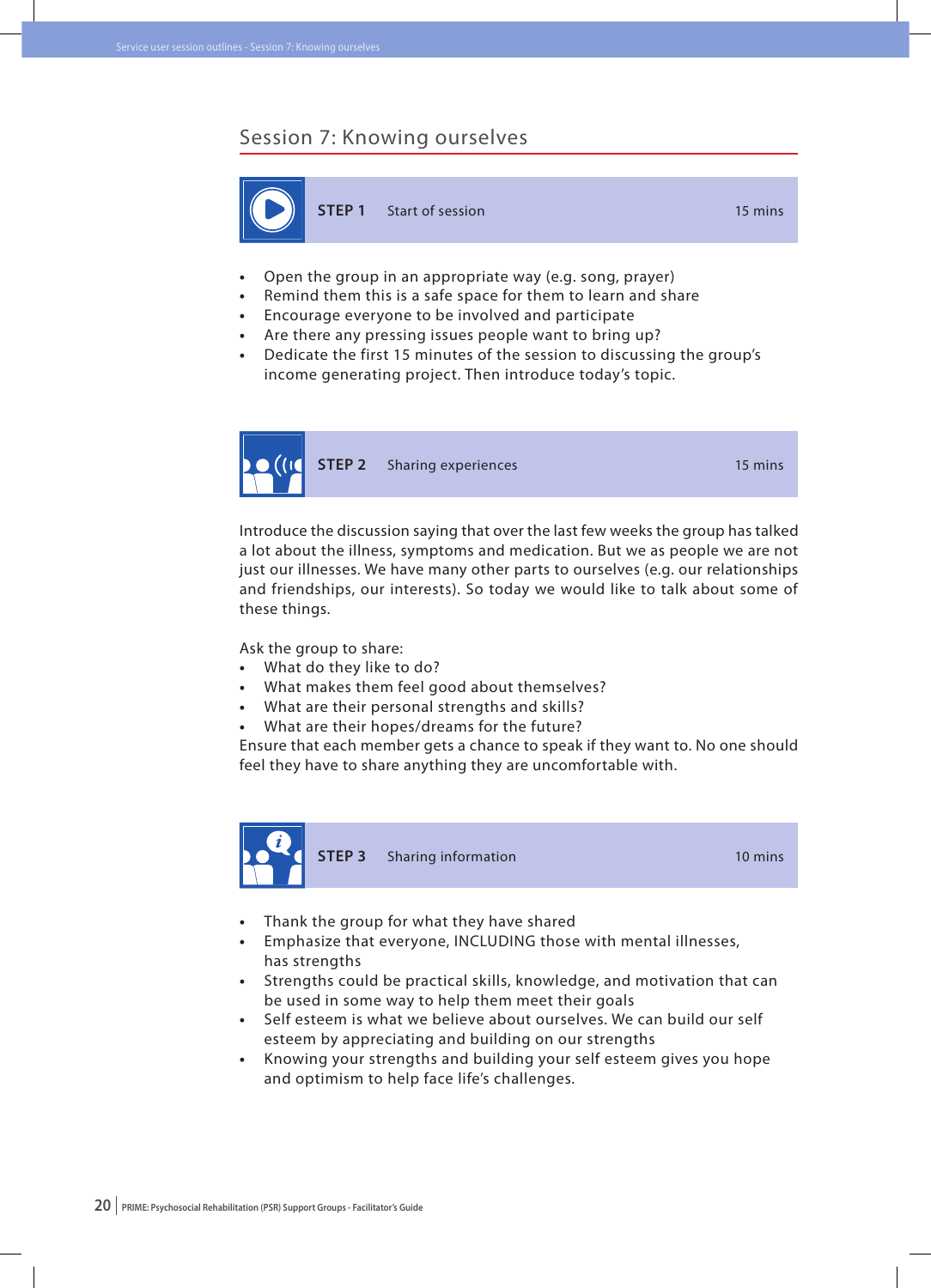

**•**  Using Handout 5, ask members to share in pairs about their strengths and dreams.



- **•**  Thank members for sharing their experiences and supporting each other
- **•**  Encourage members by highlighting positive progress they are making
- Close the session in the agreed way
- **•**  Remind the members of the time for next week's session.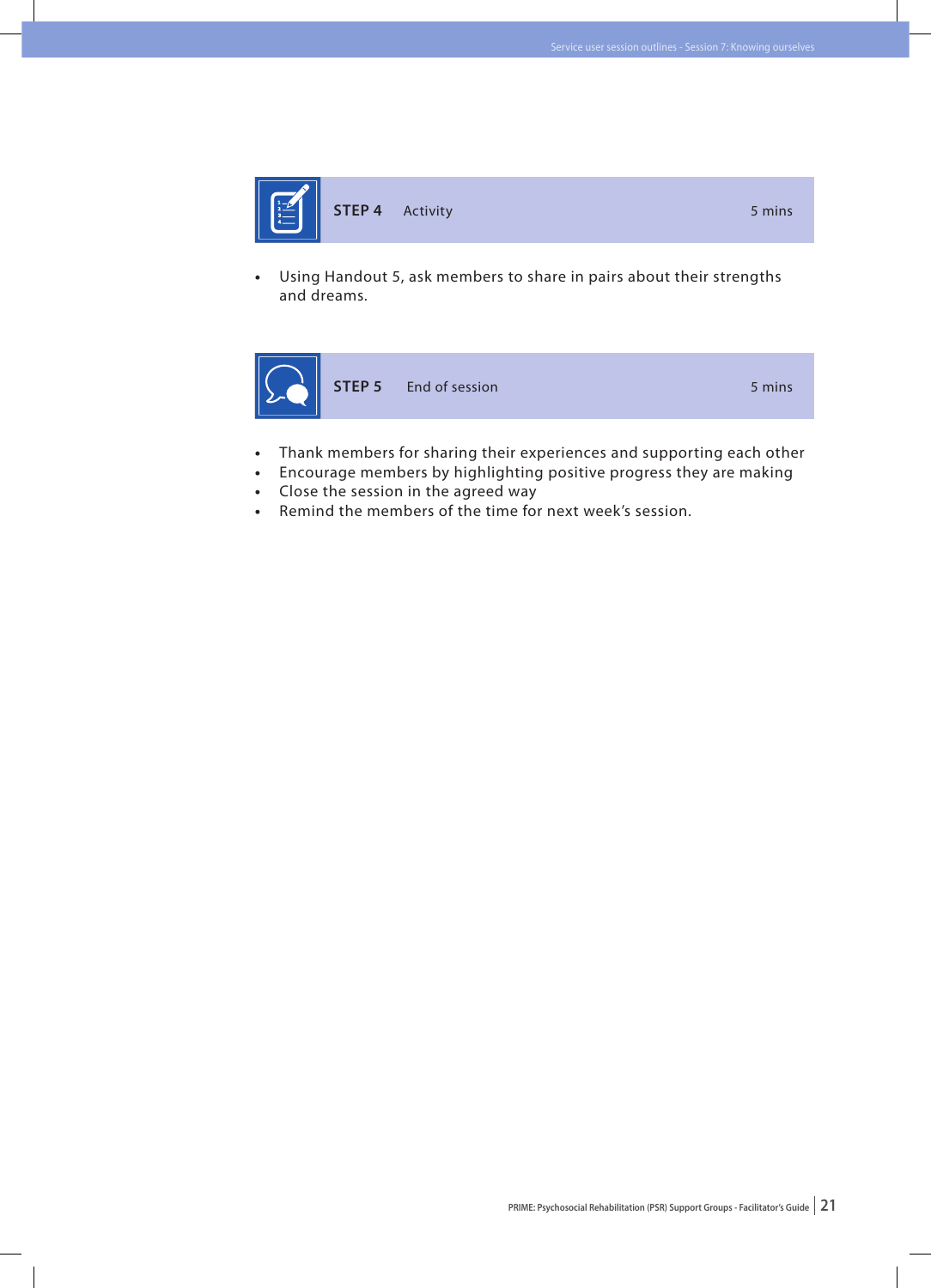#### Session 8: Managing anger, stress & conflict



- **Open the group in an appropriate way (e.g. song, prayer)**
- **•**  Remind them this is a safe space for them to learn and share
- **•**  Encourage everyone to be involved and participate
- **•**  Are there any pressing issues people want to bring up?
- **•**  Dedicate the first 15 minutes of the session to discussing the group's income generating project. Then introduce today's topic
- **•**  Explain that anger and stress are part of everyone's lives, but they can be especially hard to deal with for people with a mental illness.



**STEP 2** Sharing experiences 15 mins

To start this session, ask for a volunteer to share a recent experience of when they got angry with someone.

- **•**  What did they do?
- **•**  And what were the consequences of their actions?
- How would they like to do things differently?

Thank this volunteer for sharing and ask others in the group to make suggestions/ share experiences.

Then ask the group members to share:

- **•**  What causes conflict between them and their family members?
- **•**  How could they change the way they react to be more positive?
- **•**  What makes them feel stressed?
- **•**  What do they do to feel better when they are stressed?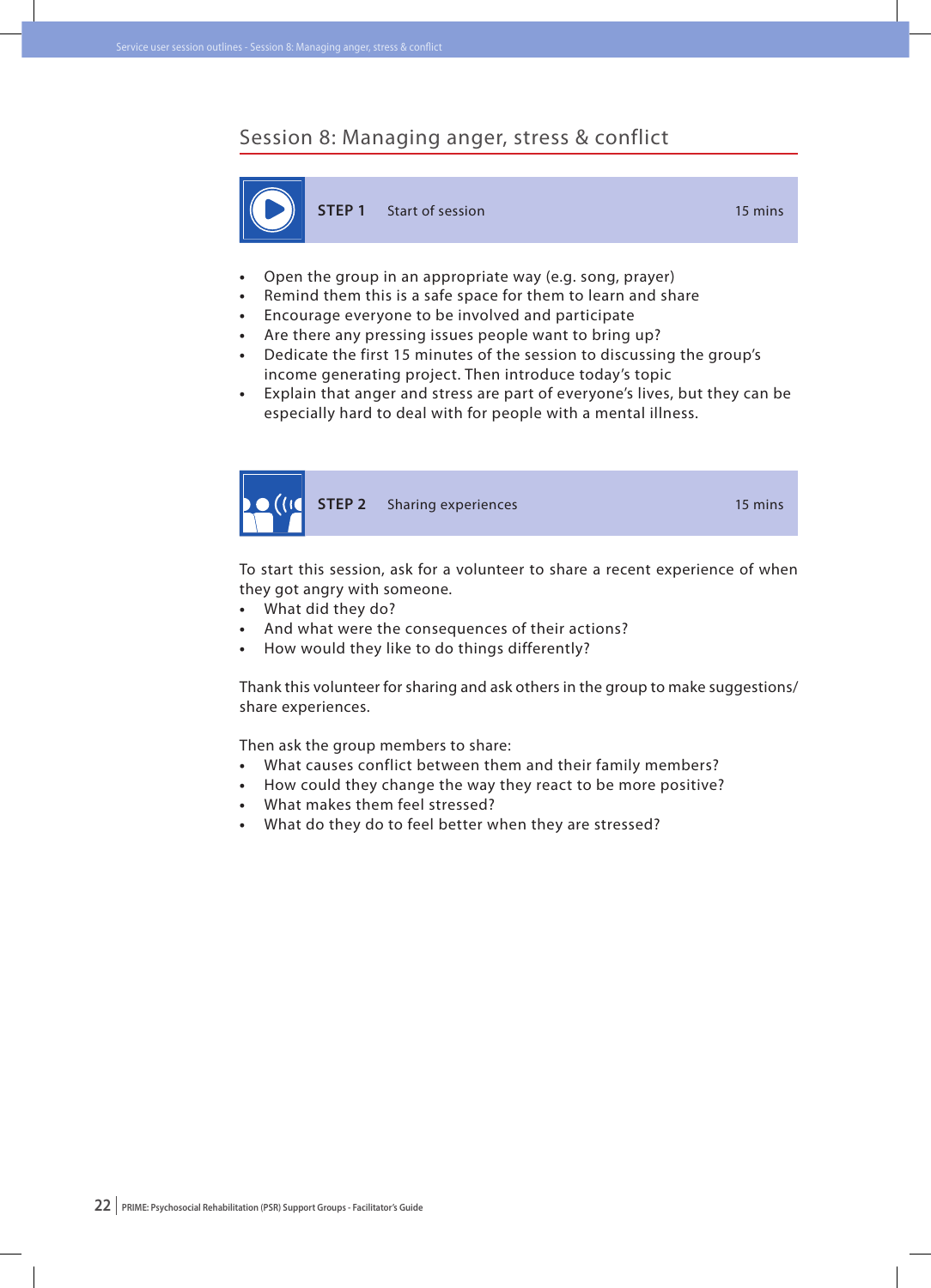

**STEP 3** Sharing information 10 mins

- Anger is something that happens in everyone's lives but it can be dealt with in a positive way. It helps to:
	- **○** Know what provokes you
	- **○** Take deep breaths before saying or doing anything
	- **○** Give the other person time to respond
	- **○** Learn how to listen
	- **○** Express your emotions calmly
	- **○** When the discussion is over, end your anger that day, don't carry it with you
- **•**  Conflicts arise in all families but in families where a member has a mental illness there can be more conflict
- **•**  When people don't know how to handle conflicts, communication breaks down and they blame each other
- The most important things to remember about handling conflicts are to listen to the other persons' side of the story and try to find a solution that suits both you and the other person
- People with schizophrenia and their family have a lot of stress in their lives
- Positive ways of coping with stress include:
	- **○** Getting some exercise doing something you enjoy
	- **○** Finding a Hobby reading, cooking, games
	- **○** Spending time in prayer/meditation
	- **○** Seeing the doctor /counsellor/ psychologist
	- **○** Eating correctly (3 balanced meals a day)
	- **○** Getting enough sleep (6 8 hours)
	- **○** Setting goals for yourself
	- **○** Talking to others and socialising.



Ask group members to talk in pairs about activities they could do in the next week that would make them feel less stressed (e.g.reading, listening to music, talking to a friend).



- Close the session in the agreed way
- Remind the members of the time for next week's session.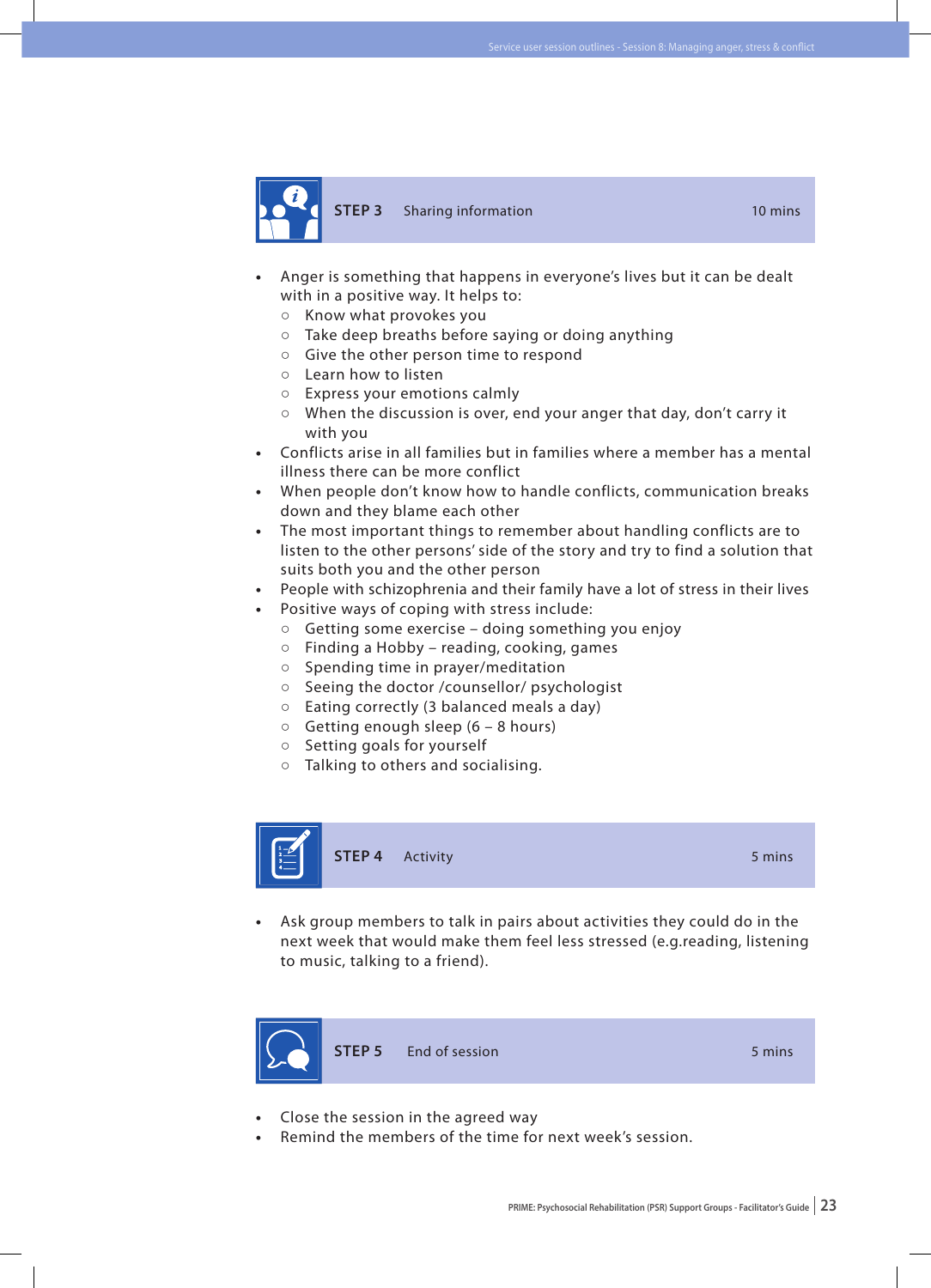## Session 9: Dealing with stigma & discrimination



**STEP 1** Start of session **15 mins** 

- **Open the group in an appropriate way (e.g. song, prayer)**
- **•**  Remind them this is a safe space for them to learn and share
- **•**  Encourage everyone to be involved and participate
- **•**  Are there any pressing issues people want to bring up?
- **•**  Dedicate the first 15 minutes of the session to discussing the group's income generating project. Then introduce today's topic
- **•**  Explain that those with mental illness often face poor treatment by family members and others in their community. We call this stigma and discrimination
- **•**  While they may not be able to change the way other people treat them, they can control how they deal with this poor treatment, so that it does not affect them negatively.



Ask the group members to share:

- What experiences have they had where they have been treated badly by family or others?
- How does this make them feel?
- How have they dealt with this?
- How could they deal with this in a positive way in the future?



**STEP 3** Sharing information **10** mins

- **•**  A positive way to deal with negative experiences is to use problem management:
	- **○** Understand the problem
	- **○** Find different ways to deal with the problem
	- **○** Decide on the best way, and then use it
- **•**  Dealing positively with bad treatment also means having 'healthy thinking' about themselves. This means accepting that they cannot change the way people see them, but they that they should still see themselves as a valuable person. The illness does not define them and they can recover and have a meaningful life
- **•**  It can help to know that stigma and discrimination are often due to lack of knowledge and prejudice, these problems lie with the other person not within themselves.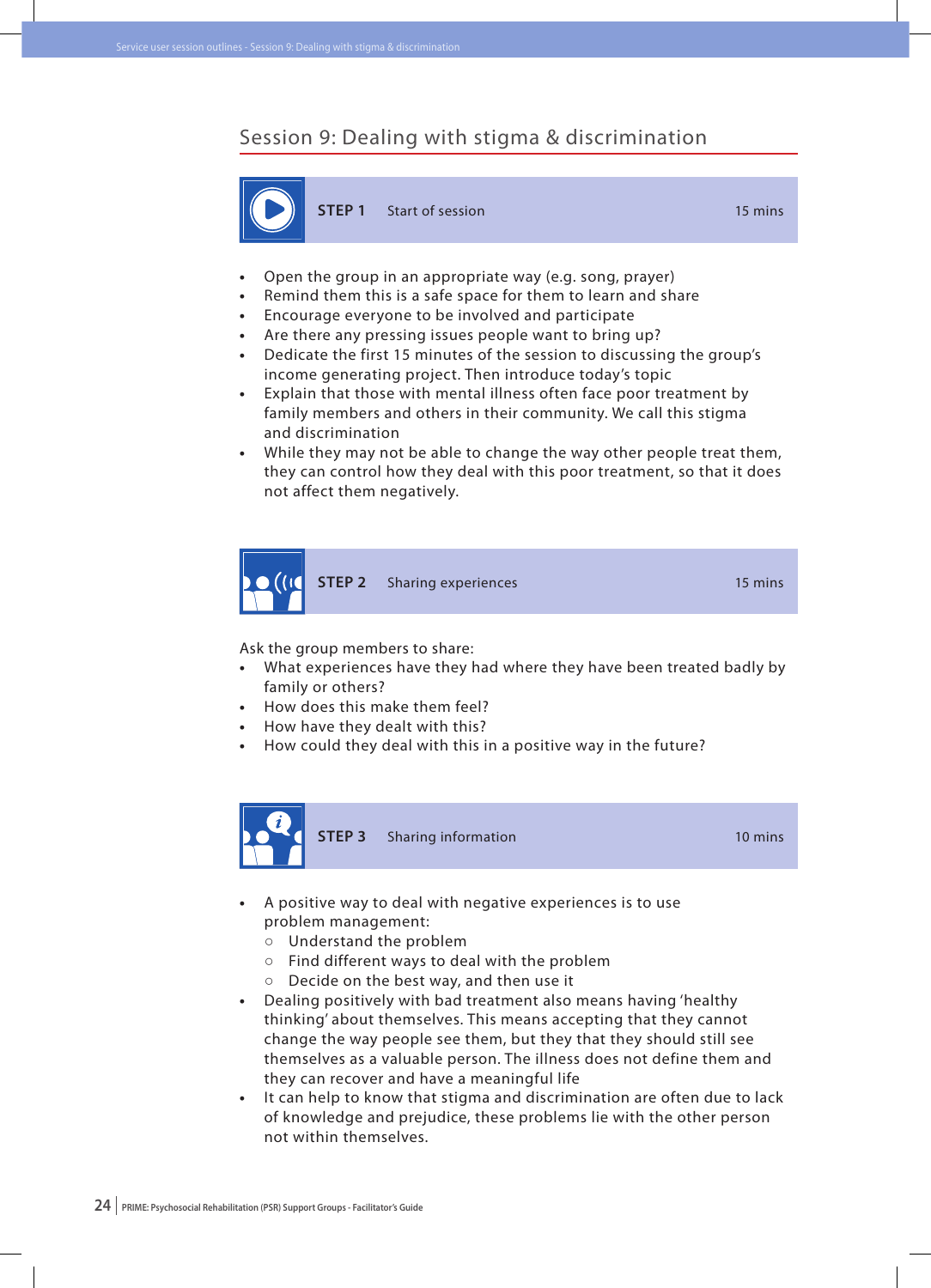

**•**  In pairs, ask members to share if they have been treated poorly recently? How could they cope with this in a positive way?



- **•**  Close the session in the agreed way
- Remind the members of the time for next week's session.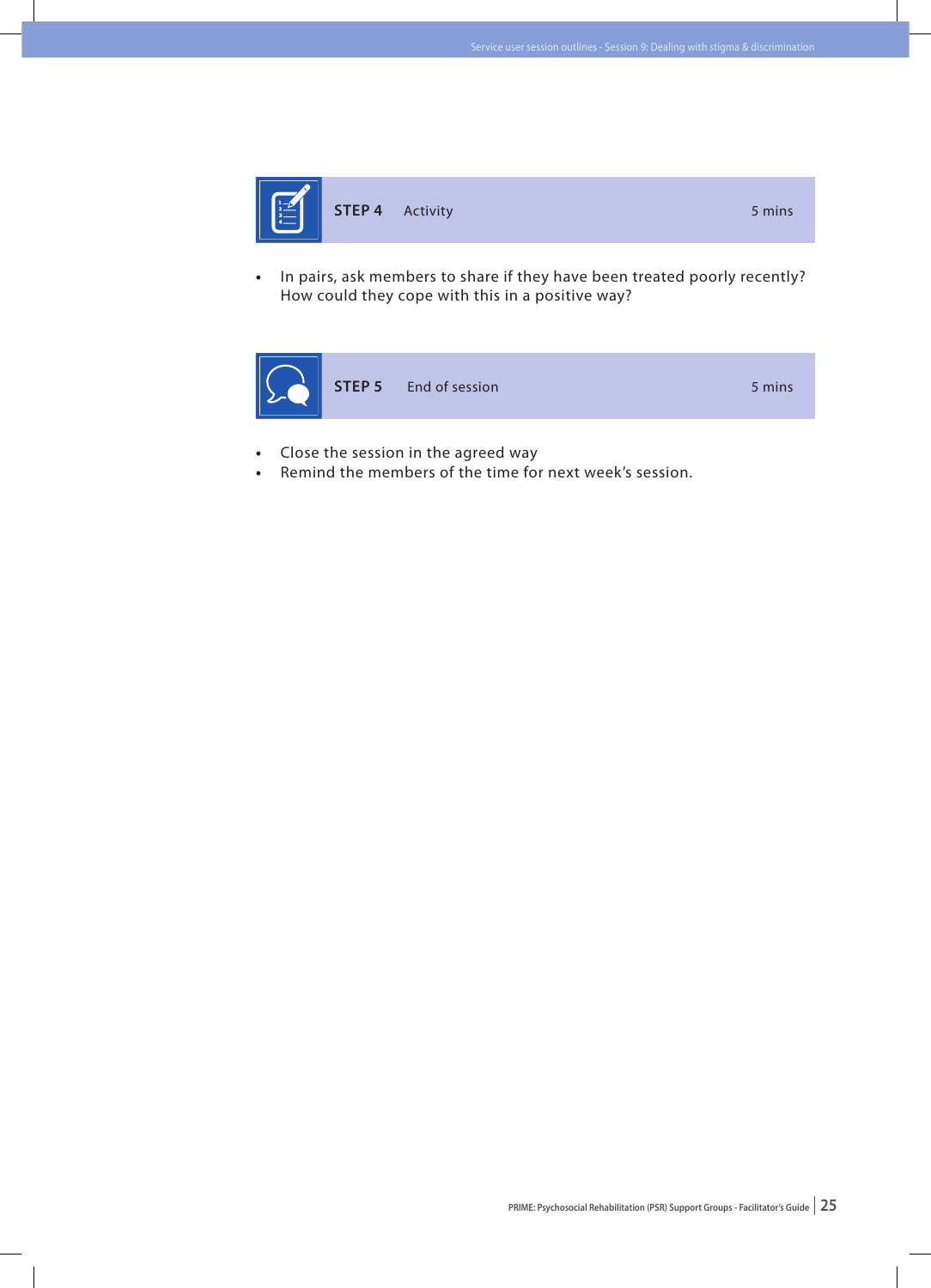#### Session 10: Contributing to the household



**STEP 1** Start of session **15 mins** 

- **Open the group in an appropriate way (e.g. song, prayer)**
- **•**  Remind them this is a safe space for them to learn and share
- **•**  Encourage everyone to be involved and participate
- **•**  Are there any pressing issues people want to bring up?
- **•**  Dedicate the first 15 minutes of the session to discussing the group's income generating project. Then introduce today's topic
- **•**  Emphasize that even if they are not working in a regular job, the work they can do in their own homes is very valuable
- **•**  Having an extra pair of hands can make things easier for the whole family.



Ask the group members to share:

- **•**  What are they good at around the house?
- **•**  What jobs do women usually do around the house? Could men do these too? How would that help?
- **•**  How would your family members feel if you did more work in the house? Ensure that each member gets a chance to speak if they want to.



- **•**  Often our family members, especially the women (the mothers and sisters) work extremely hard to keep the household going. This work is sometimes not recognized because it is not paid work
- **•**  Contributing to our households is a way that we can care for our family members
- Some of the chores support group members can help with include:
	- **○** Cooking
	- **○** Cleaning
	- **○** Gardening e.g. looking after vegetables
	- **○** Running errands
	- **○** Helping look after children
- Although some of these are seen as 'women's work' men can also do these chores and contribute to their families in this way.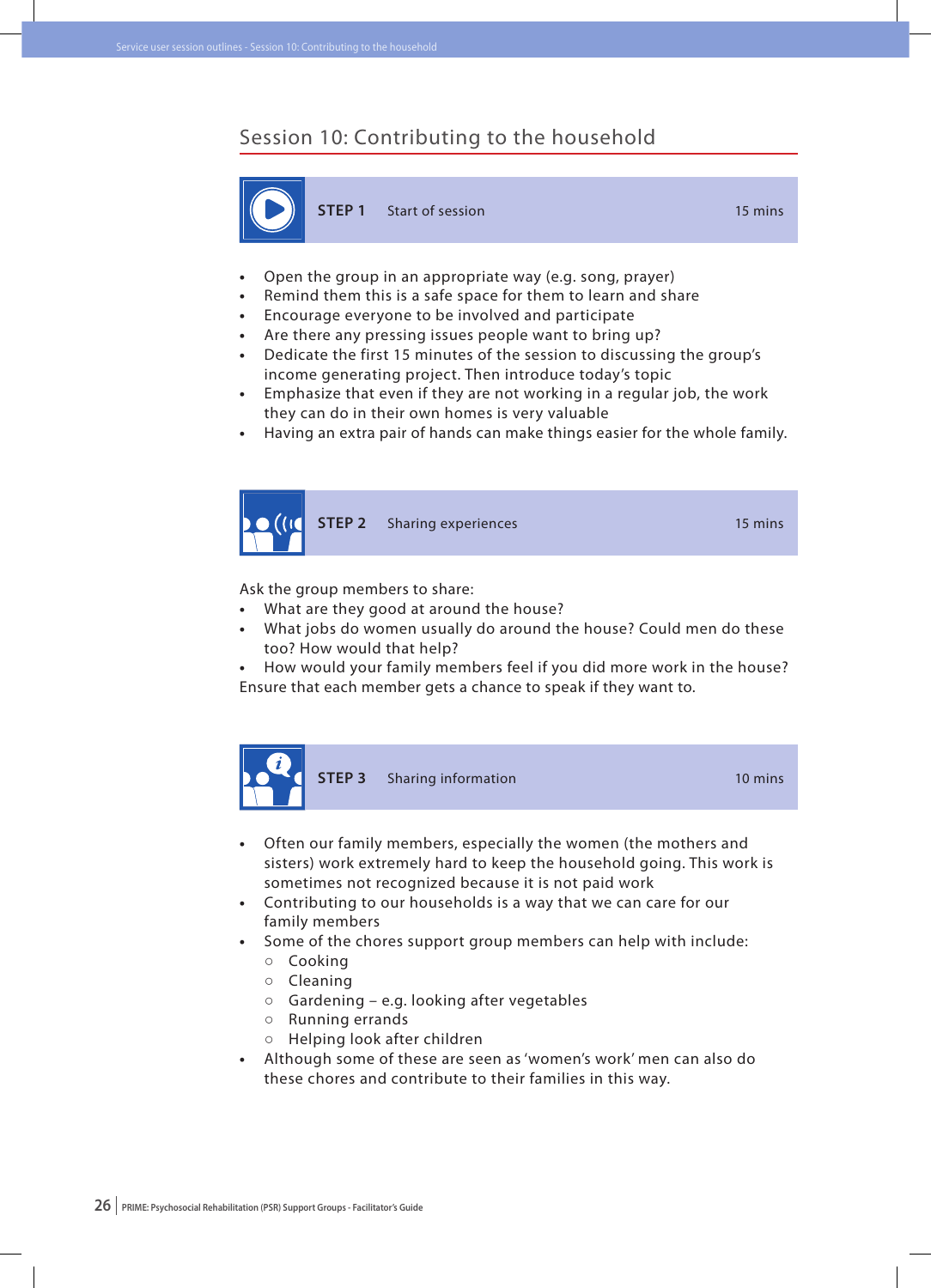

**•**  Ask members to talk in pairs about one extra chore in the household they could help with this week. They will have a chance to give feedback in the next session.



- **•**  Close the session in the agreed way
- Remind the members of the time for next week's session.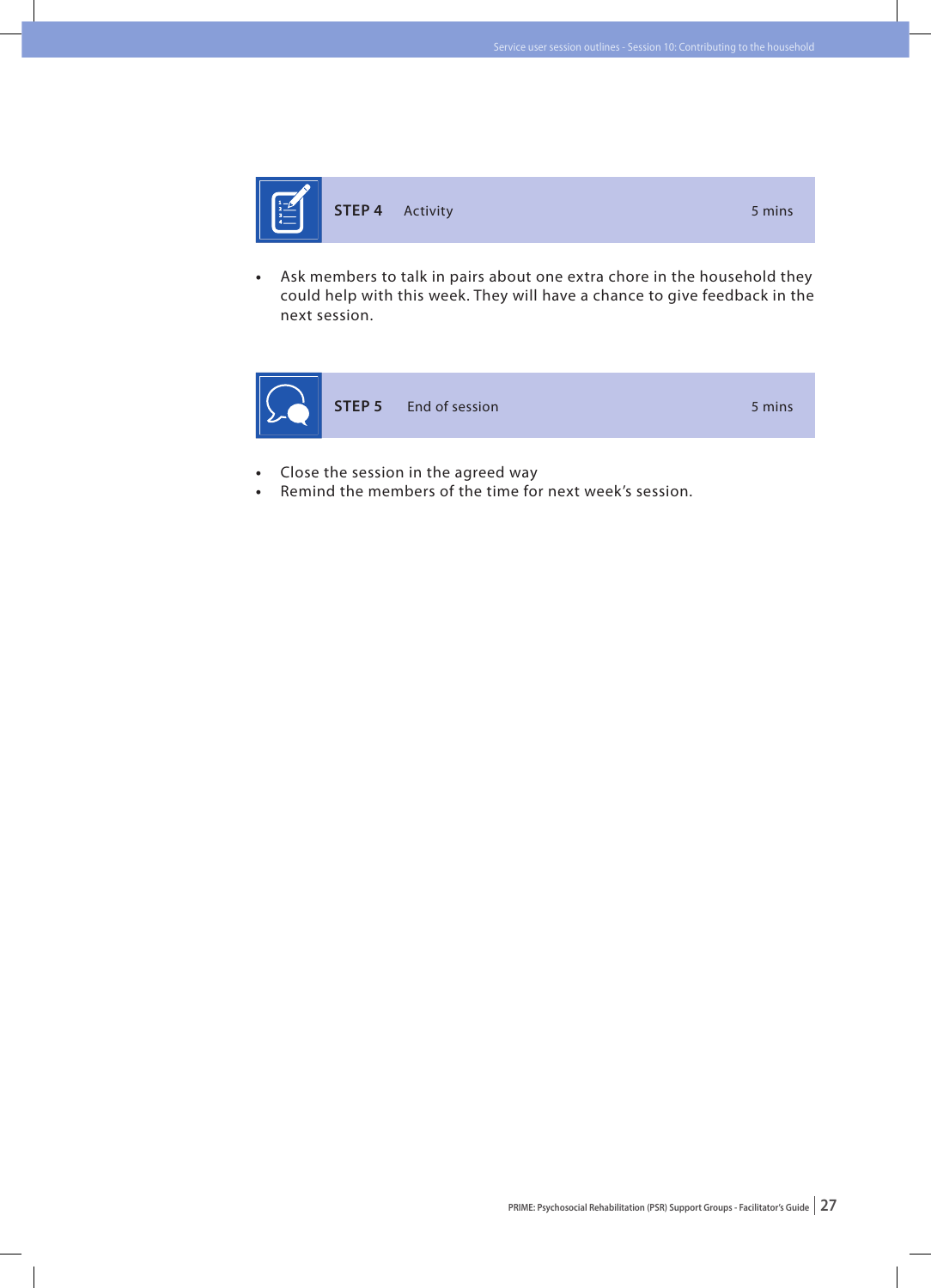#### Session 11: Money management



- **Open the group in an appropriate way (e.g. song, prayer)**
- Remind them this is a safe space for them to learn and share
- **•**  Dedicate the first 15 minutes of the session to discussing the group's income generating project and how things went with their task to contribute to their homes. Then introduce today's topic
- **•**  Are there any pressing issues people want to bring up?
- **•**  Introduce today's activities saying that they will help members to save money and budget.



**STEP 2** Sharing experiences 15 mins

Ask the group members to share:

- **•**  Who manages the money from their grant?
- How do they try to save money?
- **•**  Where do they shop to save money?
- **How could they help each other to save?** 
	- **○** For example they could start a saving 'club' where they set up an account that everyone contributes to and at the end of the year they use the money for something they agree on.



- **•**  Explain that setting a monthly budget can help to make sure their grant lasts the month
- **•**  A simple way to do this is to have a number of envelopes, with one envelope containing money for one thing. For example you would have an envelope for rent, one for electricity, one for food, one for clothing, one for transport etc. This way it is easier to keep control over what you are spending. It's important to try not to 'dip in' to other envelopes. You can also have an envelope for 'saving' that you don't touch
- Ask members what envelopes they would need if they wanted to budget in this way
- Budgeting and saving can help them avoid going into debt, for example with store cards or through taking loans from loan sharks.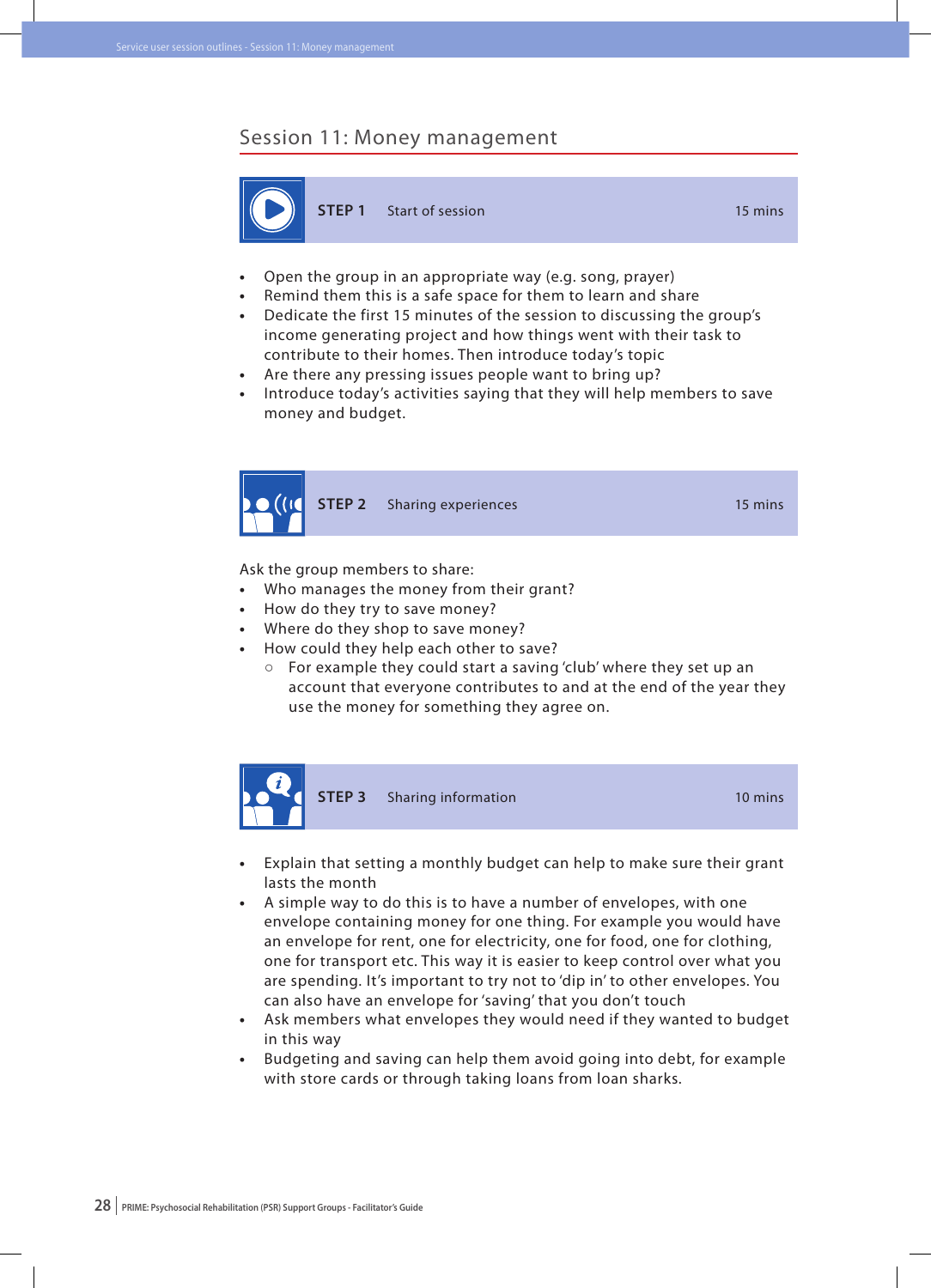

**•**  Ask members to turn to the person next to them and share any tips they have for making their money go further.



- **•**  Close the session in the agreed way
- Remind the members of the time for next week's session.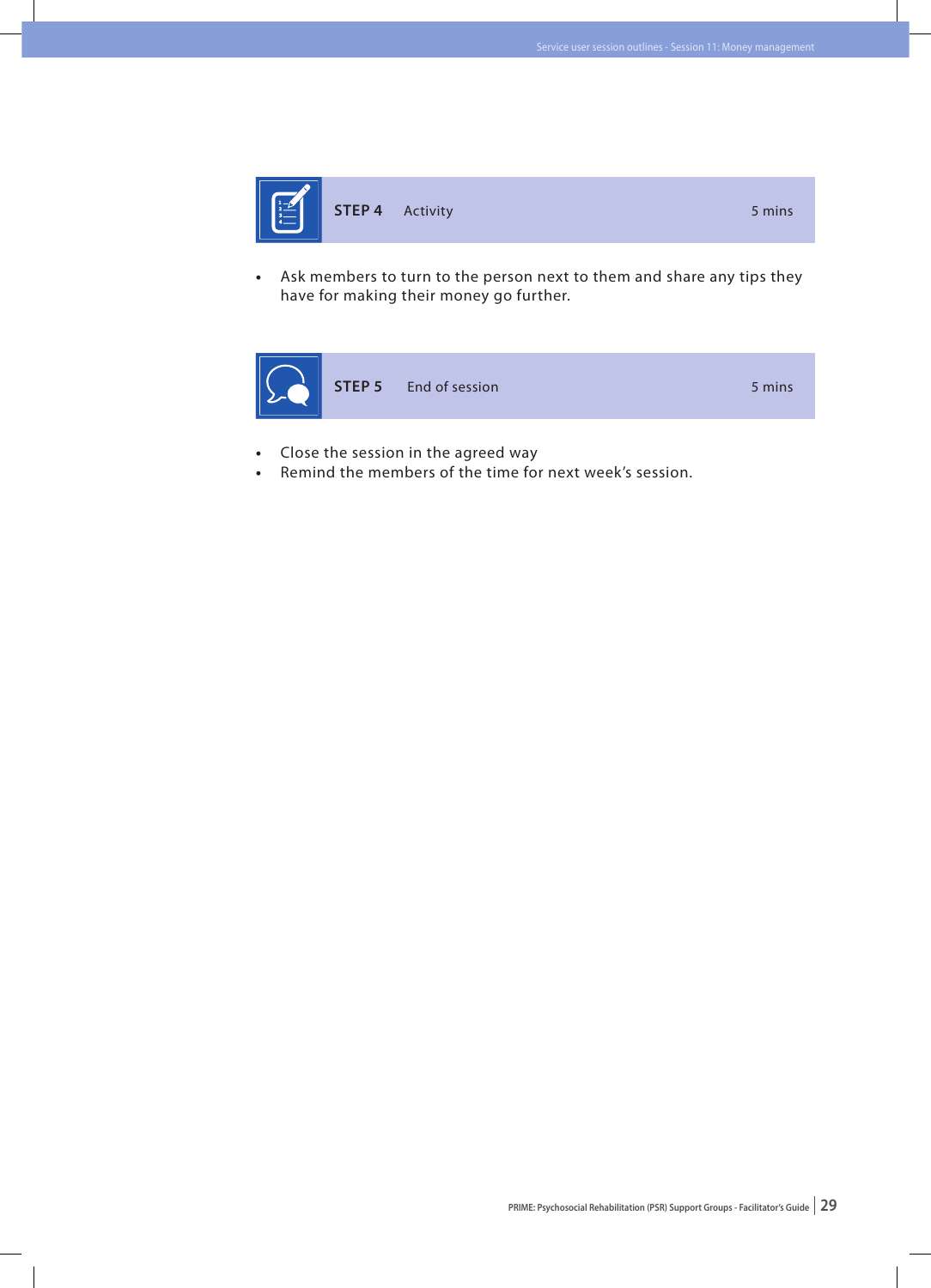#### Session 12: Closure session



- **•**  Open the group in an appropriate way (e.g. song, prayer)
- **•**  Remind them this is a safe space for them to learn and share
- **•**  Encourage everyone to be involved and participate.
- **•**  Are there any pressing issues people want to bring up?
- **•**  Dedicate the first 15 minutes of the session to discussing the group's income generating project
- **•**  Explain that today is the last session in the programme but that they can still continue meeting as a group to support each other.



Ask the group members to share:

- **•**  What have they learned in the programme?
- **•**  Have there been changes in their lives?
- **•**  What are their plans for the future?



- **•**  Thank all members for their participation throughout the programme.
- **•**  Encourage them to keep meeting and to support each other by staying in contact
- **•**  Encourage them to keep working on their income generating project
- **•**  Close the final session in the agreed way.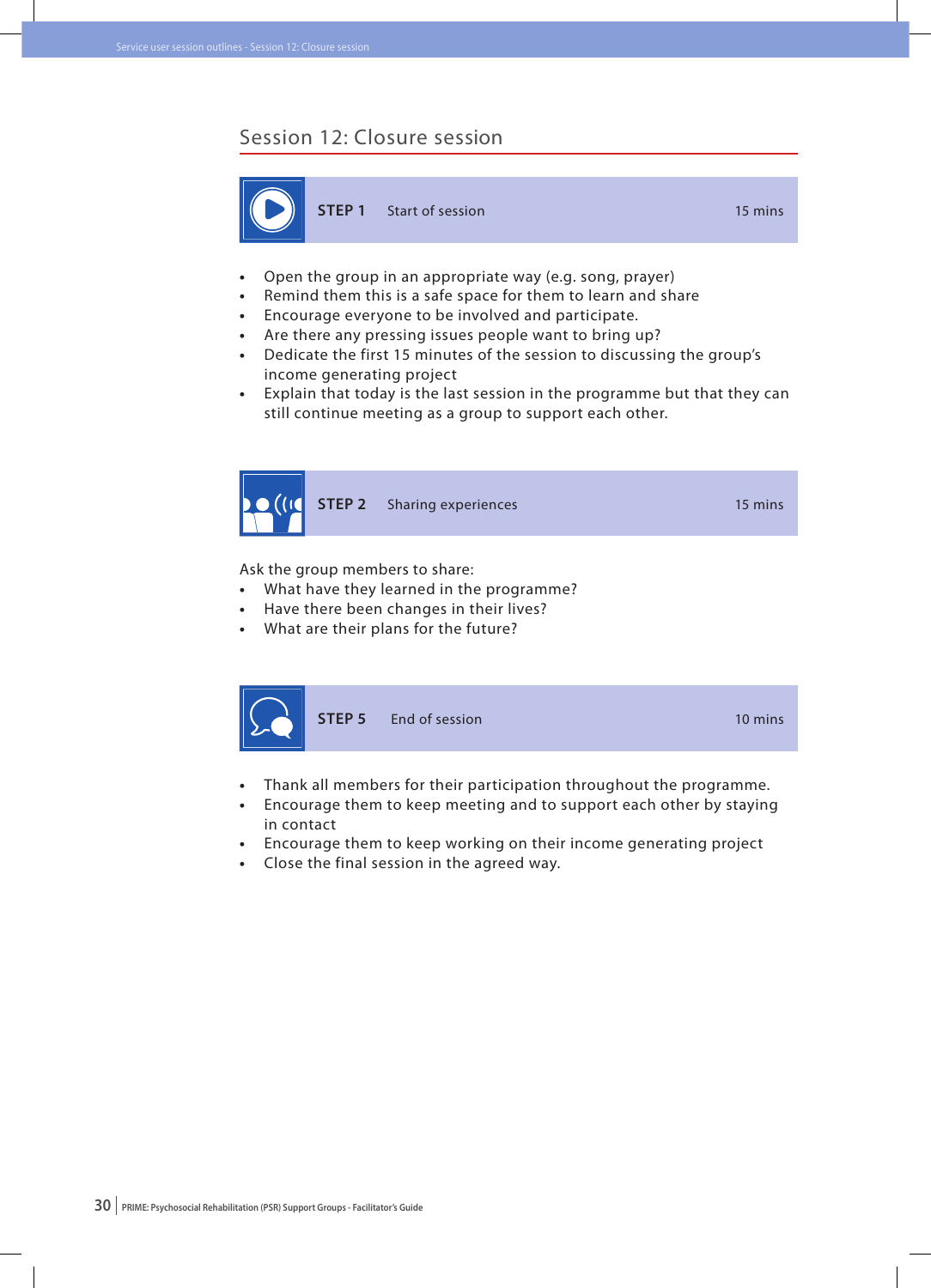## Top Tips For Facilitating PSR Support Groups

- Be prepared. Review the topics and questions in the Session quidelines
- As people begin arriving, be sure to make eye contact and say hello, greeting them by name
- Start the meeting on time if possible to encourage other members to be prompt
- Encourage members to listen to each other
- Encourage members to offer support to one another. For example, you could say "Catherine, what can you say to Bonang that might help?"
- Encourage members to talk about themselves
- Encourage an atmosphere where members feel comfortable talking about themselves and their experiences – this gives others the chance to give support, ideas and help
- Emphasize the importance of confidentiality. So members feel safe to talk about their experiences and problems
- **•**  Help members solve problems. This is not the facilitator's responsibility, but through discussion and sharing of experiences, members may be able to help each other solve problems they face
- Try to help members focus on the positive aspects of their lives
- Don't let one member dominate and use the meeting as a chance to air all their complaints and problems. Some people naturally like talking, others have to be brought out of their 'shells'
- Encourage outside contact among members. Members can offer support to each other outside of meetings. Members can share cell phone numbers and can contact and support each other outside of the meetings.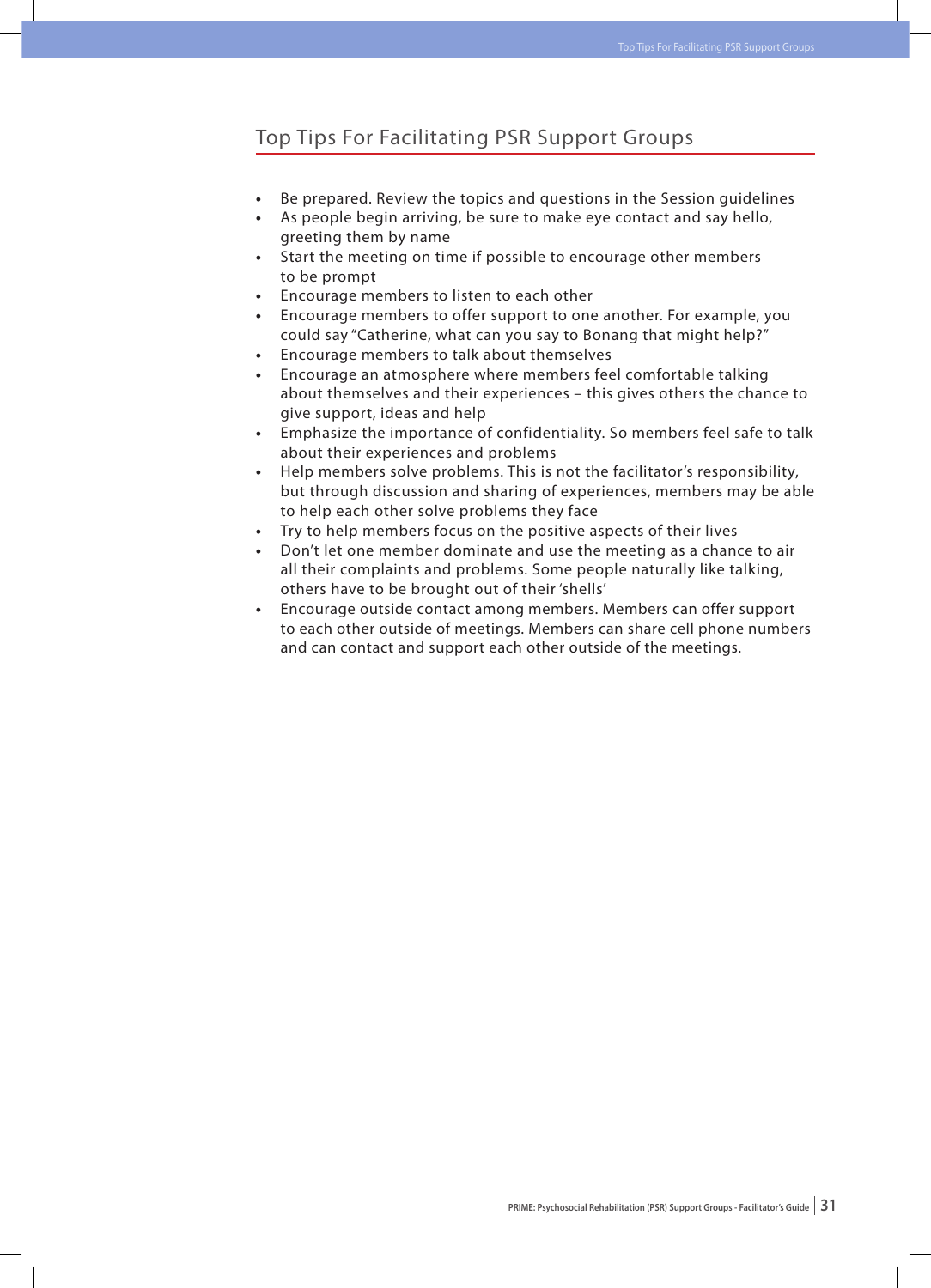# » **Caregiver session outlines**

# Session 1: Understanding our relative's illness



- **Introduce yourself and explain a bit about your background**
- Ask group members to introduce themselves and share one interesting fact about themselves
- **•**  Thank members for being present and explain that this programme is about helping them to cope with caring for their relative with schizophrenia
- They will meet once a month for approximately 45 minutes.



Ask the group:

- **•**  How did they find out that their relative had schizophrenia?
- **Who told them the diagnosis?**
- **•**  What information were they given?
- **•**  What do they understand to be the causes of the illness?
- What do they know about the medication for the illness.



- **•**  Thank members for what they have shared
- **•**  Hand out the schizophrenia information leaflet if you have these Encourage members to give these leaflets to other family members so they can know more about the illness
- **•**  Share the information points below:
	- **○** Schizophrenia is a lifelong mental illness
	- **○** It could happen to anyone, some people are more vulnerable
	- **○** It is not known exactly what causes it, genetics and stress are factors. Conflict in the family and drug abuse make the illness worse. It is not caused by bewitching or curses, it is a disease of the brain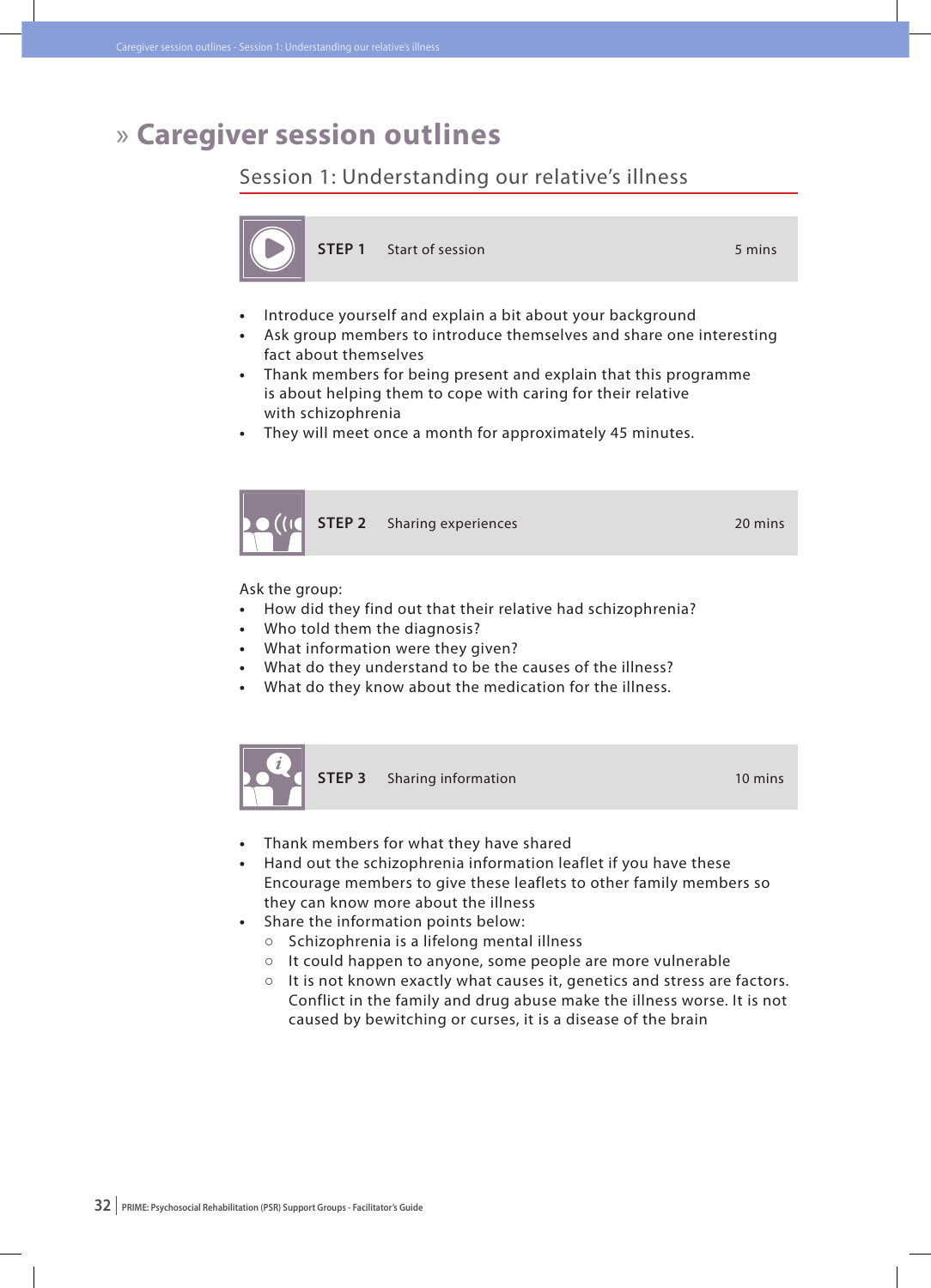- Symptoms include:
	- **○** Hallucinations (hearing or seeing things that aren't there)
	- **○** Delusions (false beliefs)
	- **○** Strange behaviours
	- **○** Inappropriate emotions
	- **○** Loss of social skills
	- **○** Social withdrawal
	- **○** Restlessness
	- **○** Aggression
- Antipsychotic medications can help to reduce these symptoms. They can be tablets or injections. There are different medications for schizophrenia. The doctor decides on which to prescribe
- **•**  These medications can have side effects like shaking, dry mouth and weight gain. If the person is concerned about side effects they should see the doctor or nurse instead of just stopping the medication
- **•**  Caregivers have an important role in reminding or assisting their family members in taking their medication
- **•**  A relapse is when symptoms reoccur or get worse e.g. if the person does not take their medication as directed.



Sometimes people with schizophrenia are misunderstood by their family members because they don't know about the illness. Ask members to turn to the person next to them and share the most important things they have learned today.



**STEP 5** End of session **10 mins** 

- Thank members for sharing their experiences and supporting each other.
- **Close the session in an agreed way**
- Remind the members of the date and time for the next session.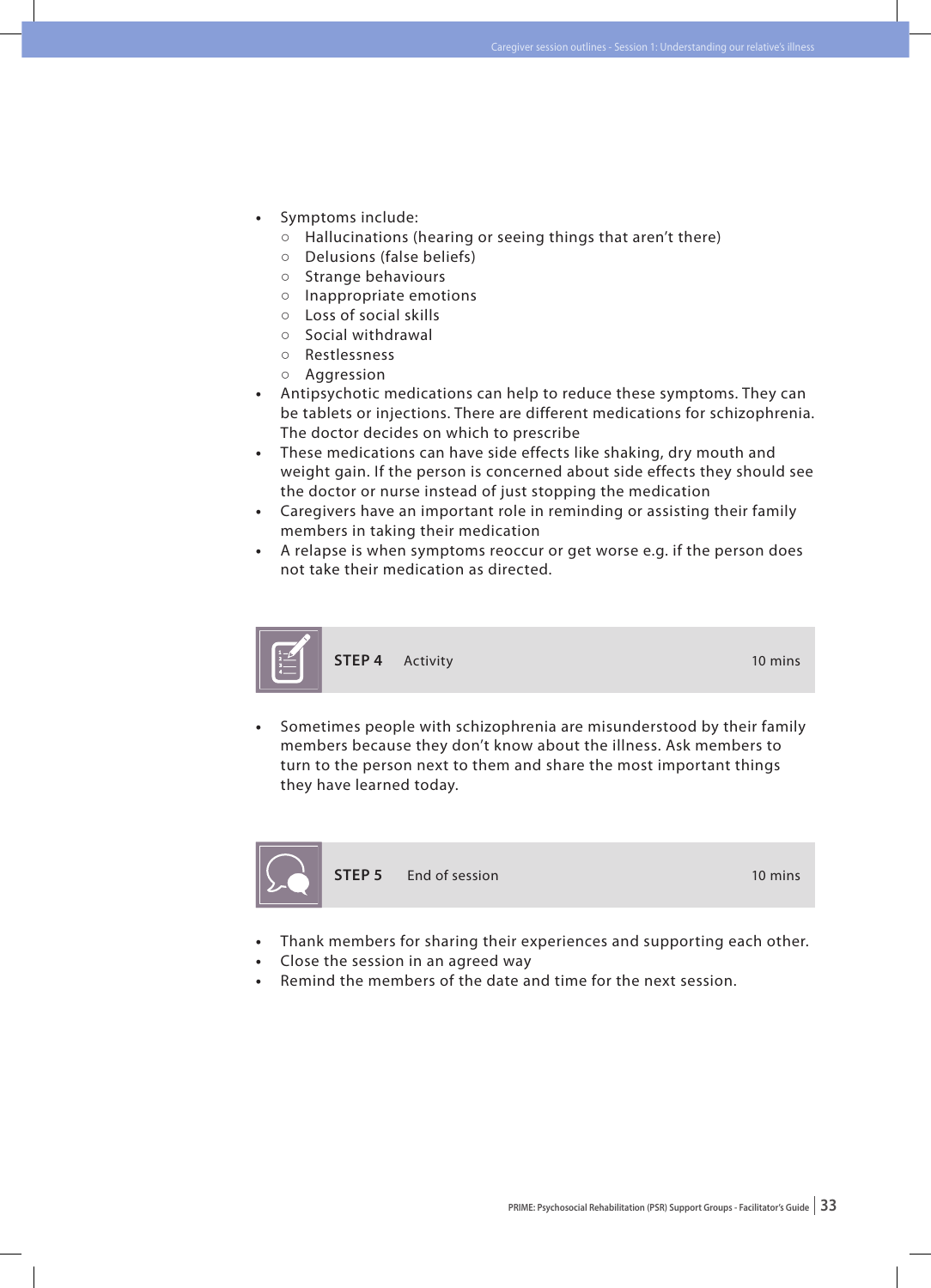Session 2: Coping with caring for a person with schizophrenia



**STEP 1** Start of session 5 mins

- **Welcome group members to this session**
- Ask if anyone has any pressing issues
- **•**  Acknowledge that caring for someone with schizophrenia can be difficult. Explain that today's session is a chance for them to learn from each other about ways to cope.



Ask the group:

- **•**  How do they know when their relative is not well?
- **•**  What do they do when they see these signs/symptoms?
- **•**  How do they feel when their relative becomes unwell?
- How do they cope with looking after their relative as well as all the other tasks in their household?

Ensure that each member gets a chance to speak if they want to.



**STEP 3** Sharing information 10 mins

- **Finank the group for what they have shared**
- **•**  Explain that each person with schizophrenia has a set of early warning signs that usually occur before the symptoms return in full. Share some of the common early warning signs/triggers
- **•**  Explain that as caregivers, knowing the early warning signs can help them make sure the person they care for gets the support they need to avoid a relapse
- **•**  This involves helping their relative to take their medication, avoid stress and misuse of alcohol or drugs as well as eating well, exercising and doing things that make them happy (e.g. seeing friends/family)
- **•**  If the symptoms seem to get worse, they should always get help from a doctor or nurse
- **•**  Thank the group for the experiences they have shared. We can all learn ways of coping with challenges in our lives from hearing how other people deal with them. Encourage them to learn from what others have shared and to apply this to their own lives.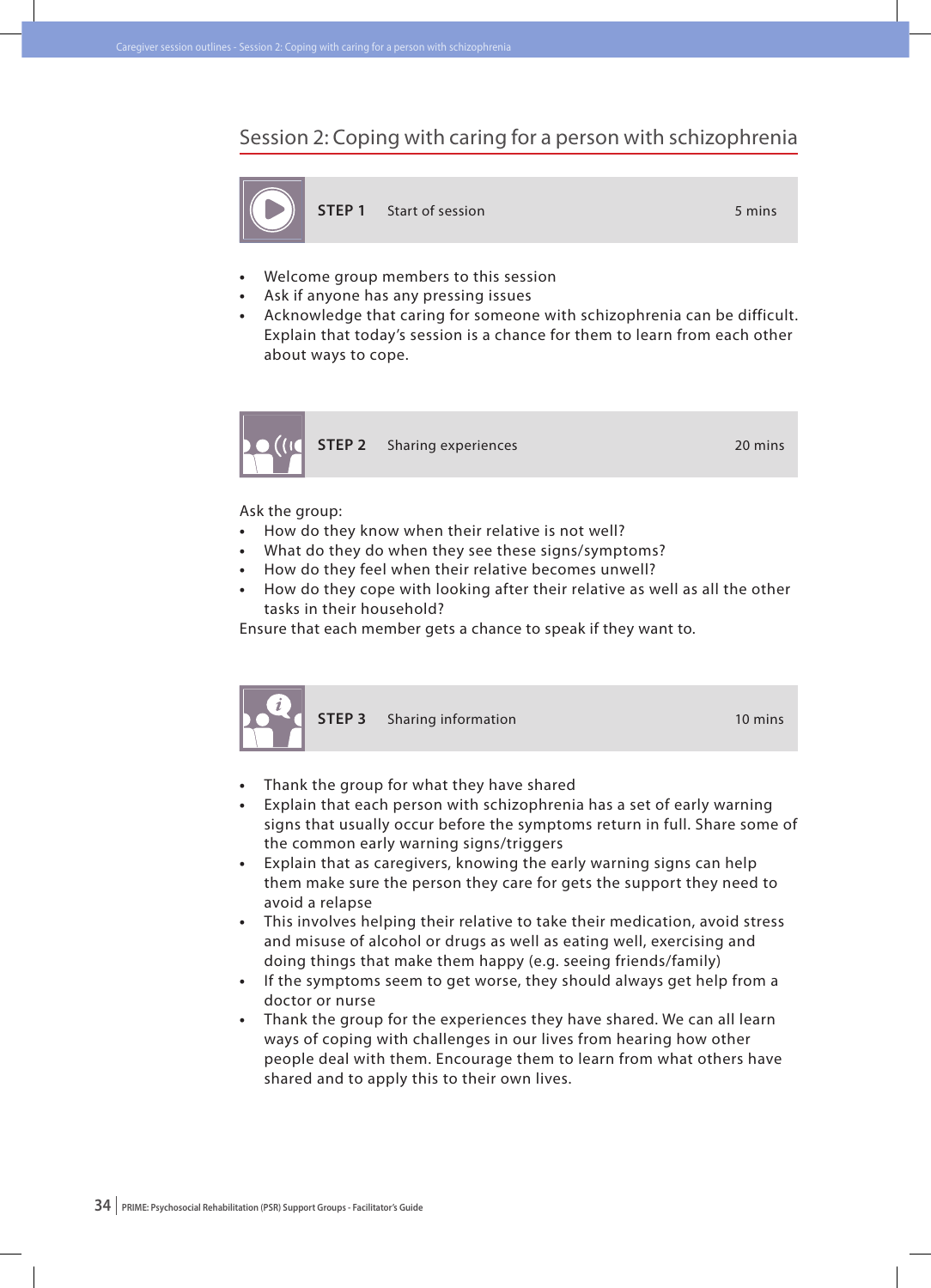

- **•**  Caregivers can be an important source of support for each other. In pairs, ask members to share practical ways they could support each other (e.g. they could help take care of another member's children on a certain day)
- **•**  Encourage them to share phone numbers and to contact each other outside of the sessions to offer and receive support as needed.



**STEP 5** End of session 5 mins

- Thank members for sharing their experiences and supporting each other
- Remind the members of the date and time for the next session.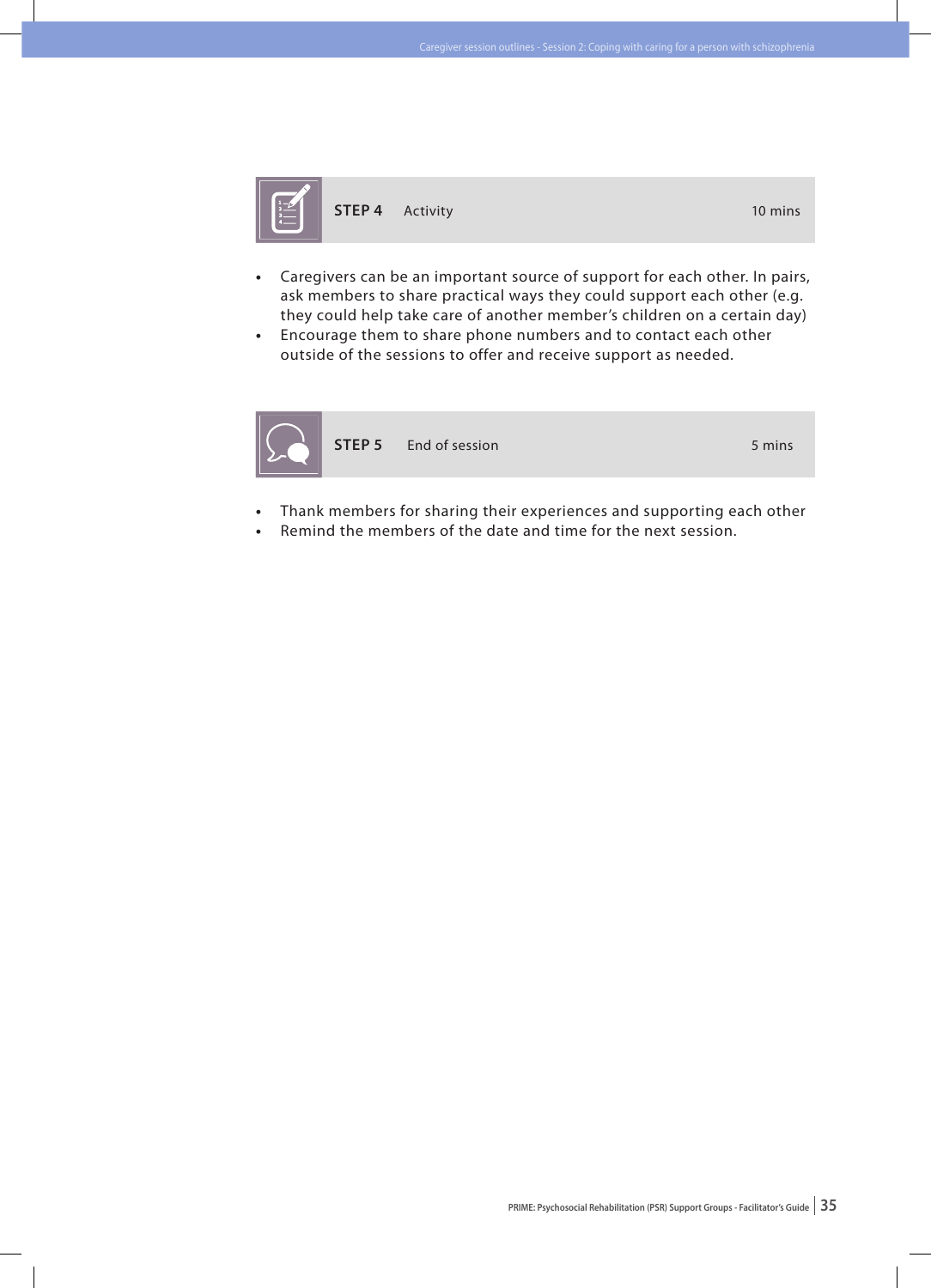#### Session 3: Family conflict



- **Welcome group members to this session**
- Ask if anyone has any pressing issues they would like to discuss
- **•**  Explain that conflict/arguments can lead to stress for caregivers and it increases the chances that their relative will have a relapse
- **•**  Learning to communicate better can help reduce conflicts.



Ask the group members to share:

- What causes conflict between them and their family member with schizophrenia?
- How have they dealt with this in the past?

What could they do to deal with the conflict in a more positive way? Ensure that each member gets a chance to speak if they want to.



**STEP 3** Sharing information 10 mins

- **•**  Conflicts arise in all families but in families where a member has a mental illness there can be more conflict
- **•**  When people don't know how to handle conflicts, communication breaks down and they blame each other
- **•**  In a conflict situation, we have a choice how to react. We can either give in, fight, or negotiate a good solution
- **•**  The most important things to remember about handling conflicts are to listen to the other persons' side of the story and try to find a solution that suits both you and the other person
- **•**  You can say how you feel, and also try to show you understand how the other person feels, then you can suggest a compromise.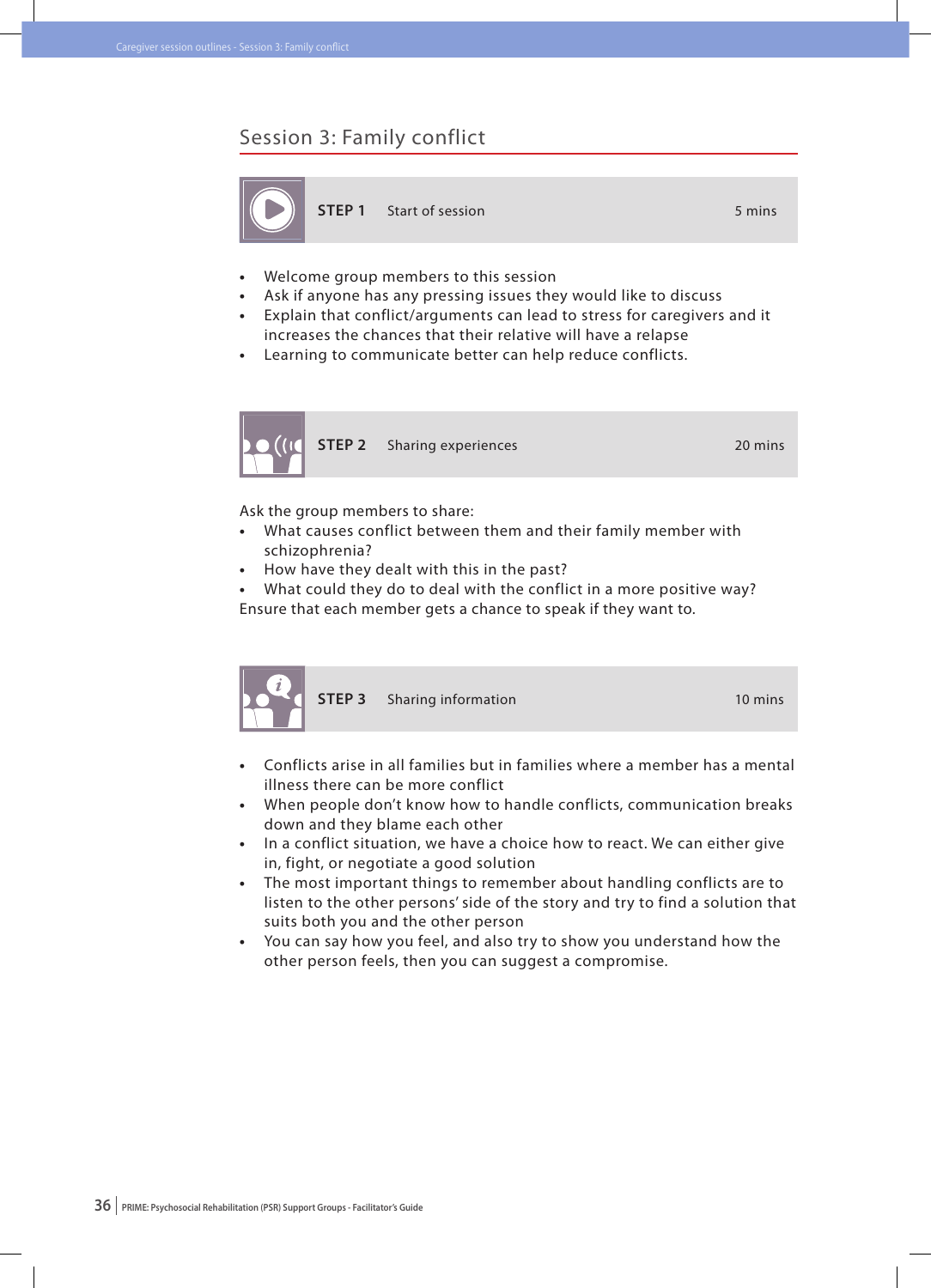

- 
- **•**  In pairs, ask group members to share the most important thing they heard today. How could they try to apply this to their own lives?



- **•**  Thank members for sharing their experiences and supporting each other
- Remind the members of the date and time for the next session.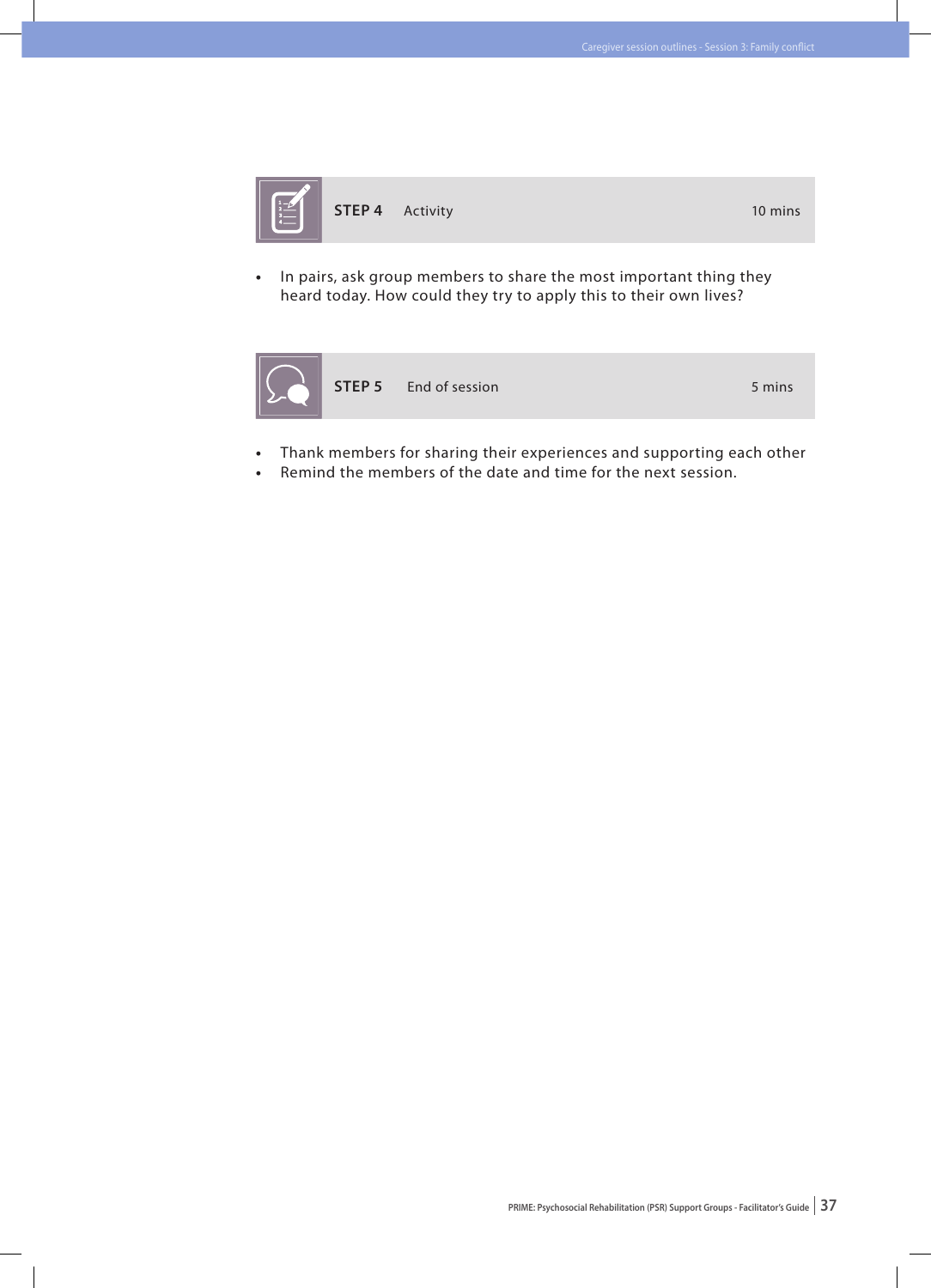#### Session 4: Dealing with stigma & discrimination



**STEP 1** Start of session 5 mins

- **Welcome group members to this session**
- Ask if anyone has any pressing issues they would like to discuss
- **•**  Acknowledge that caregivers are often mistreated because of their association with a person with a mental illness. We call this stigma and discrimination.



Ask the group members:

- **•**  Has your mentally ill relative been treated badly? How did this make you feel?
- **•**  Are people in your community aware that you care for a mentally ill person?
- Have you been mistreated because of this?
- How did that make you feel and how did you cope?

Ensure that each member gets a chance to speak if they want to.



**STEP 3** Sharing information 10 mins

- **•**  Some common ways that caregivers of people with schizophrenia are mistreated are by not being included in family functions, being ignored or verbally abused, or being blamed by doctors or nurses when a relapse happens
- **•**  Caregivers can start to have negative feelings towards those they care for
- **•**  Caregivers need to deal with these negative feelings because people with schizophrenia need patience and love from those who care for them
- **•**  It can help to know that their difficult behaviour (e.g. when they do not do what is expected of them) is not done intentionally but is part of their illness
- **•**  Helping them to take their medication as directed can help them to function better.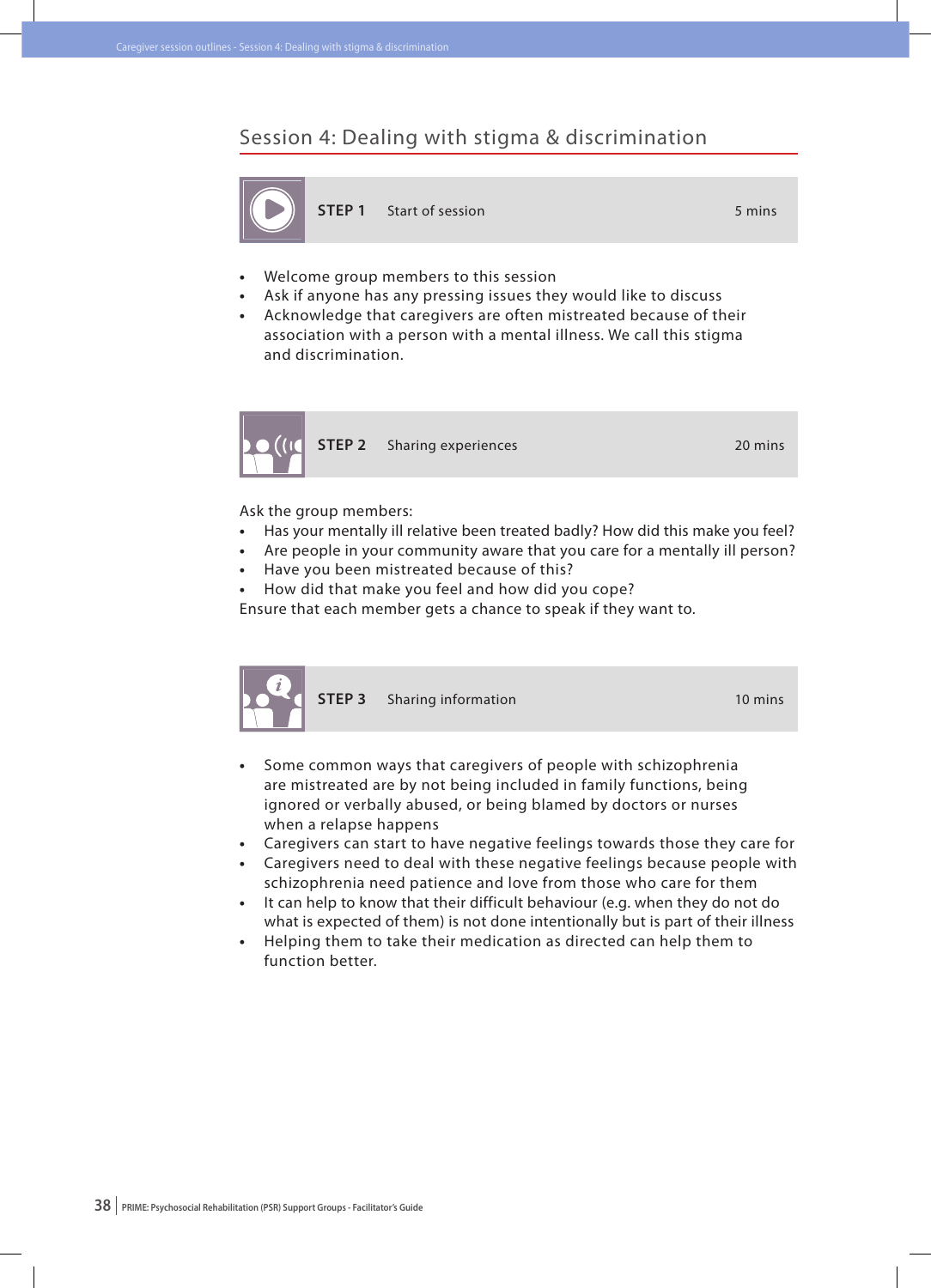

Highlight that people's attitude towards you cannot always be changed but your response to these attitudes can be changed. Ask pairs to talk about how they can cope when they or their family member are treated badly.



- Thank members for sharing their experiences and supporting each other
- Remind the members of the date and time for the next session.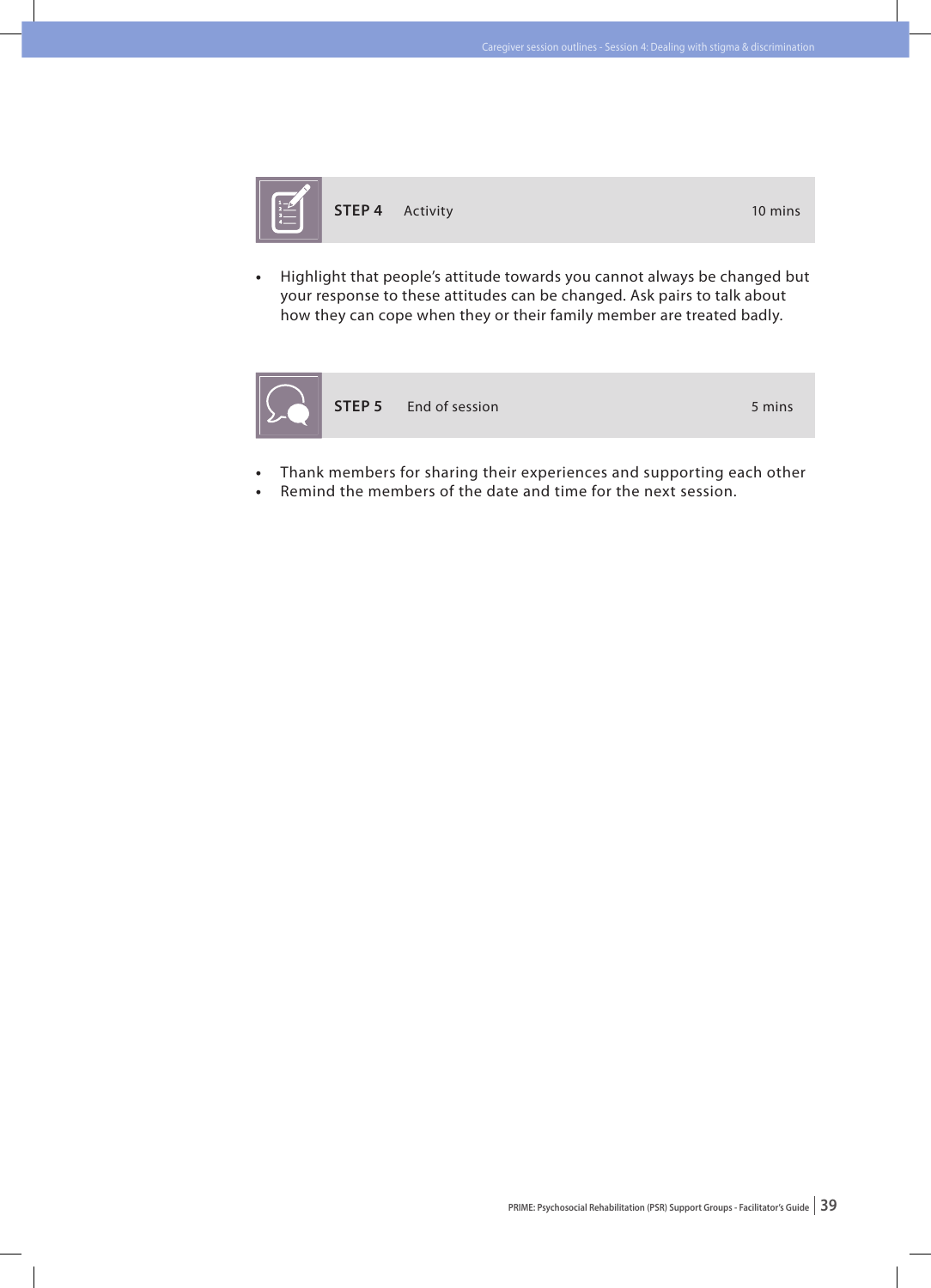#### Session 5: Caring for the caregiver



**STEP 1** Start of session 5 mins

- **Welcome group members to this session**
- Ask if anyone has any pressing issues they would like to discuss
- **•**  Acknowledge that caregiving is a form of work, and that caregivers also need to be able to take care of themselves. This is for their own wellbeing and for the person they care for, who relies on them.



Ask the group members:

- **•**  What do you find most difficult in caring for your relative?
- **•**  Do you have people you can call on to help?
- **What causes you stress?**
- What makes you feel sad/hopeless?
- How do you cope with this? What makes you feel more relaxed and happy? Ensure that each member gets a chance to speak if they want to.



**STEP 3** Sharing information 10 mins

- **Caregivers for people with mental illnesses face a heavy burden**
- **•**  Caregiving for a family member is often founded on love and a sense of responsibility, but caregivers need resources and support to be able to keep up their caregiving
- **•**  Workers in other jobs get breaks, and caregivers also need breaks to maintain their physical and mental health
- **•**  One of the most important ways for caregivers to get a break is to ask for and accept help from people they trust
- **•**  Caregivers are not superhuman, they should not be too hard on themselves and expect themselves to do everything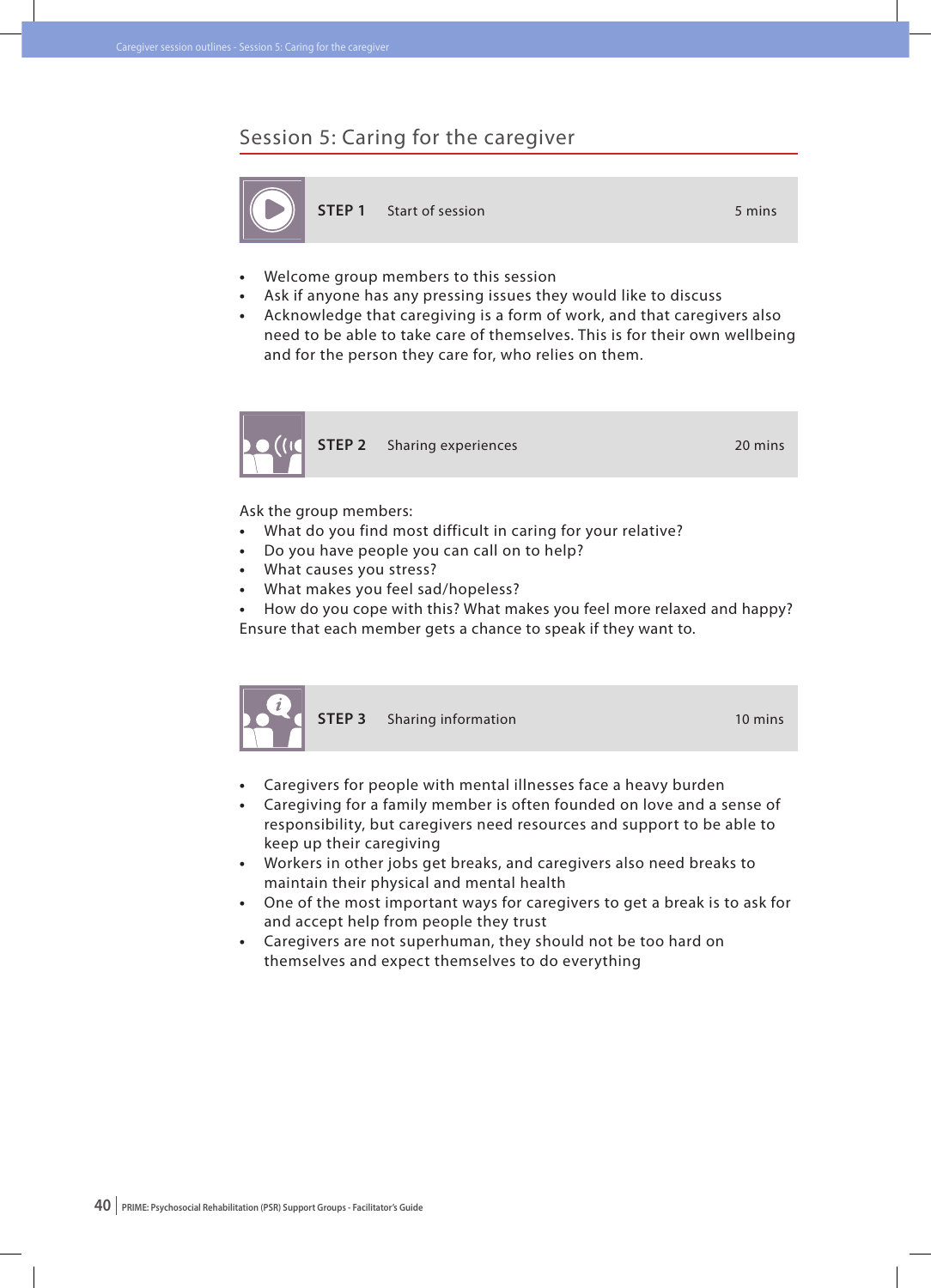- **•**  Caregivers need to do something that gives them enjoyment and peace, even if it's only a 10-minute break
- **•**  Stress, anxiety and depression are common in caregivers. They should watch for symptoms like thinking a lot, worry about lots of things at once, and being unable to stop worrying (anxiety), sad or "empty" mood, sleeping too much or too little, restlessness, irritability, loss of energy, feeling guilty, hopeless or worthless, thoughts of suicide or death
- If they are experiencing these they should seek help from a doctor, nurse, counsellor or psychologist.



Offering a friendly ear to listen to concerns and difficulties is an important way that caregivers can support each other. Ask caregivers if they can pair up and keep in contact to provide each other with support. They can start to talk today about practical ways they can do this.



- Thank members for sharing their experiences and supporting each other
- This is the final session in the programme. Spend some time discussing how members feel and what they have gained
- **•**  Encourage them to continue to meet and support each other.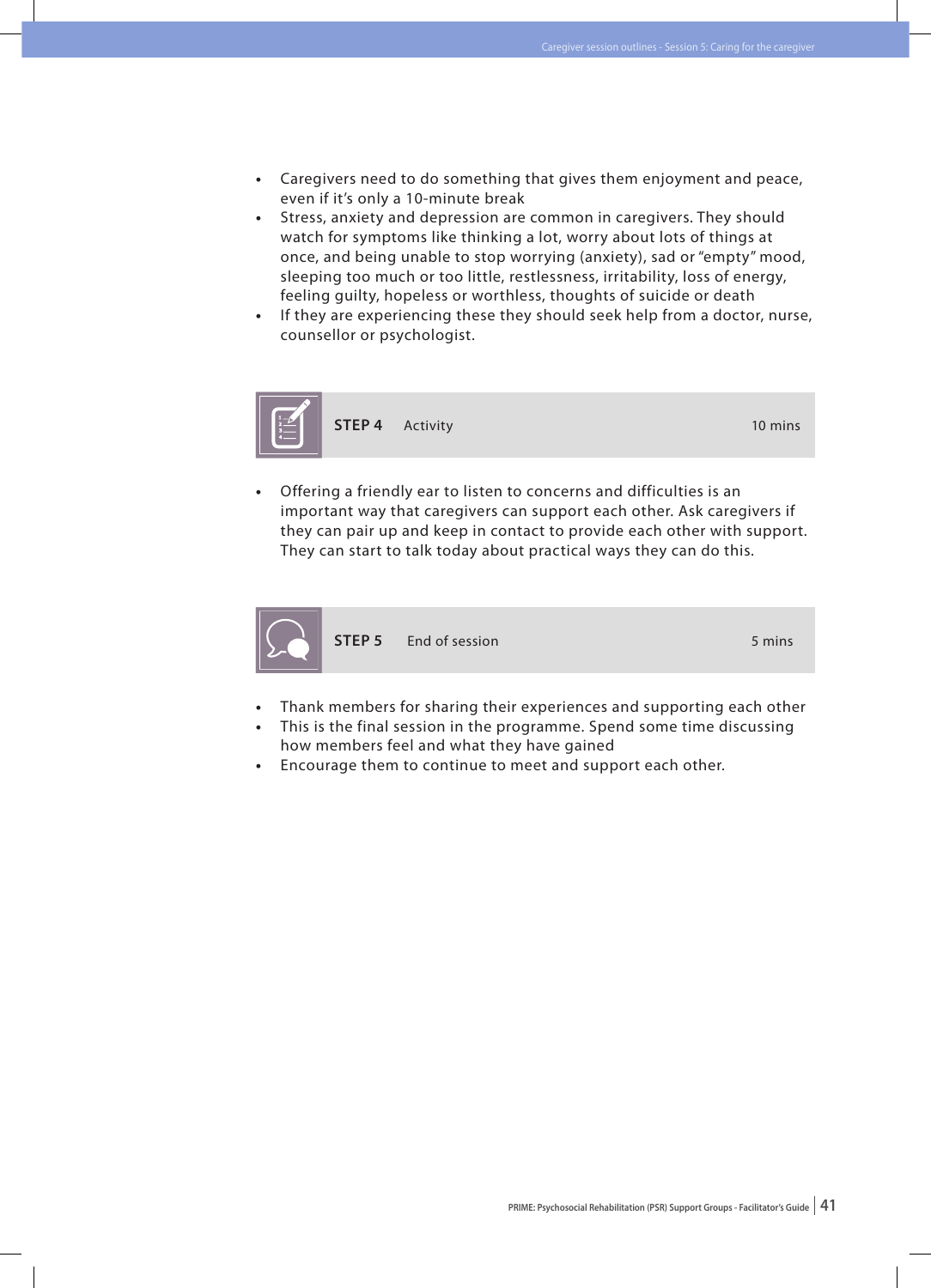# » **Community Resource List**

| Organisation/Department                                                                                                                                                                                                                                                 | Contact number                                                                                                                                                                     |
|-------------------------------------------------------------------------------------------------------------------------------------------------------------------------------------------------------------------------------------------------------------------------|------------------------------------------------------------------------------------------------------------------------------------------------------------------------------------|
| <b>Department of Housing</b>                                                                                                                                                                                                                                            | 018 487 8588<br>018 487 8578<br>018 487 8577                                                                                                                                       |
| Department of Labour                                                                                                                                                                                                                                                    | 018 464 8700<br>018 464 8720                                                                                                                                                       |
| Department of Education                                                                                                                                                                                                                                                 | 018 467 9300                                                                                                                                                                       |
| Department of Health                                                                                                                                                                                                                                                    | 018 487 8788                                                                                                                                                                       |
| Department of Social Development<br>• Victim empowerment<br>program (VEP)<br>· Substance program<br>• HIV/AIDS<br>• Disability Programme<br><b>O TRIEST</b><br>o Daphnee Lee<br>o Techford<br>○ Huis Servaas                                                            | 018 462 5111<br>079 492 6041<br>082 522 1920<br>079 492 6181<br>071 681 0463<br>018 468 6741<br>018 462 4366<br>018 465 3631<br>018 468 4003                                       |
| SASSA                                                                                                                                                                                                                                                                   | 018 487 2300                                                                                                                                                                       |
| <b>Department of Police</b>                                                                                                                                                                                                                                             | 018 464 5080                                                                                                                                                                       |
| Rehabilitation centers (Sanpark)<br>Sanpark (drug and alcohol center)<br>• Khulisa<br>• Department of Health (School health)<br>• Department of Health (School health)<br>• New Destiny Foundation (Religious org.)<br>· BOSASA<br>• Love life (Matlosana youth center) | 018 462 4568/9<br>082 799 6831<br>018 464 4788/082 549 1319<br>018 464 2210/082 846 8484<br>018 464 2210/082 665 0716<br>083 723 5245/078 435 5163<br>082 856 0692<br>074 715 4749 |
| Mental Health (Klerksdorp)<br>Mental Health(Potchefstroom)<br>NGO's involved in community work<br>• Amelia (Potchefstroom)<br>· Sixteen Steps (Ventersdorp)                                                                                                             | 018 462 2598<br>018 297 5270<br>018 290 5543/018 297 0133/4<br>079 492 6220<br>018 264 3926/076 440 9278                                                                           |
| <b>Family Advocate</b>                                                                                                                                                                                                                                                  | 018 462 1611                                                                                                                                                                       |
| Life Line                                                                                                                                                                                                                                                               | 018 462 7838                                                                                                                                                                       |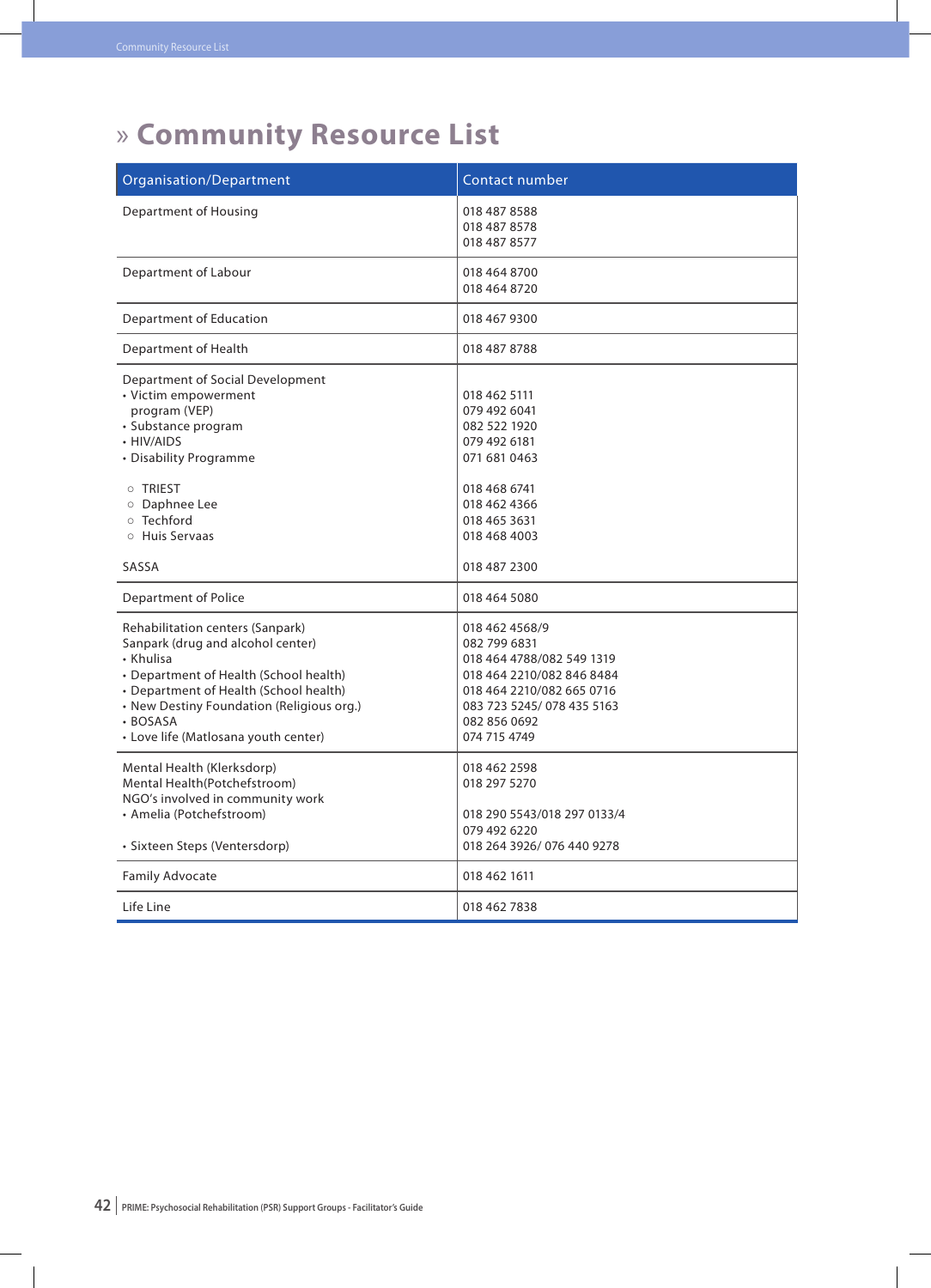| Organisation/Department | Contact number | Contact name |
|-------------------------|----------------|--------------|
|                         |                |              |
|                         |                |              |
|                         |                |              |
|                         |                |              |
|                         |                |              |
|                         |                |              |
|                         |                |              |
|                         |                |              |
|                         |                |              |
|                         |                |              |
|                         |                |              |
|                         |                |              |
|                         |                |              |
|                         |                |              |
|                         |                |              |
|                         |                |              |
|                         |                |              |

 $\overline{\phantom{a}}$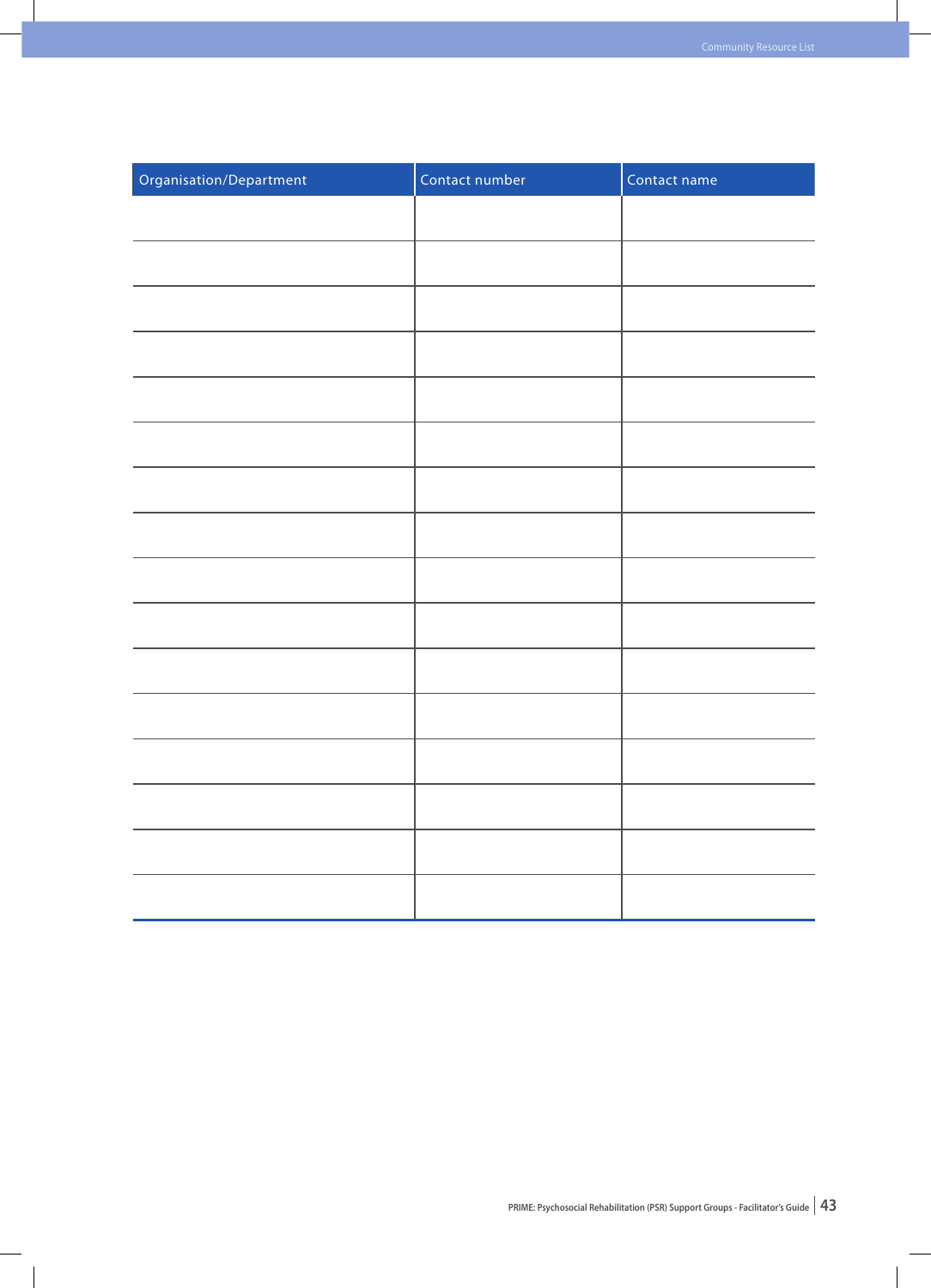# My goals

| My goal is to | How will I achieve it? | How am I doing? |
|---------------|------------------------|-----------------|
|               |                        |                 |
|               |                        |                 |
|               |                        |                 |
|               |                        |                 |
|               |                        |                 |
|               |                        |                 |
|               |                        |                 |
|               |                        |                 |
|               |                        |                 |
|               |                        |                 |
|               |                        |                 |
|               |                        |                 |

# My thoughts and ideas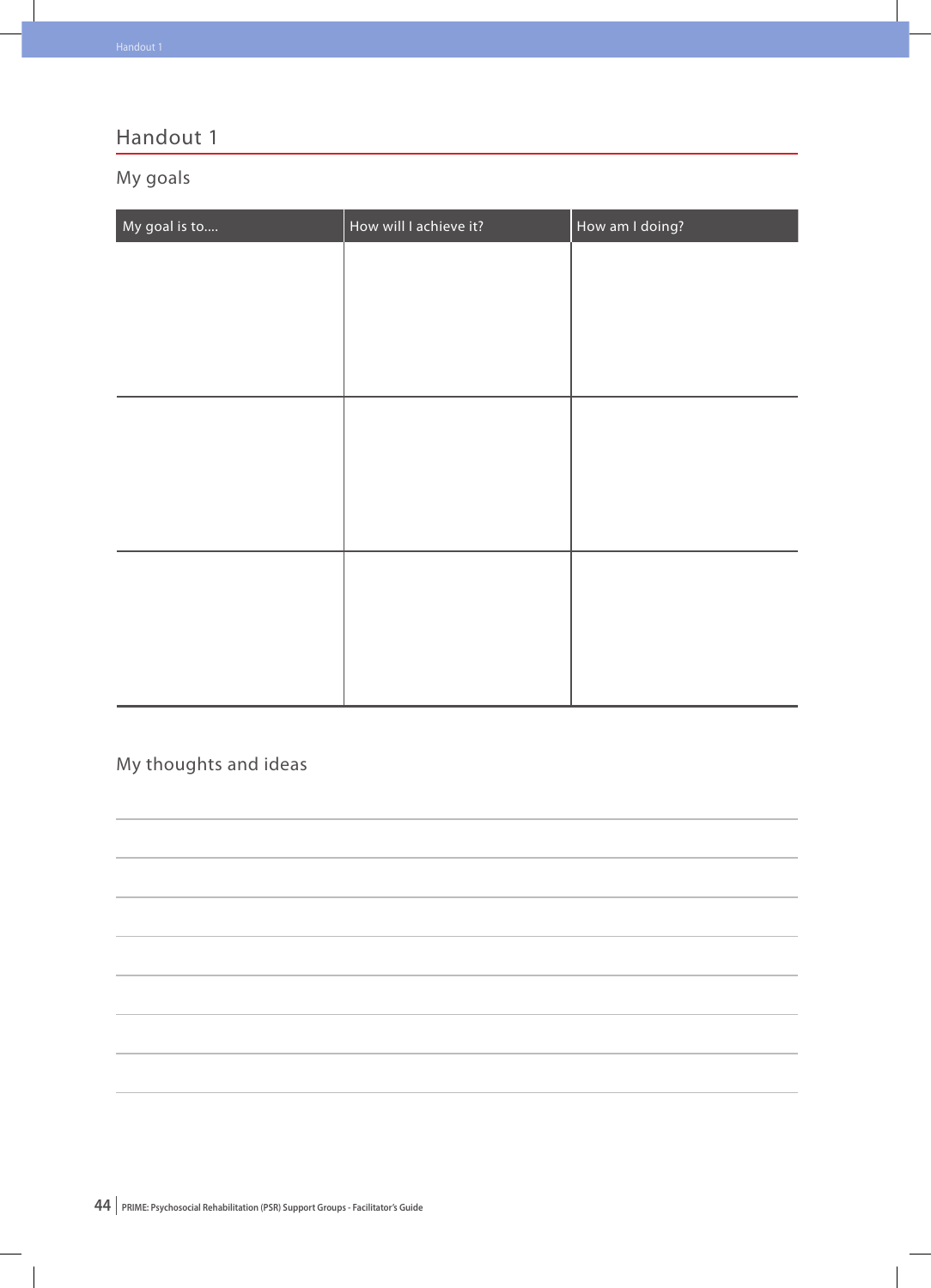### Maikaelelo a ka ke

| Ke ikaelela go | Ke tlile go dira jang se? | Ke dira jang? |
|----------------|---------------------------|---------------|
|                |                           |               |
|                |                           |               |
|                |                           |               |
|                |                           |               |
|                |                           |               |
|                |                           |               |
|                |                           |               |
|                |                           |               |
|                |                           |               |
|                |                           |               |
|                |                           |               |
|                |                           |               |
|                |                           |               |
|                |                           |               |

# Megopolo le dikakanyo tsa me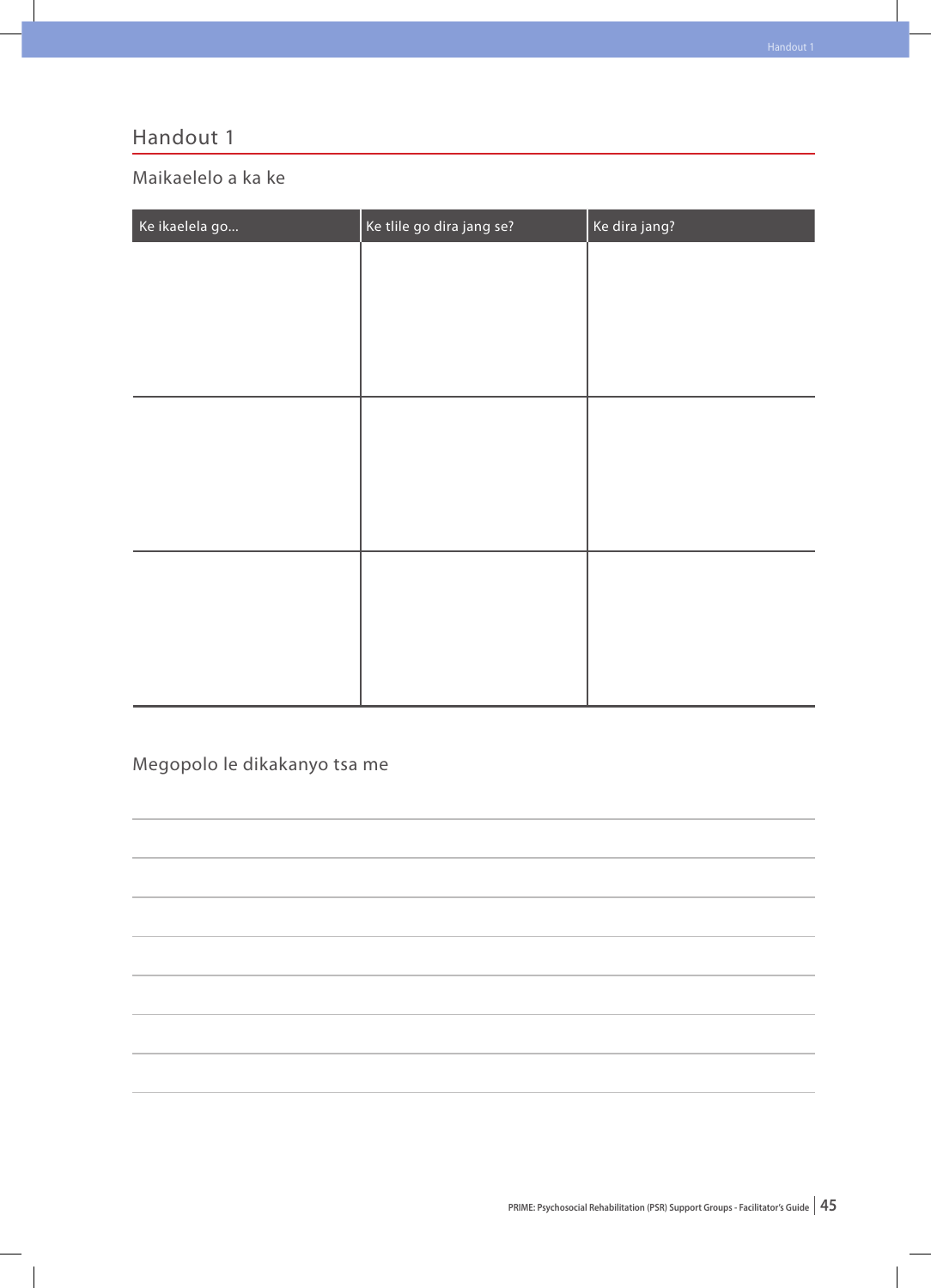Coping with hearing voices

- **•**  Get to know the voices by keeping a diary, so that you know what seems to bring them on
- **•**  Accept that the voices belong to you, and are not an external force that can read your mind or steal your thoughts
- **•**  Realize that despite what the voices are saying, they are a part of you, so you are in charge, and no harm will come to you when you don't listen to them
- **•**  Do a relaxing activity such as gardening or listening to music when the voices come on
- **•**  Try different ways of quietening the voices, for example by humming when the voices come on
- **•**  Avoid unhelpful things such as arguing with the voices or using drugs or alcohol

Coping with Delusions or Unusual Thoughts

Check your ideas of reality with a person you trust.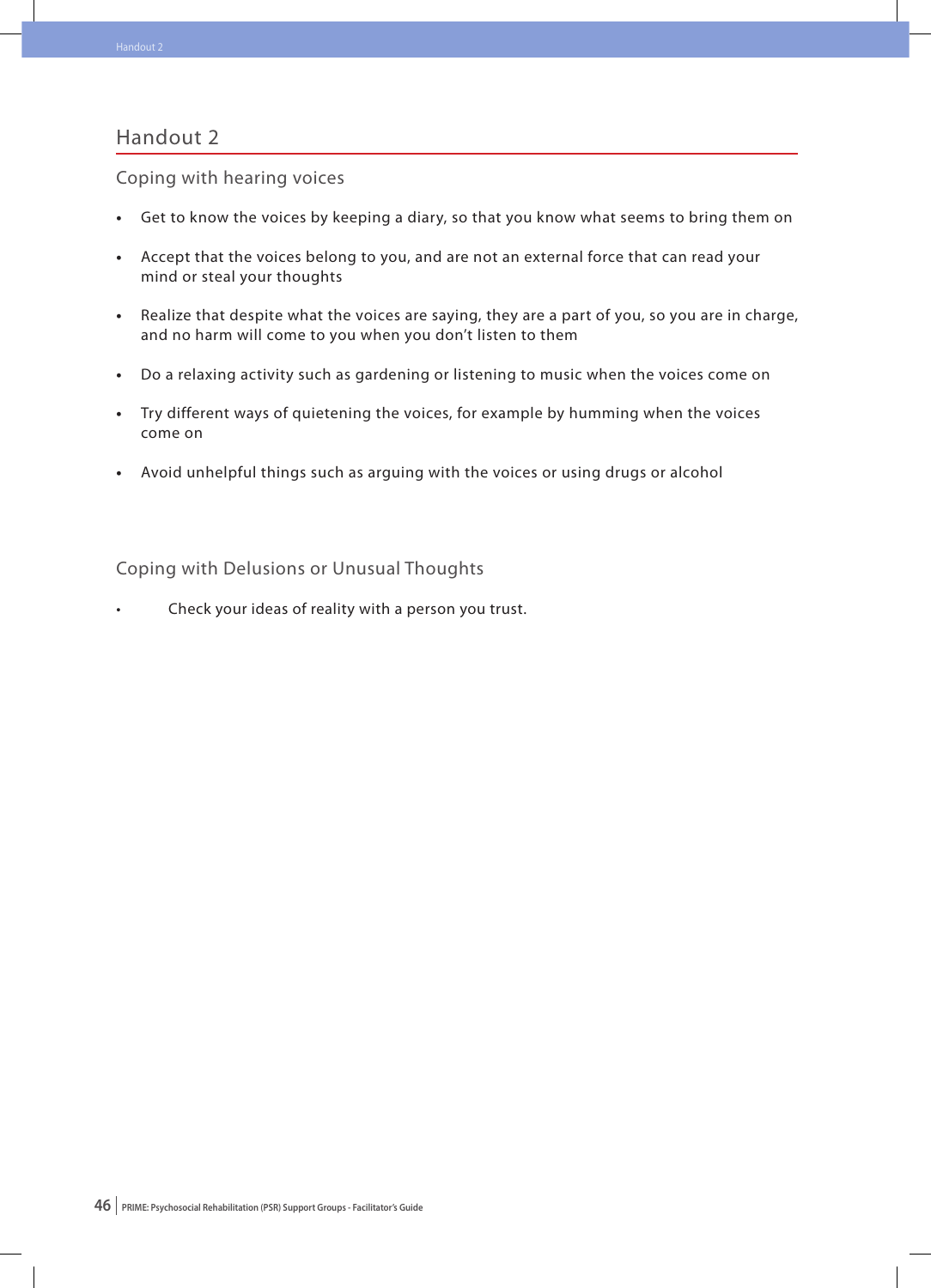Ke kgona jang ka go utlwa mantswe

- **•**  Kwala mantswe a o a utlwang mo bukeng kana lekwalo la dikakanyo. Se se tka go thusa gore o a itse le go o itse gore a tliswa ke eng
- **•**  Amogela gore mantswe a ke a gago, le gore ga a tswe ko ntle mo sengweng se se kgonang go bala tlhaloganyo ya gago kana sa utswa dikakaknyo tsa gago
- **•**  Lemoga gore ntle le gore mantswe a a re eng, ke karolo ya gago, ka jalo o kgona go a laola, ebile ga go sepe se se maswe se se tla go diragalelang fa o sa a reetse
- Dira tiro ya boiketlo jaaka go lema tshingwana ya merogo kana go reetsa dipina fa mantswe a atla
- **•**  Leka ditsela tse di farologaneng go didimatsa mantswe a. Sekai nguna nguna pina fa mantswe a atla
- **•**  Tshabela dilo tse di sa thuseng jaaka go ngangisana le mantswe a kana go dirisa diritibatsi kana bojwala

Go kgona ditumelo tse di senang boammaruri kana dikakanyo tse di sa tlhwaelegang

**•**  Lebelela gore a dikakanyo tsa gago ke boammaaruri le motho yo o motshepang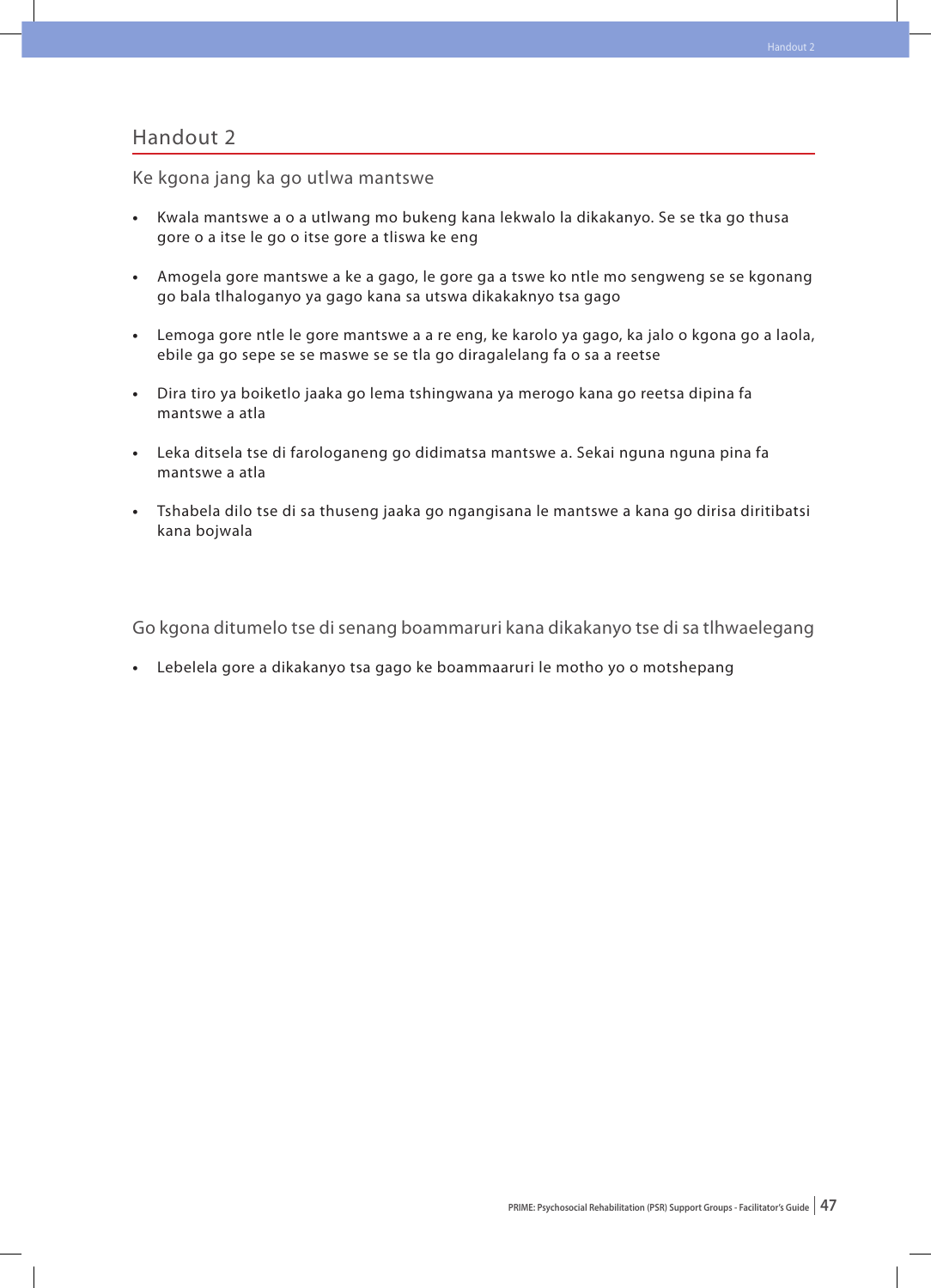My medication information

1. What is the name of the medication I take?

2. How does it help me?

3. How and when do I take it?

4. What other instructions did the doctor give?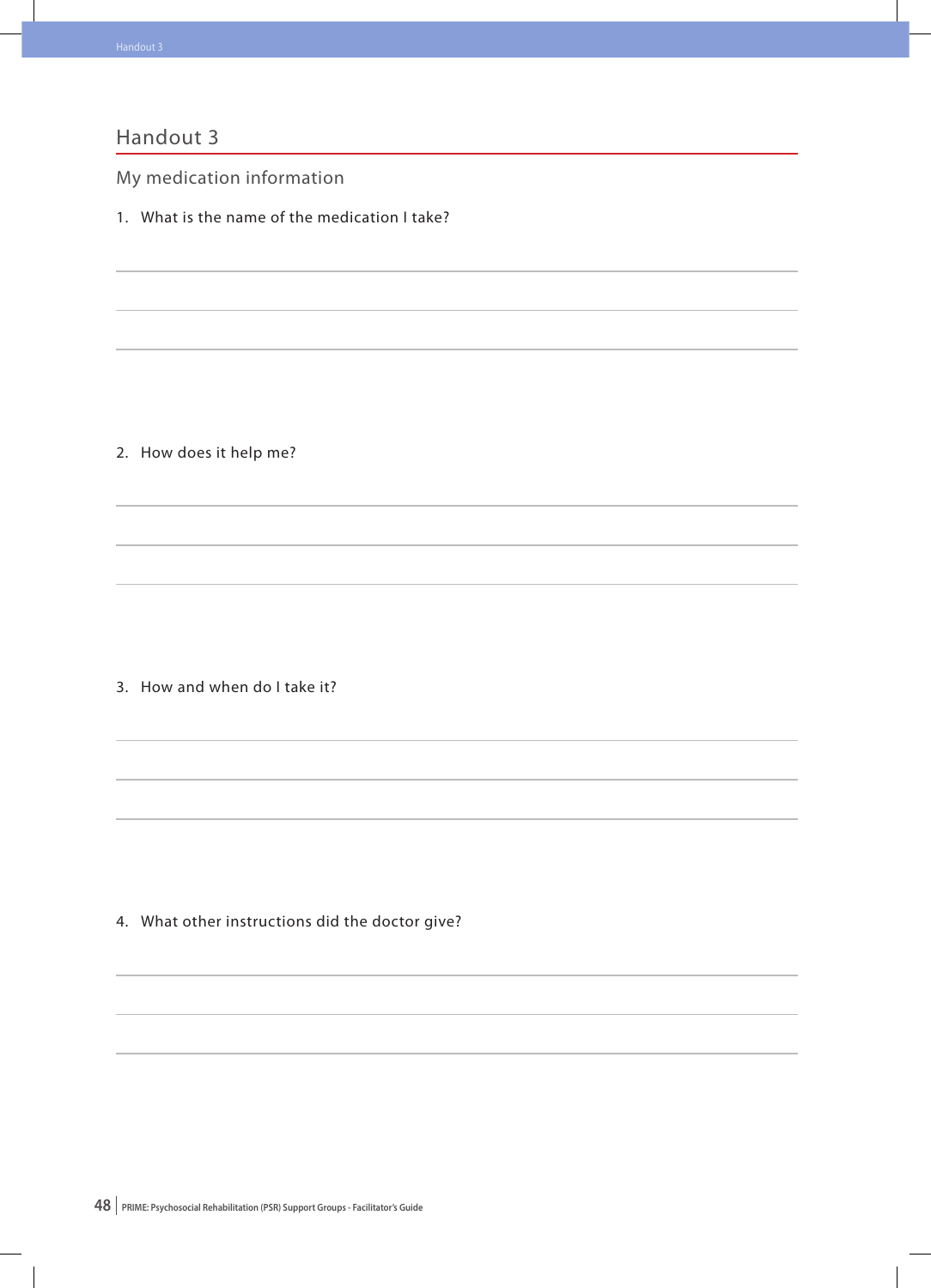Kitso ka ditlhare tsame

1. Leina la ditlhare tse ke di tseyang ke eng?

2. Di nthusa jang?

3. Ke dinwa jaang, leng?

4. Ke taolo efe engwe e ngaka a e fileng?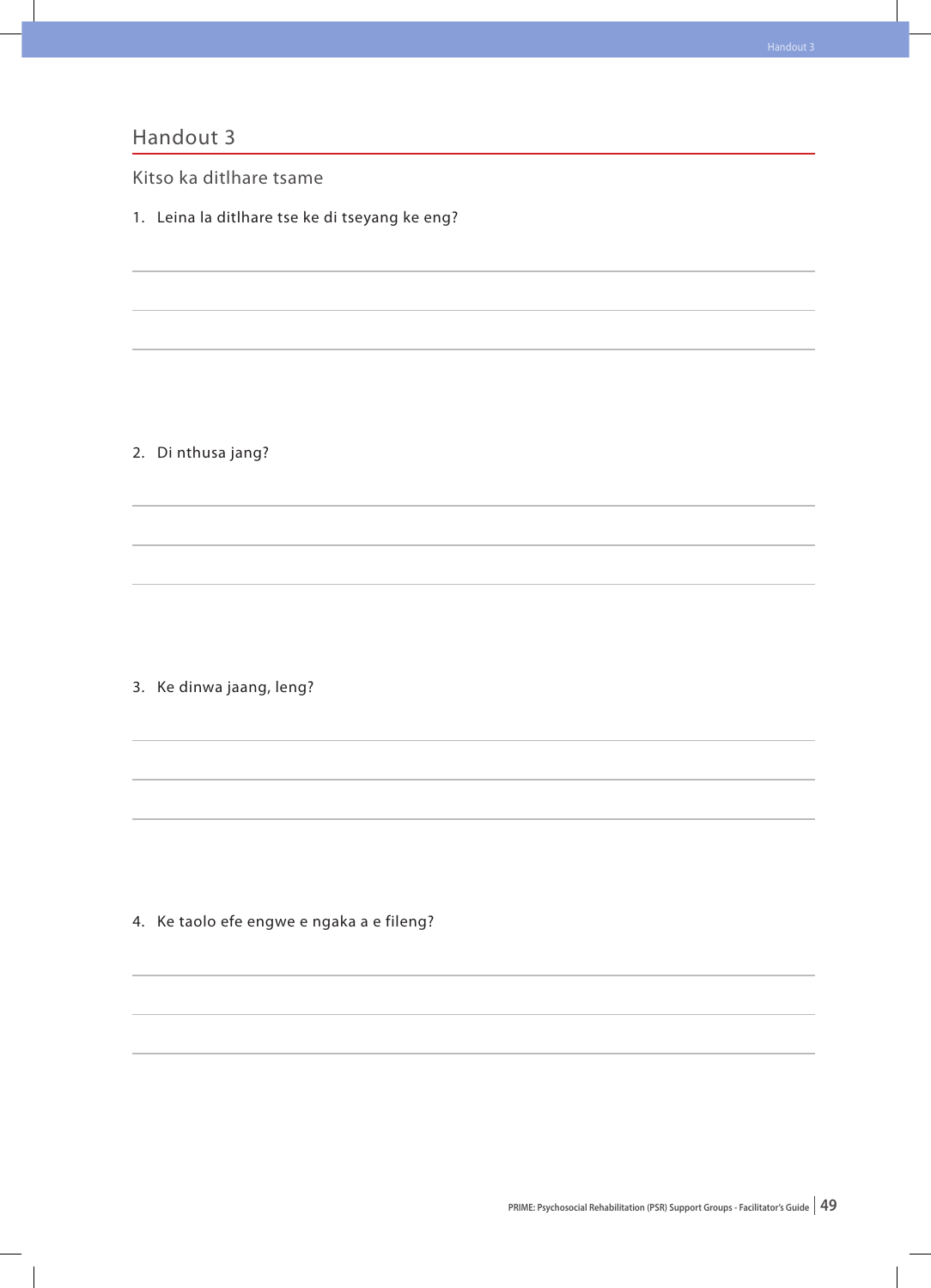#### Early warning signs

| $ $ I Feel   | I Notice                              | <b>Others May Notice That</b>              |
|--------------|---------------------------------------|--------------------------------------------|
| • More tense | . It's hard to concentrate            | I find it hard to sleep                    |
| • Depressed  | • I am forgetful                      | . Leat more or less than usual             |
| • Restless   | . I find it hard to<br>make decisions | • I don't take care of my appearance       |
| • Elated     | • I am thinking too much              | $\cdot$ I am quiet                         |
| • Irritable  |                                       | . I am not interested in doing<br>anything |
| • Afraid     |                                       | • I drink or use drugs                     |

Things that can cause me to relapse...

- **•**  Not enough sleep
- **•**  Working too hard
- **•**  Stress
- **•**  Fighting with family
- **•**  Alcohol or drugs
- **•**  Menstrual cycle in women
- **•**  Not taking medication correctly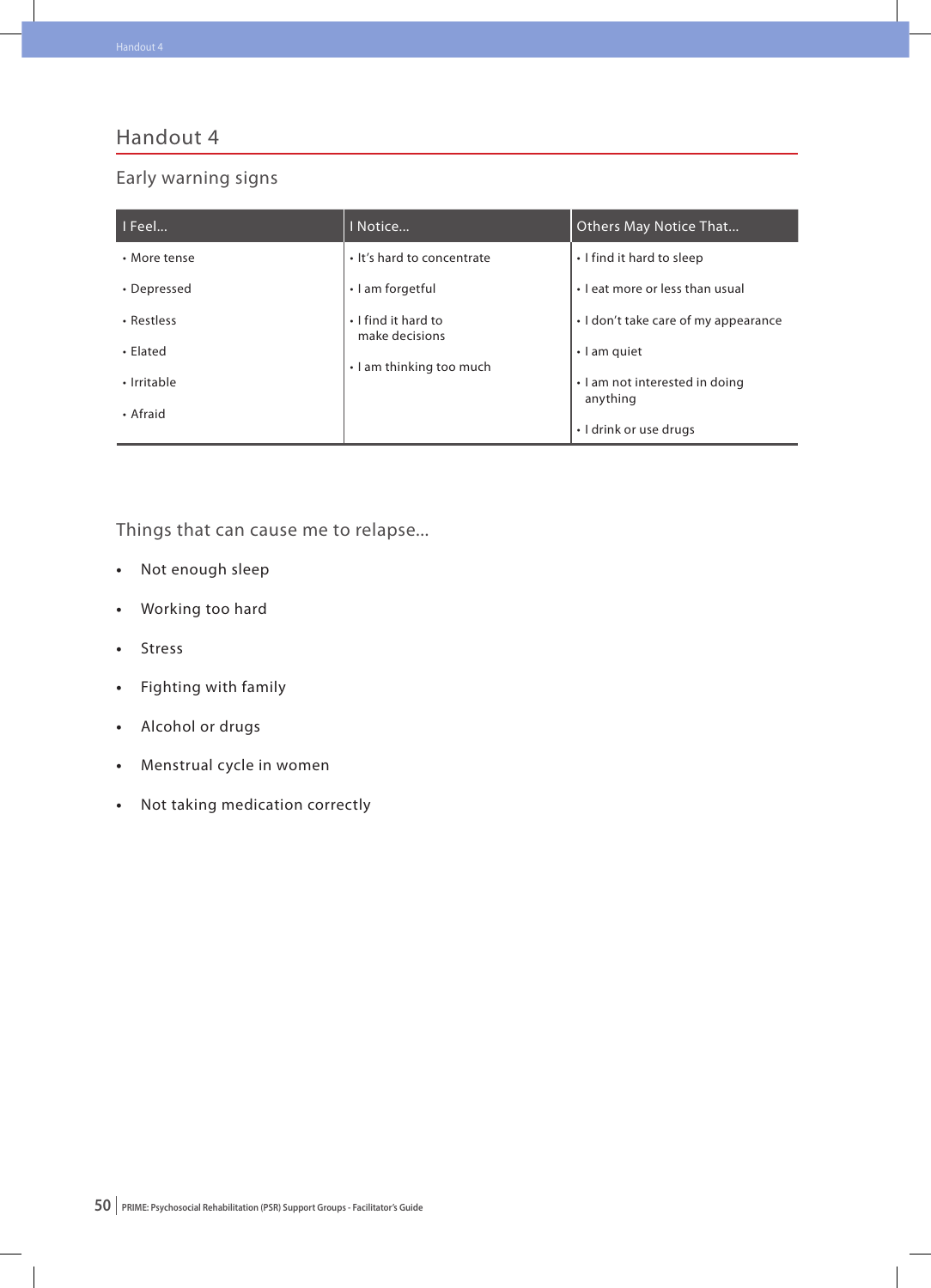#### Matshwao a tlhagiso]

| Ke ikutlwa                    | Ke lemogile                                                               | Batho ba lemogile gore                                                |
|-------------------------------|---------------------------------------------------------------------------|-----------------------------------------------------------------------|
| • Ke gagametse thata          | • Go thata gore ke beye kelelelo mo<br>selong se le nosi ka nako e rileng | • Go thata gore ke robale                                             |
| • Ke na le kgatelelo maikutlo | • Ke lebala thata                                                         | • Ke ja thata kana ke fokoditse tsela e<br>ke jang ka yone ya tlwaelo |
| • Ke tlabatlaba               | • Go thata gore ke tseye ditshwetso                                       | • Ga ke itlhokomele                                                   |
| • Go itumela go feta selekano | • Ke nagana ka thata/ ka 'touta'                                          | • Ke didimetse                                                        |
| • Ke tenega ka pele           |                                                                           | · Ga ke na kgatlhego mo go direng sepe                                |
| • Ke tshogile                 |                                                                           | • Ke dirisa bojwala kana diritibatsi                                  |

Dilo tse di ka dirang gore bolwetsi bo tsoge gape…

- **•**  Go sa nne le nako e e lekaneng ya boroko
- **•**  Go dira/bereka thata
- **•**  Go imelwa ke mathata kana stress
- **•**  Go lwana le ba leloko/losika
- **•**  Bojwala kana diritibatsi
- **•**  Go bona matsatsi mo basading
- **•**  Go sa nwe ditlhare sentle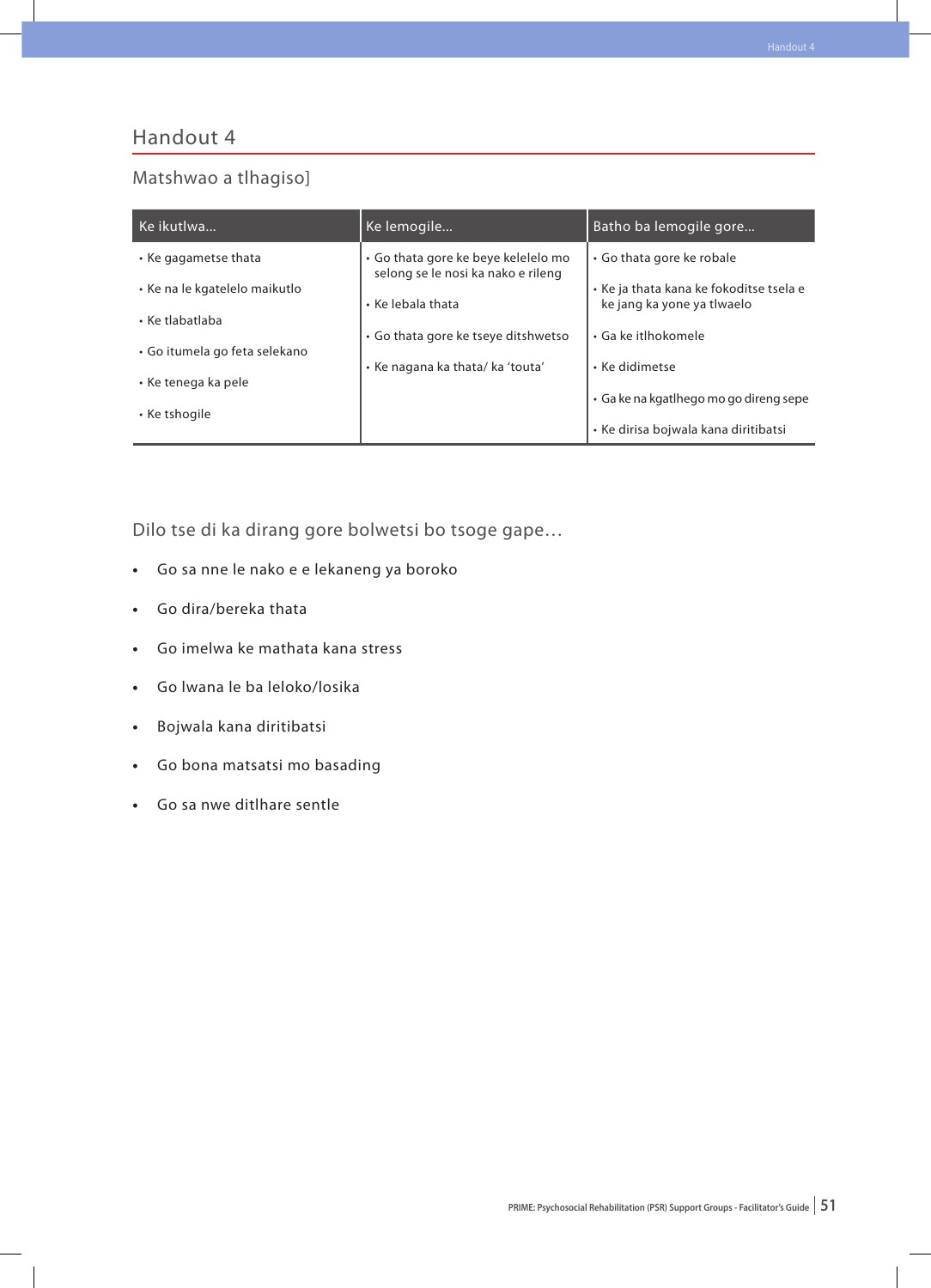Know yourself

1. I feel good about myself when...

2. When I think about the future I see myself...

3. I am good at...

4. I feel happy when...

5. I am grateful for...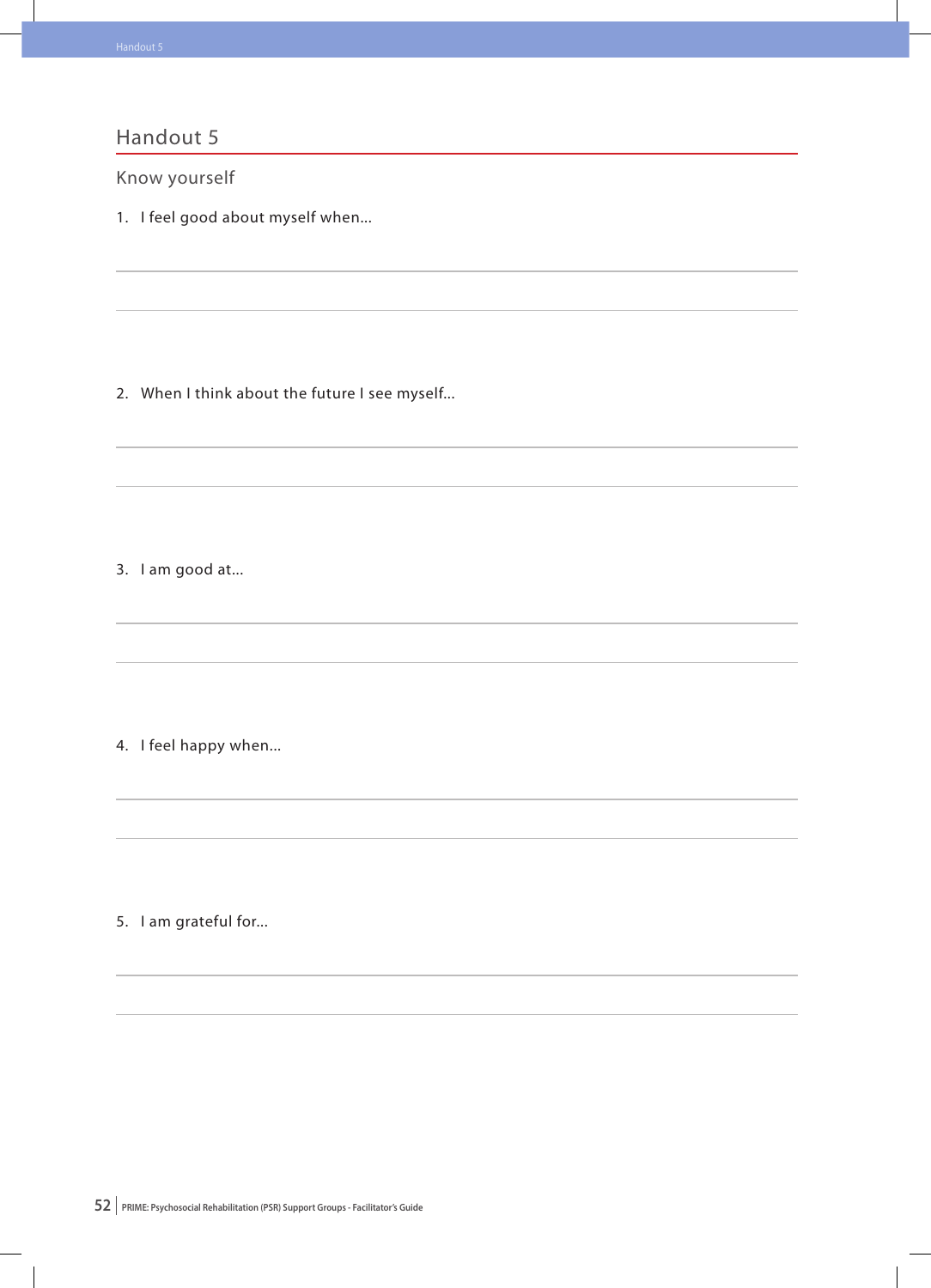# Handout 5 Go ikitse 1. Ke ikutlwa ke itumeletse fa ke... 2. Ga ke nagana ka bokamoso ke ipona ke... 3. Ke kgona go... 4. Ke itumela fa ke: 5. Ke lebogela...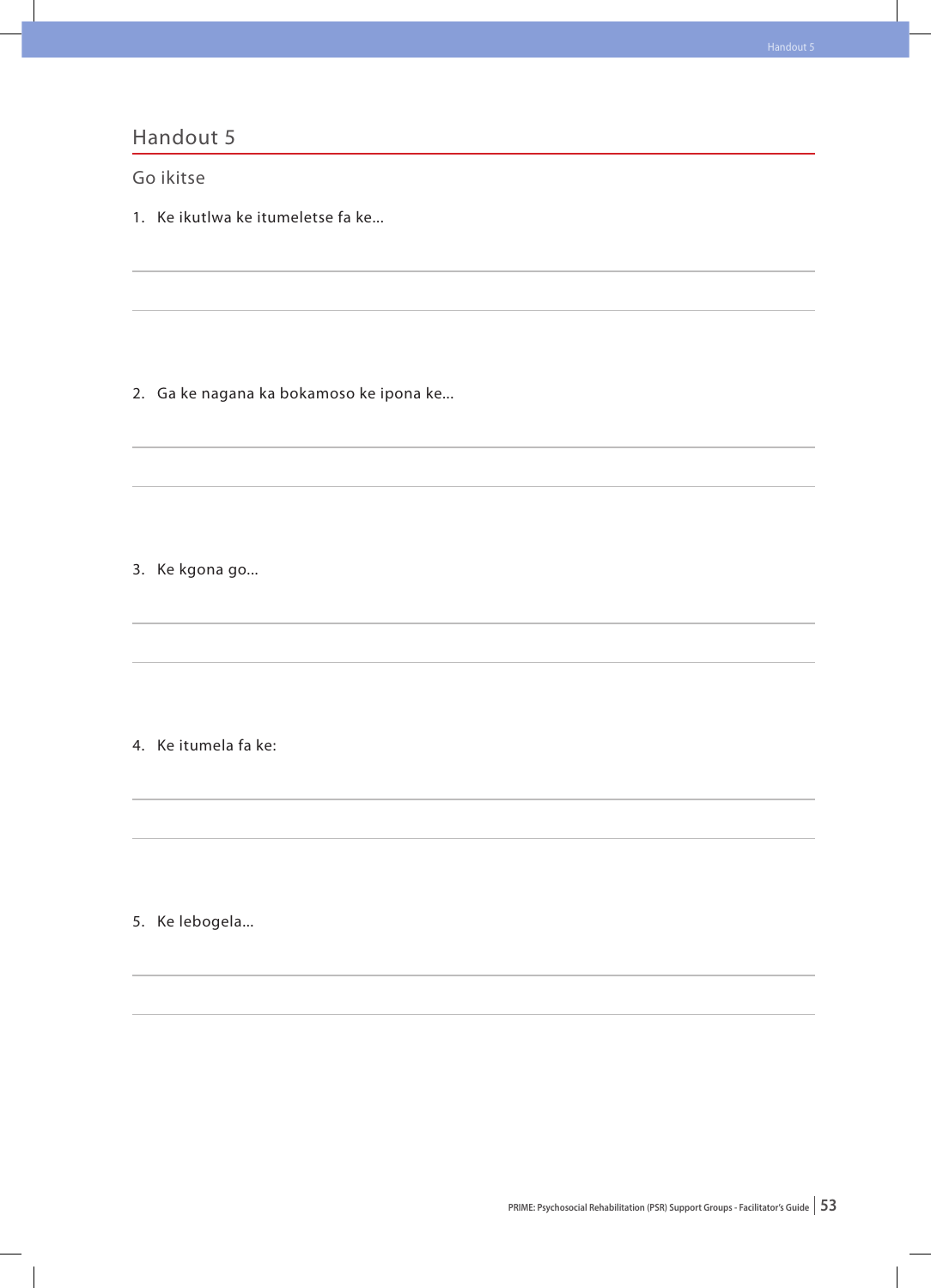| Notes |  |                                 |
|-------|--|---------------------------------|
|       |  |                                 |
|       |  |                                 |
|       |  |                                 |
|       |  |                                 |
|       |  |                                 |
|       |  |                                 |
|       |  |                                 |
|       |  |                                 |
|       |  |                                 |
|       |  |                                 |
|       |  |                                 |
|       |  |                                 |
|       |  |                                 |
|       |  |                                 |
|       |  |                                 |
|       |  |                                 |
|       |  |                                 |
|       |  |                                 |
|       |  |                                 |
|       |  |                                 |
|       |  |                                 |
|       |  |                                 |
|       |  |                                 |
|       |  |                                 |
|       |  |                                 |
|       |  |                                 |
|       |  |                                 |
|       |  |                                 |
|       |  |                                 |
|       |  |                                 |
|       |  |                                 |
|       |  | $\sim$                          |
|       |  |                                 |
|       |  |                                 |
|       |  |                                 |
|       |  |                                 |
|       |  |                                 |
|       |  |                                 |
|       |  | $\overline{\phantom{a}}$        |
|       |  |                                 |
|       |  | the contract of the contract of |
|       |  |                                 |
|       |  | ÷.                              |
|       |  |                                 |
|       |  |                                 |
|       |  |                                 |
|       |  |                                 |

 $\overline{\phantom{a}}$